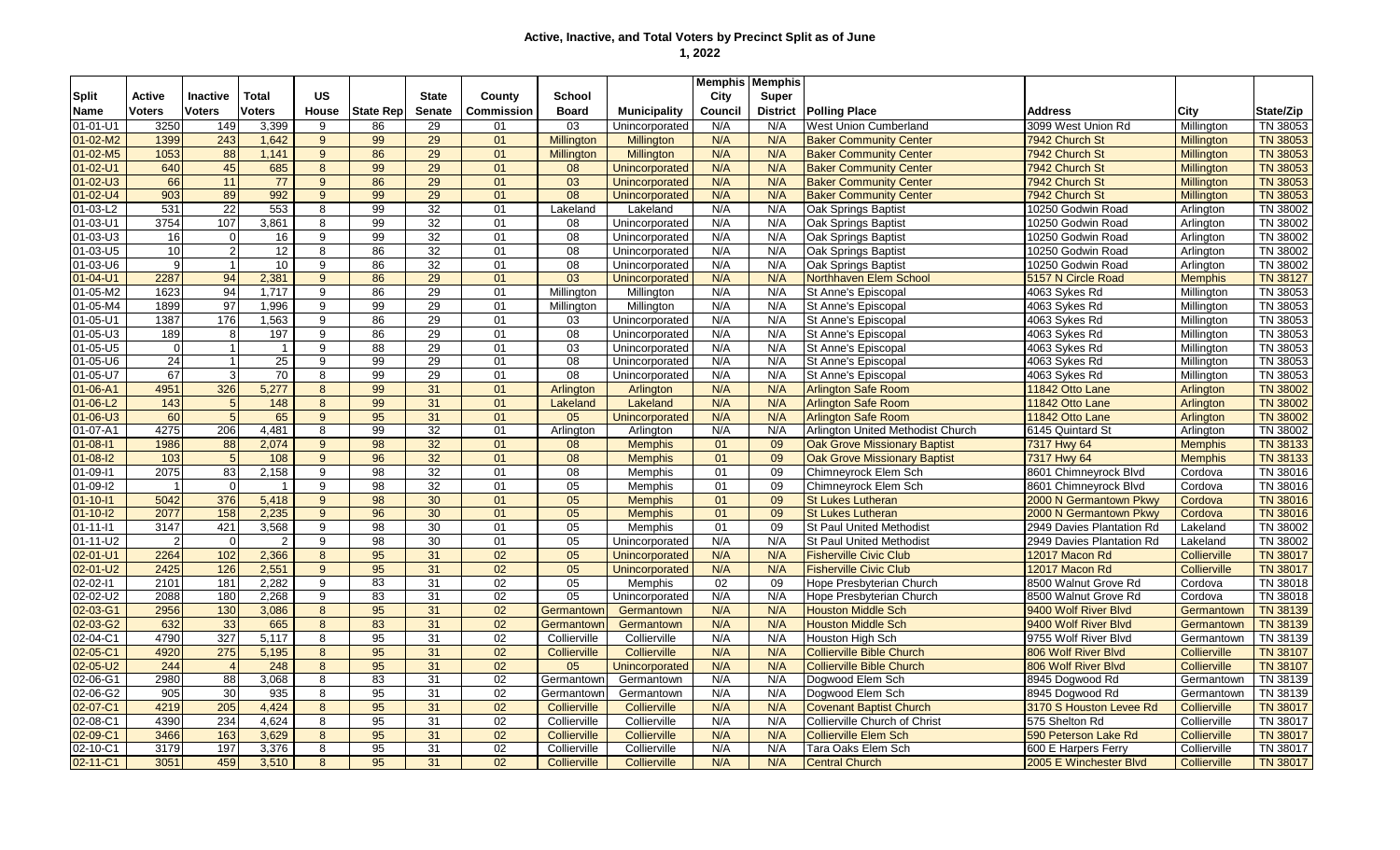| <b>Split</b><br>Inactive<br>Total<br><b>US</b><br><b>State</b><br><b>Active</b><br>County<br>School<br>City<br>Super<br><b>Voters</b><br><b>Voters</b><br><b>Voters</b><br><b>Senate</b><br>Commission<br><b>Board</b><br>Council<br><b>District</b><br><b>Polling Place</b><br>State/Zip<br><b>Name</b><br>House<br><b>State Rep</b><br><b>Municipality</b><br><b>Address</b><br>City<br>02-12-C1<br>Collierville<br>2056<br>124<br>2,180<br>95<br>31<br>N/A<br>N/A<br><b>St Marks Missionary Baptist Church</b><br>363 Sycamore Rd<br>Collierville<br>TN 38017<br>8<br>02<br>Collierville<br>02-13-C1<br>95<br>33<br>N/A<br>N/A<br>761<br>44<br>805<br>8<br>02<br>Collierville<br>Collierville<br><b>Collierville First Pentecostal Church</b><br>10545 Collierville Rd<br>Collierville<br><b>TN 38017</b><br>621<br>23<br>644<br>85<br>33<br>02-13-C2<br>8<br>02<br>N/A<br>N/A<br>10545 Collierville Rd<br><b>TN 38017</b><br>Collierville<br>Collierville<br><b>Collierville First Pentecostal Church</b><br><b>Collierville</b><br>57<br>962<br>95<br>33<br>02-13-C4<br>905<br>9<br>02<br>Collierville<br>Collierville<br>N/A<br>N/A<br><b>Collierville First Pentecostal Church</b><br>10545 Collierville Rd<br>Collierville<br><b>TN 38017</b><br>95<br>33<br>$02 - 13 - U3$<br>$\overline{2}$<br>$\overline{2}$<br>8<br>02<br>04<br>Unincorporated<br>N/A<br>N/A<br><b>Collierville First Pentecostal Church</b><br>10545 Collierville Rd<br>Collierville<br><b>TN 38017</b><br>$\Omega$<br>02-14-C2<br>293<br>303<br>95<br>10<br>8<br>31<br>02<br>Collierville<br>Collierville<br>N/A<br>N/A<br>Sycamore Elem Sch<br>1155 Sycamore Rd<br>TN 38017<br>Collierville<br>02-14-C3<br>1207<br>76<br>1,283<br>85<br>31<br>8<br>02<br>Collierville<br>Collierville<br>N/A<br>N/A<br>Sycamore Elem Sch<br>1155 Sycamore Rd<br>Collierville<br>TN 38017<br>95<br>31<br>02-14-U1<br>218<br>223<br>8<br>02<br>N/A<br>N/A<br>Sycamore Elem Sch<br>1155 Sycamore Rd<br>Collierville<br>TN 38017<br>-5<br>04<br>Unincorporated<br>30<br>$02 - 15 - U1$<br>415<br>28<br>443<br>95<br>02<br>05<br>N/A<br>N/A<br><b>Fisherville Civic Club</b><br><b>TN 38017</b><br>$9^{\circ}$<br>Unincorporated<br>12017 Macon Rd<br><b>Collierville</b><br>32<br>4469<br>315<br>03-01-B1<br>4,784<br>88<br>03<br>N/A<br>N/A<br>Bartlett Hills Baptist Church<br>4641 Ellendale Rd<br>TN 38135<br>9<br><b>Bartlett</b><br><b>Bartlett</b><br><b>Bartlett</b><br>99<br>32<br>03<br>03-01-B2<br>597<br>N/A<br>N/A<br>4641 Ellendale Rd<br>TN 38135<br>15<br>612<br>9<br><b>Bartlett</b><br><b>Bartlett</b><br><b>Bartlett Hills Baptist Church</b><br><b>Bartlett</b><br>32<br>03-02-B2<br>2602<br>121<br>2,723<br>99<br>03<br>9<br><b>Bartlett</b><br>N/A<br>N/A<br><b>Bartlett Woods Church of Christ</b><br>7900 Old Brownsville Rd<br><b>TN 38002</b><br><b>Bartlett</b><br>Arlington<br>32<br>03-02-B3<br>2186<br>108<br>2,294<br>99<br>03<br>N/A<br>N/A<br><b>TN 38002</b><br>8<br><b>Bartlett</b><br><b>Bartlett</b><br><b>Bartlett Woods Church of Christ</b><br>7900 Old Brownsville Rd<br>Arlington<br>32<br>30<br>34<br>99<br>03<br>N/A<br>N/A<br>7900 Old Brownsville Rd<br><b>TN 38002</b><br>03-02-U1<br>9<br>08<br><b>Bartlett Woods Church of Christ</b><br>Unincorporated<br>Arlington<br>32<br>03-02-U4<br>28<br>99<br>32<br>03<br>08<br>N/A<br>N/A<br><b>TN 38002</b><br>8<br>Unincorporated<br><b>Bartlett Woods Church of Christ</b><br>7900 Old Brownsville Rd<br>Arlington<br>$\overline{7}$<br>32<br>03-02-U5<br>$\overline{7}$<br>8<br>99<br>03<br>08<br>N/A<br>N/A<br>7900 Old Brownsville Rd<br><b>TN 38002</b><br>Unincorporated<br><b>Bartlett Woods Church of Christ</b><br>Arlington<br>03-03-L1<br>4264<br>4,467<br>99<br>03<br>N/A<br>203<br>8<br>31<br>Lakeland<br>N/A<br>First Baptist Church of Lakeland<br>4500 Canada Rd<br>TN 38002<br>Lakeland<br>Lakeland<br>03-03-U2<br>$\overline{2}$<br>$\overline{2}$<br>9<br>99<br>31<br>03<br>08<br>N/A<br>N/A<br>First Baptist Church of Lakeland<br>4500 Canada Rd<br>TN 38002<br>Unincorporated<br>Lakeland<br>03-04-B1<br>3680<br>198<br>3,878<br>9<br>99<br>32<br>03<br>N/A<br>N/A<br>7266 3rd Rd<br><b>TN 38135</b><br><b>Bartlett</b><br><b>Bartlett</b><br><b>Singleton Comm Ctr</b><br><b>Bartlett</b><br>03-04-B2<br>950<br>$\overline{25}$<br>88<br>32<br>03<br>N/A<br>TN 38135<br>975<br>9<br><b>Bartlett</b><br><b>Bartlett</b><br>N/A<br><b>Singleton Comm Ctr</b><br>7266 3rd Rd<br><b>Bartlett</b><br>03-04-B3<br>24<br>$\overline{24}$<br>99<br>32<br>03<br>N/A<br>N/A<br>7266 3rd Rd<br>TN 38135<br>8<br><b>Bartlett</b><br><b>Bartlett</b><br><b>Singleton Comm Ctr</b><br><b>Bartlett</b><br>$\overline{32}$<br>85<br>2,126<br>88<br>03<br>TN 38134<br>03-05-B1<br>2041<br>9<br><b>Bartlett</b><br>N/A<br>N/A<br><b>Christ Church</b><br>5955 Yale Rd<br><b>Bartlett</b><br><b>Bartlett</b><br>57<br>99<br>32<br>03-05-B2<br>1426<br>1,483<br>8<br>03<br>N/A<br>N/A<br><b>Christ Church</b><br>5955 Yale Rd<br><b>Bartlett</b><br>TN 38134<br><b>Bartlett</b><br><b>Bartlett</b><br>39<br>32<br>03-05-B3<br>88<br>03<br>TN 38134<br>870<br>909<br>8<br><b>Bartlett</b><br><b>Bartlett</b><br>N/A<br>N/A<br><b>Christ Church</b><br>5955 Yale Rd<br><b>Bartlett</b><br>30<br>693<br>99<br>32<br>N/A<br>03-05-B4<br>663<br>9<br>03<br><b>Bartlett</b><br><b>Bartlett</b><br>N/A<br><b>Christ Church</b><br>5955 Yale Rd<br><b>Bartlett</b><br>TN 38134<br>99<br>32<br>TN 38135<br>03-06-B1<br>3986<br>125<br>4,111<br>03<br><b>Bartlett</b><br>N/A<br><b>Bartlett Baptist</b><br>3465 Kirby Whitten Pkwy<br>8<br><b>Bartlett</b><br>N/A<br><b>Bartlett</b><br>98<br>03-06-B2<br>32<br>03<br>N/A<br>N/A<br>TN 38135<br>9<br><b>Bartlett</b><br><b>Bartlett</b><br><b>Bartlett Baptist</b><br>3465 Kirby Whitten Pkwy<br><b>Bartlett</b><br>$\overline{4}$<br>$\overline{4}$<br>95<br>$\overline{31}$<br>03<br>03-07-B1<br>2310<br>136<br>2,446<br>8<br><b>Bartlett</b><br><b>Bartlett</b><br>N/A<br>N/A<br>St Philip Episcopal Church<br>9380 Davies Plantation Rd<br>TN 38133<br><b>Bartlett</b><br>95<br>31<br>03-08-L1<br>3308<br>224<br>3,532<br>03<br>N/A<br>N/A<br><b>St Paul United Methodist</b><br>2949 Davies Plantation Rd<br>Lakeland<br><b>TN 38002</b><br>8<br>Lakeland<br>Lakeland<br>977<br>53<br>99<br>31<br>03-08-L2<br>1.030<br>8<br>03<br>Lakeland<br>Lakeland<br>N/A<br>N/A<br><b>St Paul United Methodist</b><br>2949 Davies Plantation Rd<br>Lakeland<br><b>TN 38002</b><br>03-09-B1<br>1436<br>41<br>98<br>32<br>1,477<br>9<br>03<br><b>Bartlett</b><br><b>Bartlett</b><br>N/A<br>N/A<br><b>Waypoint Baptist</b><br>5586 Stage Rd<br><b>Bartlett</b><br>TN 38134<br>03-09-B2<br>45<br>88<br>32<br>912<br>957<br>8<br>03<br>N/A<br>N/A<br>5586 Stage Rd<br><b>Bartlett</b><br>TN 38134<br><b>Bartlett</b><br><b>Bartlett</b><br><b>Waypoint Baptist</b><br>03-09-B3<br>46<br>32<br>1059<br>1,105<br>9<br>88<br>03<br>N/A<br>N/A<br><b>Waypoint Baptist</b><br>5586 Stage Rd<br><b>Bartlett</b><br>TN 38134<br><b>Bartlett</b><br><b>Bartlett</b><br>32<br>03-10-B1<br>2853<br>107<br>2,960<br>99<br>03<br>N/A<br>N/A<br><b>TN 38134</b><br>8<br><b>Bartlett</b><br><b>Bartlett</b><br>Saint Ann Catholic Church<br>6529 Stage Rd<br><b>Bartlett</b><br>32<br>03-10-B2<br>966<br>20<br>986<br>98<br>03<br>N/A<br>N/A<br><b>TN 38134</b><br>$9^{\circ}$<br><b>Bartlett</b><br><b>Bartlett</b><br>Saint Ann Catholic Church<br>6529 Stage Rd<br><b>Bartlett</b><br>99<br>32<br>03-10-B3<br>1298<br>43<br>1,341<br>03<br>N/A<br>N/A<br>TN 38134<br>9<br><b>Bartlett</b><br><b>Bartlett</b><br>Saint Ann Catholic Church<br>6529 Stage Rd<br><b>Bartlett</b><br>32<br>03-10-B4<br>88<br>03<br>TN 38134<br>$\mathbf{3}$<br>8<br><b>Bartlett</b><br>N/A<br>N/A<br>Saint Ann Catholic Church<br>6529 Stage Rd<br><b>Bartlett</b><br>3<br><b>Bartlett</b><br>$03 - 11 - B1$<br>235<br>99<br>$\overline{32}$<br>5449<br>5.684<br>03<br>N/A<br>N/A<br>7365 US Highway 70<br>TN 38133<br>8<br><b>Bartlett</b><br>Ellendale Church of Christ<br><b>Bartlett</b><br><b>Bartlett</b><br>3848<br>138<br>3,986<br>97<br>31<br>04<br><b>TN 38117</b><br>$04 - 01 - 11$<br>8<br>08<br><b>Memphis</b><br>05<br>09<br><b>Second Baptist Church</b><br>4680 Walnut Grove Rd<br><b>Memphis</b><br>$04 - 01 - 12$<br>784<br>45<br>829<br>97<br>31<br>04<br>09<br>09<br><b>TN 38117</b><br>9<br><b>Memphis</b><br>05<br><b>Second Baptist Church</b><br>4680 Walnut Grove Rd<br><b>Memphis</b><br>$04 - 01 - 13$<br>207<br>12<br>219<br>97<br>31<br>04<br>08<br>05<br>09<br><b>Second Baptist Church</b><br><b>TN 38117</b><br>9<br><b>Memphis</b><br>4680 Walnut Grove Rd<br><b>Memphis</b><br>$04 - 01 - 14$<br>477<br>89<br>566<br>91<br>31<br>04<br>08<br>05<br>09<br>9<br><b>Second Baptist Church</b><br><b>TN 38117</b><br><b>Memphis</b><br>4680 Walnut Grove Rd<br><b>Memphis</b><br>3078<br>04-02-11<br>119<br>3,197<br>8<br>97<br>31<br>04<br>08<br>05<br>09<br>Shady Grove Elem Sch<br>TN 38120<br>Memphis<br>5360 Shady Grove Rd<br>Memphis<br>04-03-11<br>3620<br>190<br>3,810<br>97<br>31<br>04<br>08<br>02<br>09<br>5900 Walnut Grove Rd<br><b>TN 38120</b><br>8<br><b>Memphis</b><br><b>Christian Brothers High Sch</b><br><b>Memphis</b><br>83<br>04-03-12<br>105<br>107<br>8<br>31<br>04<br>08<br>02<br>09<br>5900 Walnut Grove Rd<br><b>Memphis</b><br><b>TN 38120</b><br><b>Memphis</b><br><b>Christian Brothers High Sch</b><br>04-04-11<br>1841<br>170<br>2.011<br>83<br>30<br>04<br>08<br>02<br>09<br>TN 38119<br>8<br><b>Emmanuel United Methodist Church</b><br>2404 Kirby Rd<br><b>Memphis</b><br><b>Memphis</b><br>$\overline{83}$<br>$04 - 04 - 12$<br>551<br>16<br>567<br>30<br>09<br>8<br>04<br>02<br>09<br>Emmanuel United Methodist Church<br>2404 Kirby Rd<br>Memphis<br>TN 38119<br>Memphis |  |  |  |  |  | <b>Memphis   Memphis</b> |  |  |
|-------------------------------------------------------------------------------------------------------------------------------------------------------------------------------------------------------------------------------------------------------------------------------------------------------------------------------------------------------------------------------------------------------------------------------------------------------------------------------------------------------------------------------------------------------------------------------------------------------------------------------------------------------------------------------------------------------------------------------------------------------------------------------------------------------------------------------------------------------------------------------------------------------------------------------------------------------------------------------------------------------------------------------------------------------------------------------------------------------------------------------------------------------------------------------------------------------------------------------------------------------------------------------------------------------------------------------------------------------------------------------------------------------------------------------------------------------------------------------------------------------------------------------------------------------------------------------------------------------------------------------------------------------------------------------------------------------------------------------------------------------------------------------------------------------------------------------------------------------------------------------------------------------------------------------------------------------------------------------------------------------------------------------------------------------------------------------------------------------------------------------------------------------------------------------------------------------------------------------------------------------------------------------------------------------------------------------------------------------------------------------------------------------------------------------------------------------------------------------------------------------------------------------------------------------------------------------------------------------------------------------------------------------------------------------------------------------------------------------------------------------------------------------------------------------------------------------------------------------------------------------------------------------------------------------------------------------------------------------------------------------------------------------------------------------------------------------------------------------------------------------------------------------------------------------------------------------------------------------------------------------------------------------------------------------------------------------------------------------------------------------------------------------------------------------------------------------------------------------------------------------------------------------------------------------------------------------------------------------------------------------------------------------------------------------------------------------------------------------------------------------------------------------------------------------------------------------------------------------------------------------------------------------------------------------------------------------------------------------------------------------------------------------------------------------------------------------------------------------------------------------------------------------------------------------------------------------------------------------------------------------------------------------------------------------------------------------------------------------------------------------------------------------------------------------------------------------------------------------------------------------------------------------------------------------------------------------------------------------------------------------------------------------------------------------------------------------------------------------------------------------------------------------------------------------------------------------------------------------------------------------------------------------------------------------------------------------------------------------------------------------------------------------------------------------------------------------------------------------------------------------------------------------------------------------------------------------------------------------------------------------------------------------------------------------------------------------------------------------------------------------------------------------------------------------------------------------------------------------------------------------------------------------------------------------------------------------------------------------------------------------------------------------------------------------------------------------------------------------------------------------------------------------------------------------------------------------------------------------------------------------------------------------------------------------------------------------------------------------------------------------------------------------------------------------------------------------------------------------------------------------------------------------------------------------------------------------------------------------------------------------------------------------------------------------------------------------------------------------------------------------------------------------------------------------------------------------------------------------------------------------------------------------------------------------------------------------------------------------------------------------------------------------------------------------------------------------------------------------------------------------------------------------------------------------------------------------------------------------------------------------------------------------------------------------------------------------------------------------------------------------------------------------------------------------------------------------------------------------------------------------------------------------------------------------------------------------------------------------------------------------------------------------------------------------------------------------------------------------------------------------------------------------------------------------------------------------------------------------------------------------------------------------------------------------------------------------------------------------------------------------------------------------------------------------------------------------------------------------------------------------------------------------------------------------------------------------------------------------------------------------------------------------------------------------------------------------------------------------------------------------------------------------------------------------------------------------------------------------------------------------------------------------------------------------------------------------------------------------------------------------------------------------------------------------------------------------------------------------------------------------------------------------------------------------------------------------------------------------------------------------------------------------------------------------------------------------------------------------------------------------------------------------------------------------------------------------------------------------------------------------------------------------------------------------------------------------------------------------------------------------------------------------------------------------------------------------------------------------------------------------------------------------------------------------------------------------------------------------------------------------------------------------------------------------------------------------------------------------------------------------------------------------------------------------------------------------------------------------------------------------------------------------------------------------------------------------------------------------------------------------------------------------------------------------------------------------------------------------------------------------------------------------------------------------------------------------------------------------------------------------------------------------------------------------|--|--|--|--|--|--------------------------|--|--|
|                                                                                                                                                                                                                                                                                                                                                                                                                                                                                                                                                                                                                                                                                                                                                                                                                                                                                                                                                                                                                                                                                                                                                                                                                                                                                                                                                                                                                                                                                                                                                                                                                                                                                                                                                                                                                                                                                                                                                                                                                                                                                                                                                                                                                                                                                                                                                                                                                                                                                                                                                                                                                                                                                                                                                                                                                                                                                                                                                                                                                                                                                                                                                                                                                                                                                                                                                                                                                                                                                                                                                                                                                                                                                                                                                                                                                                                                                                                                                                                                                                                                                                                                                                                                                                                                                                                                                                                                                                                                                                                                                                                                                                                                                                                                                                                                                                                                                                                                                                                                                                                                                                                                                                                                                                                                                                                                                                                                                                                                                                                                                                                                                                                                                                                                                                                                                                                                                                                                                                                                                                                                                                                                                                                                                                                                                                                                                                                                                                                                                                                                                                                                                                                                                                                                                                                                                                                                                                                                                                                                                                                                                                                                                                                                                                                                                                                                                                                                                                                                                                                                                                                                                                                                                                                                                                                                                                                                                                                                                                                                                                                                                                                                                                                                                                                                                                                                                                                                                                                                                                                                                                                                                                                                                                                                                                                                                                                                                                                                                                                                                                                                                                                                                                                                                                                                                                                                                                                                                                                                                                                                                                                                                                                                                                                                                                                                       |  |  |  |  |  |                          |  |  |
|                                                                                                                                                                                                                                                                                                                                                                                                                                                                                                                                                                                                                                                                                                                                                                                                                                                                                                                                                                                                                                                                                                                                                                                                                                                                                                                                                                                                                                                                                                                                                                                                                                                                                                                                                                                                                                                                                                                                                                                                                                                                                                                                                                                                                                                                                                                                                                                                                                                                                                                                                                                                                                                                                                                                                                                                                                                                                                                                                                                                                                                                                                                                                                                                                                                                                                                                                                                                                                                                                                                                                                                                                                                                                                                                                                                                                                                                                                                                                                                                                                                                                                                                                                                                                                                                                                                                                                                                                                                                                                                                                                                                                                                                                                                                                                                                                                                                                                                                                                                                                                                                                                                                                                                                                                                                                                                                                                                                                                                                                                                                                                                                                                                                                                                                                                                                                                                                                                                                                                                                                                                                                                                                                                                                                                                                                                                                                                                                                                                                                                                                                                                                                                                                                                                                                                                                                                                                                                                                                                                                                                                                                                                                                                                                                                                                                                                                                                                                                                                                                                                                                                                                                                                                                                                                                                                                                                                                                                                                                                                                                                                                                                                                                                                                                                                                                                                                                                                                                                                                                                                                                                                                                                                                                                                                                                                                                                                                                                                                                                                                                                                                                                                                                                                                                                                                                                                                                                                                                                                                                                                                                                                                                                                                                                                                                                                                       |  |  |  |  |  |                          |  |  |
|                                                                                                                                                                                                                                                                                                                                                                                                                                                                                                                                                                                                                                                                                                                                                                                                                                                                                                                                                                                                                                                                                                                                                                                                                                                                                                                                                                                                                                                                                                                                                                                                                                                                                                                                                                                                                                                                                                                                                                                                                                                                                                                                                                                                                                                                                                                                                                                                                                                                                                                                                                                                                                                                                                                                                                                                                                                                                                                                                                                                                                                                                                                                                                                                                                                                                                                                                                                                                                                                                                                                                                                                                                                                                                                                                                                                                                                                                                                                                                                                                                                                                                                                                                                                                                                                                                                                                                                                                                                                                                                                                                                                                                                                                                                                                                                                                                                                                                                                                                                                                                                                                                                                                                                                                                                                                                                                                                                                                                                                                                                                                                                                                                                                                                                                                                                                                                                                                                                                                                                                                                                                                                                                                                                                                                                                                                                                                                                                                                                                                                                                                                                                                                                                                                                                                                                                                                                                                                                                                                                                                                                                                                                                                                                                                                                                                                                                                                                                                                                                                                                                                                                                                                                                                                                                                                                                                                                                                                                                                                                                                                                                                                                                                                                                                                                                                                                                                                                                                                                                                                                                                                                                                                                                                                                                                                                                                                                                                                                                                                                                                                                                                                                                                                                                                                                                                                                                                                                                                                                                                                                                                                                                                                                                                                                                                                                                       |  |  |  |  |  |                          |  |  |
|                                                                                                                                                                                                                                                                                                                                                                                                                                                                                                                                                                                                                                                                                                                                                                                                                                                                                                                                                                                                                                                                                                                                                                                                                                                                                                                                                                                                                                                                                                                                                                                                                                                                                                                                                                                                                                                                                                                                                                                                                                                                                                                                                                                                                                                                                                                                                                                                                                                                                                                                                                                                                                                                                                                                                                                                                                                                                                                                                                                                                                                                                                                                                                                                                                                                                                                                                                                                                                                                                                                                                                                                                                                                                                                                                                                                                                                                                                                                                                                                                                                                                                                                                                                                                                                                                                                                                                                                                                                                                                                                                                                                                                                                                                                                                                                                                                                                                                                                                                                                                                                                                                                                                                                                                                                                                                                                                                                                                                                                                                                                                                                                                                                                                                                                                                                                                                                                                                                                                                                                                                                                                                                                                                                                                                                                                                                                                                                                                                                                                                                                                                                                                                                                                                                                                                                                                                                                                                                                                                                                                                                                                                                                                                                                                                                                                                                                                                                                                                                                                                                                                                                                                                                                                                                                                                                                                                                                                                                                                                                                                                                                                                                                                                                                                                                                                                                                                                                                                                                                                                                                                                                                                                                                                                                                                                                                                                                                                                                                                                                                                                                                                                                                                                                                                                                                                                                                                                                                                                                                                                                                                                                                                                                                                                                                                                                                       |  |  |  |  |  |                          |  |  |
|                                                                                                                                                                                                                                                                                                                                                                                                                                                                                                                                                                                                                                                                                                                                                                                                                                                                                                                                                                                                                                                                                                                                                                                                                                                                                                                                                                                                                                                                                                                                                                                                                                                                                                                                                                                                                                                                                                                                                                                                                                                                                                                                                                                                                                                                                                                                                                                                                                                                                                                                                                                                                                                                                                                                                                                                                                                                                                                                                                                                                                                                                                                                                                                                                                                                                                                                                                                                                                                                                                                                                                                                                                                                                                                                                                                                                                                                                                                                                                                                                                                                                                                                                                                                                                                                                                                                                                                                                                                                                                                                                                                                                                                                                                                                                                                                                                                                                                                                                                                                                                                                                                                                                                                                                                                                                                                                                                                                                                                                                                                                                                                                                                                                                                                                                                                                                                                                                                                                                                                                                                                                                                                                                                                                                                                                                                                                                                                                                                                                                                                                                                                                                                                                                                                                                                                                                                                                                                                                                                                                                                                                                                                                                                                                                                                                                                                                                                                                                                                                                                                                                                                                                                                                                                                                                                                                                                                                                                                                                                                                                                                                                                                                                                                                                                                                                                                                                                                                                                                                                                                                                                                                                                                                                                                                                                                                                                                                                                                                                                                                                                                                                                                                                                                                                                                                                                                                                                                                                                                                                                                                                                                                                                                                                                                                                                                                       |  |  |  |  |  |                          |  |  |
|                                                                                                                                                                                                                                                                                                                                                                                                                                                                                                                                                                                                                                                                                                                                                                                                                                                                                                                                                                                                                                                                                                                                                                                                                                                                                                                                                                                                                                                                                                                                                                                                                                                                                                                                                                                                                                                                                                                                                                                                                                                                                                                                                                                                                                                                                                                                                                                                                                                                                                                                                                                                                                                                                                                                                                                                                                                                                                                                                                                                                                                                                                                                                                                                                                                                                                                                                                                                                                                                                                                                                                                                                                                                                                                                                                                                                                                                                                                                                                                                                                                                                                                                                                                                                                                                                                                                                                                                                                                                                                                                                                                                                                                                                                                                                                                                                                                                                                                                                                                                                                                                                                                                                                                                                                                                                                                                                                                                                                                                                                                                                                                                                                                                                                                                                                                                                                                                                                                                                                                                                                                                                                                                                                                                                                                                                                                                                                                                                                                                                                                                                                                                                                                                                                                                                                                                                                                                                                                                                                                                                                                                                                                                                                                                                                                                                                                                                                                                                                                                                                                                                                                                                                                                                                                                                                                                                                                                                                                                                                                                                                                                                                                                                                                                                                                                                                                                                                                                                                                                                                                                                                                                                                                                                                                                                                                                                                                                                                                                                                                                                                                                                                                                                                                                                                                                                                                                                                                                                                                                                                                                                                                                                                                                                                                                                                                                       |  |  |  |  |  |                          |  |  |
|                                                                                                                                                                                                                                                                                                                                                                                                                                                                                                                                                                                                                                                                                                                                                                                                                                                                                                                                                                                                                                                                                                                                                                                                                                                                                                                                                                                                                                                                                                                                                                                                                                                                                                                                                                                                                                                                                                                                                                                                                                                                                                                                                                                                                                                                                                                                                                                                                                                                                                                                                                                                                                                                                                                                                                                                                                                                                                                                                                                                                                                                                                                                                                                                                                                                                                                                                                                                                                                                                                                                                                                                                                                                                                                                                                                                                                                                                                                                                                                                                                                                                                                                                                                                                                                                                                                                                                                                                                                                                                                                                                                                                                                                                                                                                                                                                                                                                                                                                                                                                                                                                                                                                                                                                                                                                                                                                                                                                                                                                                                                                                                                                                                                                                                                                                                                                                                                                                                                                                                                                                                                                                                                                                                                                                                                                                                                                                                                                                                                                                                                                                                                                                                                                                                                                                                                                                                                                                                                                                                                                                                                                                                                                                                                                                                                                                                                                                                                                                                                                                                                                                                                                                                                                                                                                                                                                                                                                                                                                                                                                                                                                                                                                                                                                                                                                                                                                                                                                                                                                                                                                                                                                                                                                                                                                                                                                                                                                                                                                                                                                                                                                                                                                                                                                                                                                                                                                                                                                                                                                                                                                                                                                                                                                                                                                                                                       |  |  |  |  |  |                          |  |  |
|                                                                                                                                                                                                                                                                                                                                                                                                                                                                                                                                                                                                                                                                                                                                                                                                                                                                                                                                                                                                                                                                                                                                                                                                                                                                                                                                                                                                                                                                                                                                                                                                                                                                                                                                                                                                                                                                                                                                                                                                                                                                                                                                                                                                                                                                                                                                                                                                                                                                                                                                                                                                                                                                                                                                                                                                                                                                                                                                                                                                                                                                                                                                                                                                                                                                                                                                                                                                                                                                                                                                                                                                                                                                                                                                                                                                                                                                                                                                                                                                                                                                                                                                                                                                                                                                                                                                                                                                                                                                                                                                                                                                                                                                                                                                                                                                                                                                                                                                                                                                                                                                                                                                                                                                                                                                                                                                                                                                                                                                                                                                                                                                                                                                                                                                                                                                                                                                                                                                                                                                                                                                                                                                                                                                                                                                                                                                                                                                                                                                                                                                                                                                                                                                                                                                                                                                                                                                                                                                                                                                                                                                                                                                                                                                                                                                                                                                                                                                                                                                                                                                                                                                                                                                                                                                                                                                                                                                                                                                                                                                                                                                                                                                                                                                                                                                                                                                                                                                                                                                                                                                                                                                                                                                                                                                                                                                                                                                                                                                                                                                                                                                                                                                                                                                                                                                                                                                                                                                                                                                                                                                                                                                                                                                                                                                                                                                       |  |  |  |  |  |                          |  |  |
|                                                                                                                                                                                                                                                                                                                                                                                                                                                                                                                                                                                                                                                                                                                                                                                                                                                                                                                                                                                                                                                                                                                                                                                                                                                                                                                                                                                                                                                                                                                                                                                                                                                                                                                                                                                                                                                                                                                                                                                                                                                                                                                                                                                                                                                                                                                                                                                                                                                                                                                                                                                                                                                                                                                                                                                                                                                                                                                                                                                                                                                                                                                                                                                                                                                                                                                                                                                                                                                                                                                                                                                                                                                                                                                                                                                                                                                                                                                                                                                                                                                                                                                                                                                                                                                                                                                                                                                                                                                                                                                                                                                                                                                                                                                                                                                                                                                                                                                                                                                                                                                                                                                                                                                                                                                                                                                                                                                                                                                                                                                                                                                                                                                                                                                                                                                                                                                                                                                                                                                                                                                                                                                                                                                                                                                                                                                                                                                                                                                                                                                                                                                                                                                                                                                                                                                                                                                                                                                                                                                                                                                                                                                                                                                                                                                                                                                                                                                                                                                                                                                                                                                                                                                                                                                                                                                                                                                                                                                                                                                                                                                                                                                                                                                                                                                                                                                                                                                                                                                                                                                                                                                                                                                                                                                                                                                                                                                                                                                                                                                                                                                                                                                                                                                                                                                                                                                                                                                                                                                                                                                                                                                                                                                                                                                                                                                                       |  |  |  |  |  |                          |  |  |
|                                                                                                                                                                                                                                                                                                                                                                                                                                                                                                                                                                                                                                                                                                                                                                                                                                                                                                                                                                                                                                                                                                                                                                                                                                                                                                                                                                                                                                                                                                                                                                                                                                                                                                                                                                                                                                                                                                                                                                                                                                                                                                                                                                                                                                                                                                                                                                                                                                                                                                                                                                                                                                                                                                                                                                                                                                                                                                                                                                                                                                                                                                                                                                                                                                                                                                                                                                                                                                                                                                                                                                                                                                                                                                                                                                                                                                                                                                                                                                                                                                                                                                                                                                                                                                                                                                                                                                                                                                                                                                                                                                                                                                                                                                                                                                                                                                                                                                                                                                                                                                                                                                                                                                                                                                                                                                                                                                                                                                                                                                                                                                                                                                                                                                                                                                                                                                                                                                                                                                                                                                                                                                                                                                                                                                                                                                                                                                                                                                                                                                                                                                                                                                                                                                                                                                                                                                                                                                                                                                                                                                                                                                                                                                                                                                                                                                                                                                                                                                                                                                                                                                                                                                                                                                                                                                                                                                                                                                                                                                                                                                                                                                                                                                                                                                                                                                                                                                                                                                                                                                                                                                                                                                                                                                                                                                                                                                                                                                                                                                                                                                                                                                                                                                                                                                                                                                                                                                                                                                                                                                                                                                                                                                                                                                                                                                                                       |  |  |  |  |  |                          |  |  |
|                                                                                                                                                                                                                                                                                                                                                                                                                                                                                                                                                                                                                                                                                                                                                                                                                                                                                                                                                                                                                                                                                                                                                                                                                                                                                                                                                                                                                                                                                                                                                                                                                                                                                                                                                                                                                                                                                                                                                                                                                                                                                                                                                                                                                                                                                                                                                                                                                                                                                                                                                                                                                                                                                                                                                                                                                                                                                                                                                                                                                                                                                                                                                                                                                                                                                                                                                                                                                                                                                                                                                                                                                                                                                                                                                                                                                                                                                                                                                                                                                                                                                                                                                                                                                                                                                                                                                                                                                                                                                                                                                                                                                                                                                                                                                                                                                                                                                                                                                                                                                                                                                                                                                                                                                                                                                                                                                                                                                                                                                                                                                                                                                                                                                                                                                                                                                                                                                                                                                                                                                                                                                                                                                                                                                                                                                                                                                                                                                                                                                                                                                                                                                                                                                                                                                                                                                                                                                                                                                                                                                                                                                                                                                                                                                                                                                                                                                                                                                                                                                                                                                                                                                                                                                                                                                                                                                                                                                                                                                                                                                                                                                                                                                                                                                                                                                                                                                                                                                                                                                                                                                                                                                                                                                                                                                                                                                                                                                                                                                                                                                                                                                                                                                                                                                                                                                                                                                                                                                                                                                                                                                                                                                                                                                                                                                                                                       |  |  |  |  |  |                          |  |  |
|                                                                                                                                                                                                                                                                                                                                                                                                                                                                                                                                                                                                                                                                                                                                                                                                                                                                                                                                                                                                                                                                                                                                                                                                                                                                                                                                                                                                                                                                                                                                                                                                                                                                                                                                                                                                                                                                                                                                                                                                                                                                                                                                                                                                                                                                                                                                                                                                                                                                                                                                                                                                                                                                                                                                                                                                                                                                                                                                                                                                                                                                                                                                                                                                                                                                                                                                                                                                                                                                                                                                                                                                                                                                                                                                                                                                                                                                                                                                                                                                                                                                                                                                                                                                                                                                                                                                                                                                                                                                                                                                                                                                                                                                                                                                                                                                                                                                                                                                                                                                                                                                                                                                                                                                                                                                                                                                                                                                                                                                                                                                                                                                                                                                                                                                                                                                                                                                                                                                                                                                                                                                                                                                                                                                                                                                                                                                                                                                                                                                                                                                                                                                                                                                                                                                                                                                                                                                                                                                                                                                                                                                                                                                                                                                                                                                                                                                                                                                                                                                                                                                                                                                                                                                                                                                                                                                                                                                                                                                                                                                                                                                                                                                                                                                                                                                                                                                                                                                                                                                                                                                                                                                                                                                                                                                                                                                                                                                                                                                                                                                                                                                                                                                                                                                                                                                                                                                                                                                                                                                                                                                                                                                                                                                                                                                                                                                       |  |  |  |  |  |                          |  |  |
|                                                                                                                                                                                                                                                                                                                                                                                                                                                                                                                                                                                                                                                                                                                                                                                                                                                                                                                                                                                                                                                                                                                                                                                                                                                                                                                                                                                                                                                                                                                                                                                                                                                                                                                                                                                                                                                                                                                                                                                                                                                                                                                                                                                                                                                                                                                                                                                                                                                                                                                                                                                                                                                                                                                                                                                                                                                                                                                                                                                                                                                                                                                                                                                                                                                                                                                                                                                                                                                                                                                                                                                                                                                                                                                                                                                                                                                                                                                                                                                                                                                                                                                                                                                                                                                                                                                                                                                                                                                                                                                                                                                                                                                                                                                                                                                                                                                                                                                                                                                                                                                                                                                                                                                                                                                                                                                                                                                                                                                                                                                                                                                                                                                                                                                                                                                                                                                                                                                                                                                                                                                                                                                                                                                                                                                                                                                                                                                                                                                                                                                                                                                                                                                                                                                                                                                                                                                                                                                                                                                                                                                                                                                                                                                                                                                                                                                                                                                                                                                                                                                                                                                                                                                                                                                                                                                                                                                                                                                                                                                                                                                                                                                                                                                                                                                                                                                                                                                                                                                                                                                                                                                                                                                                                                                                                                                                                                                                                                                                                                                                                                                                                                                                                                                                                                                                                                                                                                                                                                                                                                                                                                                                                                                                                                                                                                                                       |  |  |  |  |  |                          |  |  |
|                                                                                                                                                                                                                                                                                                                                                                                                                                                                                                                                                                                                                                                                                                                                                                                                                                                                                                                                                                                                                                                                                                                                                                                                                                                                                                                                                                                                                                                                                                                                                                                                                                                                                                                                                                                                                                                                                                                                                                                                                                                                                                                                                                                                                                                                                                                                                                                                                                                                                                                                                                                                                                                                                                                                                                                                                                                                                                                                                                                                                                                                                                                                                                                                                                                                                                                                                                                                                                                                                                                                                                                                                                                                                                                                                                                                                                                                                                                                                                                                                                                                                                                                                                                                                                                                                                                                                                                                                                                                                                                                                                                                                                                                                                                                                                                                                                                                                                                                                                                                                                                                                                                                                                                                                                                                                                                                                                                                                                                                                                                                                                                                                                                                                                                                                                                                                                                                                                                                                                                                                                                                                                                                                                                                                                                                                                                                                                                                                                                                                                                                                                                                                                                                                                                                                                                                                                                                                                                                                                                                                                                                                                                                                                                                                                                                                                                                                                                                                                                                                                                                                                                                                                                                                                                                                                                                                                                                                                                                                                                                                                                                                                                                                                                                                                                                                                                                                                                                                                                                                                                                                                                                                                                                                                                                                                                                                                                                                                                                                                                                                                                                                                                                                                                                                                                                                                                                                                                                                                                                                                                                                                                                                                                                                                                                                                                                       |  |  |  |  |  |                          |  |  |
|                                                                                                                                                                                                                                                                                                                                                                                                                                                                                                                                                                                                                                                                                                                                                                                                                                                                                                                                                                                                                                                                                                                                                                                                                                                                                                                                                                                                                                                                                                                                                                                                                                                                                                                                                                                                                                                                                                                                                                                                                                                                                                                                                                                                                                                                                                                                                                                                                                                                                                                                                                                                                                                                                                                                                                                                                                                                                                                                                                                                                                                                                                                                                                                                                                                                                                                                                                                                                                                                                                                                                                                                                                                                                                                                                                                                                                                                                                                                                                                                                                                                                                                                                                                                                                                                                                                                                                                                                                                                                                                                                                                                                                                                                                                                                                                                                                                                                                                                                                                                                                                                                                                                                                                                                                                                                                                                                                                                                                                                                                                                                                                                                                                                                                                                                                                                                                                                                                                                                                                                                                                                                                                                                                                                                                                                                                                                                                                                                                                                                                                                                                                                                                                                                                                                                                                                                                                                                                                                                                                                                                                                                                                                                                                                                                                                                                                                                                                                                                                                                                                                                                                                                                                                                                                                                                                                                                                                                                                                                                                                                                                                                                                                                                                                                                                                                                                                                                                                                                                                                                                                                                                                                                                                                                                                                                                                                                                                                                                                                                                                                                                                                                                                                                                                                                                                                                                                                                                                                                                                                                                                                                                                                                                                                                                                                                                                       |  |  |  |  |  |                          |  |  |
|                                                                                                                                                                                                                                                                                                                                                                                                                                                                                                                                                                                                                                                                                                                                                                                                                                                                                                                                                                                                                                                                                                                                                                                                                                                                                                                                                                                                                                                                                                                                                                                                                                                                                                                                                                                                                                                                                                                                                                                                                                                                                                                                                                                                                                                                                                                                                                                                                                                                                                                                                                                                                                                                                                                                                                                                                                                                                                                                                                                                                                                                                                                                                                                                                                                                                                                                                                                                                                                                                                                                                                                                                                                                                                                                                                                                                                                                                                                                                                                                                                                                                                                                                                                                                                                                                                                                                                                                                                                                                                                                                                                                                                                                                                                                                                                                                                                                                                                                                                                                                                                                                                                                                                                                                                                                                                                                                                                                                                                                                                                                                                                                                                                                                                                                                                                                                                                                                                                                                                                                                                                                                                                                                                                                                                                                                                                                                                                                                                                                                                                                                                                                                                                                                                                                                                                                                                                                                                                                                                                                                                                                                                                                                                                                                                                                                                                                                                                                                                                                                                                                                                                                                                                                                                                                                                                                                                                                                                                                                                                                                                                                                                                                                                                                                                                                                                                                                                                                                                                                                                                                                                                                                                                                                                                                                                                                                                                                                                                                                                                                                                                                                                                                                                                                                                                                                                                                                                                                                                                                                                                                                                                                                                                                                                                                                                                                       |  |  |  |  |  |                          |  |  |
|                                                                                                                                                                                                                                                                                                                                                                                                                                                                                                                                                                                                                                                                                                                                                                                                                                                                                                                                                                                                                                                                                                                                                                                                                                                                                                                                                                                                                                                                                                                                                                                                                                                                                                                                                                                                                                                                                                                                                                                                                                                                                                                                                                                                                                                                                                                                                                                                                                                                                                                                                                                                                                                                                                                                                                                                                                                                                                                                                                                                                                                                                                                                                                                                                                                                                                                                                                                                                                                                                                                                                                                                                                                                                                                                                                                                                                                                                                                                                                                                                                                                                                                                                                                                                                                                                                                                                                                                                                                                                                                                                                                                                                                                                                                                                                                                                                                                                                                                                                                                                                                                                                                                                                                                                                                                                                                                                                                                                                                                                                                                                                                                                                                                                                                                                                                                                                                                                                                                                                                                                                                                                                                                                                                                                                                                                                                                                                                                                                                                                                                                                                                                                                                                                                                                                                                                                                                                                                                                                                                                                                                                                                                                                                                                                                                                                                                                                                                                                                                                                                                                                                                                                                                                                                                                                                                                                                                                                                                                                                                                                                                                                                                                                                                                                                                                                                                                                                                                                                                                                                                                                                                                                                                                                                                                                                                                                                                                                                                                                                                                                                                                                                                                                                                                                                                                                                                                                                                                                                                                                                                                                                                                                                                                                                                                                                                                       |  |  |  |  |  |                          |  |  |
|                                                                                                                                                                                                                                                                                                                                                                                                                                                                                                                                                                                                                                                                                                                                                                                                                                                                                                                                                                                                                                                                                                                                                                                                                                                                                                                                                                                                                                                                                                                                                                                                                                                                                                                                                                                                                                                                                                                                                                                                                                                                                                                                                                                                                                                                                                                                                                                                                                                                                                                                                                                                                                                                                                                                                                                                                                                                                                                                                                                                                                                                                                                                                                                                                                                                                                                                                                                                                                                                                                                                                                                                                                                                                                                                                                                                                                                                                                                                                                                                                                                                                                                                                                                                                                                                                                                                                                                                                                                                                                                                                                                                                                                                                                                                                                                                                                                                                                                                                                                                                                                                                                                                                                                                                                                                                                                                                                                                                                                                                                                                                                                                                                                                                                                                                                                                                                                                                                                                                                                                                                                                                                                                                                                                                                                                                                                                                                                                                                                                                                                                                                                                                                                                                                                                                                                                                                                                                                                                                                                                                                                                                                                                                                                                                                                                                                                                                                                                                                                                                                                                                                                                                                                                                                                                                                                                                                                                                                                                                                                                                                                                                                                                                                                                                                                                                                                                                                                                                                                                                                                                                                                                                                                                                                                                                                                                                                                                                                                                                                                                                                                                                                                                                                                                                                                                                                                                                                                                                                                                                                                                                                                                                                                                                                                                                                                                       |  |  |  |  |  |                          |  |  |
|                                                                                                                                                                                                                                                                                                                                                                                                                                                                                                                                                                                                                                                                                                                                                                                                                                                                                                                                                                                                                                                                                                                                                                                                                                                                                                                                                                                                                                                                                                                                                                                                                                                                                                                                                                                                                                                                                                                                                                                                                                                                                                                                                                                                                                                                                                                                                                                                                                                                                                                                                                                                                                                                                                                                                                                                                                                                                                                                                                                                                                                                                                                                                                                                                                                                                                                                                                                                                                                                                                                                                                                                                                                                                                                                                                                                                                                                                                                                                                                                                                                                                                                                                                                                                                                                                                                                                                                                                                                                                                                                                                                                                                                                                                                                                                                                                                                                                                                                                                                                                                                                                                                                                                                                                                                                                                                                                                                                                                                                                                                                                                                                                                                                                                                                                                                                                                                                                                                                                                                                                                                                                                                                                                                                                                                                                                                                                                                                                                                                                                                                                                                                                                                                                                                                                                                                                                                                                                                                                                                                                                                                                                                                                                                                                                                                                                                                                                                                                                                                                                                                                                                                                                                                                                                                                                                                                                                                                                                                                                                                                                                                                                                                                                                                                                                                                                                                                                                                                                                                                                                                                                                                                                                                                                                                                                                                                                                                                                                                                                                                                                                                                                                                                                                                                                                                                                                                                                                                                                                                                                                                                                                                                                                                                                                                                                                                       |  |  |  |  |  |                          |  |  |
|                                                                                                                                                                                                                                                                                                                                                                                                                                                                                                                                                                                                                                                                                                                                                                                                                                                                                                                                                                                                                                                                                                                                                                                                                                                                                                                                                                                                                                                                                                                                                                                                                                                                                                                                                                                                                                                                                                                                                                                                                                                                                                                                                                                                                                                                                                                                                                                                                                                                                                                                                                                                                                                                                                                                                                                                                                                                                                                                                                                                                                                                                                                                                                                                                                                                                                                                                                                                                                                                                                                                                                                                                                                                                                                                                                                                                                                                                                                                                                                                                                                                                                                                                                                                                                                                                                                                                                                                                                                                                                                                                                                                                                                                                                                                                                                                                                                                                                                                                                                                                                                                                                                                                                                                                                                                                                                                                                                                                                                                                                                                                                                                                                                                                                                                                                                                                                                                                                                                                                                                                                                                                                                                                                                                                                                                                                                                                                                                                                                                                                                                                                                                                                                                                                                                                                                                                                                                                                                                                                                                                                                                                                                                                                                                                                                                                                                                                                                                                                                                                                                                                                                                                                                                                                                                                                                                                                                                                                                                                                                                                                                                                                                                                                                                                                                                                                                                                                                                                                                                                                                                                                                                                                                                                                                                                                                                                                                                                                                                                                                                                                                                                                                                                                                                                                                                                                                                                                                                                                                                                                                                                                                                                                                                                                                                                                                                       |  |  |  |  |  |                          |  |  |
|                                                                                                                                                                                                                                                                                                                                                                                                                                                                                                                                                                                                                                                                                                                                                                                                                                                                                                                                                                                                                                                                                                                                                                                                                                                                                                                                                                                                                                                                                                                                                                                                                                                                                                                                                                                                                                                                                                                                                                                                                                                                                                                                                                                                                                                                                                                                                                                                                                                                                                                                                                                                                                                                                                                                                                                                                                                                                                                                                                                                                                                                                                                                                                                                                                                                                                                                                                                                                                                                                                                                                                                                                                                                                                                                                                                                                                                                                                                                                                                                                                                                                                                                                                                                                                                                                                                                                                                                                                                                                                                                                                                                                                                                                                                                                                                                                                                                                                                                                                                                                                                                                                                                                                                                                                                                                                                                                                                                                                                                                                                                                                                                                                                                                                                                                                                                                                                                                                                                                                                                                                                                                                                                                                                                                                                                                                                                                                                                                                                                                                                                                                                                                                                                                                                                                                                                                                                                                                                                                                                                                                                                                                                                                                                                                                                                                                                                                                                                                                                                                                                                                                                                                                                                                                                                                                                                                                                                                                                                                                                                                                                                                                                                                                                                                                                                                                                                                                                                                                                                                                                                                                                                                                                                                                                                                                                                                                                                                                                                                                                                                                                                                                                                                                                                                                                                                                                                                                                                                                                                                                                                                                                                                                                                                                                                                                                                       |  |  |  |  |  |                          |  |  |
|                                                                                                                                                                                                                                                                                                                                                                                                                                                                                                                                                                                                                                                                                                                                                                                                                                                                                                                                                                                                                                                                                                                                                                                                                                                                                                                                                                                                                                                                                                                                                                                                                                                                                                                                                                                                                                                                                                                                                                                                                                                                                                                                                                                                                                                                                                                                                                                                                                                                                                                                                                                                                                                                                                                                                                                                                                                                                                                                                                                                                                                                                                                                                                                                                                                                                                                                                                                                                                                                                                                                                                                                                                                                                                                                                                                                                                                                                                                                                                                                                                                                                                                                                                                                                                                                                                                                                                                                                                                                                                                                                                                                                                                                                                                                                                                                                                                                                                                                                                                                                                                                                                                                                                                                                                                                                                                                                                                                                                                                                                                                                                                                                                                                                                                                                                                                                                                                                                                                                                                                                                                                                                                                                                                                                                                                                                                                                                                                                                                                                                                                                                                                                                                                                                                                                                                                                                                                                                                                                                                                                                                                                                                                                                                                                                                                                                                                                                                                                                                                                                                                                                                                                                                                                                                                                                                                                                                                                                                                                                                                                                                                                                                                                                                                                                                                                                                                                                                                                                                                                                                                                                                                                                                                                                                                                                                                                                                                                                                                                                                                                                                                                                                                                                                                                                                                                                                                                                                                                                                                                                                                                                                                                                                                                                                                                                                                       |  |  |  |  |  |                          |  |  |
|                                                                                                                                                                                                                                                                                                                                                                                                                                                                                                                                                                                                                                                                                                                                                                                                                                                                                                                                                                                                                                                                                                                                                                                                                                                                                                                                                                                                                                                                                                                                                                                                                                                                                                                                                                                                                                                                                                                                                                                                                                                                                                                                                                                                                                                                                                                                                                                                                                                                                                                                                                                                                                                                                                                                                                                                                                                                                                                                                                                                                                                                                                                                                                                                                                                                                                                                                                                                                                                                                                                                                                                                                                                                                                                                                                                                                                                                                                                                                                                                                                                                                                                                                                                                                                                                                                                                                                                                                                                                                                                                                                                                                                                                                                                                                                                                                                                                                                                                                                                                                                                                                                                                                                                                                                                                                                                                                                                                                                                                                                                                                                                                                                                                                                                                                                                                                                                                                                                                                                                                                                                                                                                                                                                                                                                                                                                                                                                                                                                                                                                                                                                                                                                                                                                                                                                                                                                                                                                                                                                                                                                                                                                                                                                                                                                                                                                                                                                                                                                                                                                                                                                                                                                                                                                                                                                                                                                                                                                                                                                                                                                                                                                                                                                                                                                                                                                                                                                                                                                                                                                                                                                                                                                                                                                                                                                                                                                                                                                                                                                                                                                                                                                                                                                                                                                                                                                                                                                                                                                                                                                                                                                                                                                                                                                                                                                                       |  |  |  |  |  |                          |  |  |
|                                                                                                                                                                                                                                                                                                                                                                                                                                                                                                                                                                                                                                                                                                                                                                                                                                                                                                                                                                                                                                                                                                                                                                                                                                                                                                                                                                                                                                                                                                                                                                                                                                                                                                                                                                                                                                                                                                                                                                                                                                                                                                                                                                                                                                                                                                                                                                                                                                                                                                                                                                                                                                                                                                                                                                                                                                                                                                                                                                                                                                                                                                                                                                                                                                                                                                                                                                                                                                                                                                                                                                                                                                                                                                                                                                                                                                                                                                                                                                                                                                                                                                                                                                                                                                                                                                                                                                                                                                                                                                                                                                                                                                                                                                                                                                                                                                                                                                                                                                                                                                                                                                                                                                                                                                                                                                                                                                                                                                                                                                                                                                                                                                                                                                                                                                                                                                                                                                                                                                                                                                                                                                                                                                                                                                                                                                                                                                                                                                                                                                                                                                                                                                                                                                                                                                                                                                                                                                                                                                                                                                                                                                                                                                                                                                                                                                                                                                                                                                                                                                                                                                                                                                                                                                                                                                                                                                                                                                                                                                                                                                                                                                                                                                                                                                                                                                                                                                                                                                                                                                                                                                                                                                                                                                                                                                                                                                                                                                                                                                                                                                                                                                                                                                                                                                                                                                                                                                                                                                                                                                                                                                                                                                                                                                                                                                                                       |  |  |  |  |  |                          |  |  |
|                                                                                                                                                                                                                                                                                                                                                                                                                                                                                                                                                                                                                                                                                                                                                                                                                                                                                                                                                                                                                                                                                                                                                                                                                                                                                                                                                                                                                                                                                                                                                                                                                                                                                                                                                                                                                                                                                                                                                                                                                                                                                                                                                                                                                                                                                                                                                                                                                                                                                                                                                                                                                                                                                                                                                                                                                                                                                                                                                                                                                                                                                                                                                                                                                                                                                                                                                                                                                                                                                                                                                                                                                                                                                                                                                                                                                                                                                                                                                                                                                                                                                                                                                                                                                                                                                                                                                                                                                                                                                                                                                                                                                                                                                                                                                                                                                                                                                                                                                                                                                                                                                                                                                                                                                                                                                                                                                                                                                                                                                                                                                                                                                                                                                                                                                                                                                                                                                                                                                                                                                                                                                                                                                                                                                                                                                                                                                                                                                                                                                                                                                                                                                                                                                                                                                                                                                                                                                                                                                                                                                                                                                                                                                                                                                                                                                                                                                                                                                                                                                                                                                                                                                                                                                                                                                                                                                                                                                                                                                                                                                                                                                                                                                                                                                                                                                                                                                                                                                                                                                                                                                                                                                                                                                                                                                                                                                                                                                                                                                                                                                                                                                                                                                                                                                                                                                                                                                                                                                                                                                                                                                                                                                                                                                                                                                                                                       |  |  |  |  |  |                          |  |  |
|                                                                                                                                                                                                                                                                                                                                                                                                                                                                                                                                                                                                                                                                                                                                                                                                                                                                                                                                                                                                                                                                                                                                                                                                                                                                                                                                                                                                                                                                                                                                                                                                                                                                                                                                                                                                                                                                                                                                                                                                                                                                                                                                                                                                                                                                                                                                                                                                                                                                                                                                                                                                                                                                                                                                                                                                                                                                                                                                                                                                                                                                                                                                                                                                                                                                                                                                                                                                                                                                                                                                                                                                                                                                                                                                                                                                                                                                                                                                                                                                                                                                                                                                                                                                                                                                                                                                                                                                                                                                                                                                                                                                                                                                                                                                                                                                                                                                                                                                                                                                                                                                                                                                                                                                                                                                                                                                                                                                                                                                                                                                                                                                                                                                                                                                                                                                                                                                                                                                                                                                                                                                                                                                                                                                                                                                                                                                                                                                                                                                                                                                                                                                                                                                                                                                                                                                                                                                                                                                                                                                                                                                                                                                                                                                                                                                                                                                                                                                                                                                                                                                                                                                                                                                                                                                                                                                                                                                                                                                                                                                                                                                                                                                                                                                                                                                                                                                                                                                                                                                                                                                                                                                                                                                                                                                                                                                                                                                                                                                                                                                                                                                                                                                                                                                                                                                                                                                                                                                                                                                                                                                                                                                                                                                                                                                                                                                       |  |  |  |  |  |                          |  |  |
|                                                                                                                                                                                                                                                                                                                                                                                                                                                                                                                                                                                                                                                                                                                                                                                                                                                                                                                                                                                                                                                                                                                                                                                                                                                                                                                                                                                                                                                                                                                                                                                                                                                                                                                                                                                                                                                                                                                                                                                                                                                                                                                                                                                                                                                                                                                                                                                                                                                                                                                                                                                                                                                                                                                                                                                                                                                                                                                                                                                                                                                                                                                                                                                                                                                                                                                                                                                                                                                                                                                                                                                                                                                                                                                                                                                                                                                                                                                                                                                                                                                                                                                                                                                                                                                                                                                                                                                                                                                                                                                                                                                                                                                                                                                                                                                                                                                                                                                                                                                                                                                                                                                                                                                                                                                                                                                                                                                                                                                                                                                                                                                                                                                                                                                                                                                                                                                                                                                                                                                                                                                                                                                                                                                                                                                                                                                                                                                                                                                                                                                                                                                                                                                                                                                                                                                                                                                                                                                                                                                                                                                                                                                                                                                                                                                                                                                                                                                                                                                                                                                                                                                                                                                                                                                                                                                                                                                                                                                                                                                                                                                                                                                                                                                                                                                                                                                                                                                                                                                                                                                                                                                                                                                                                                                                                                                                                                                                                                                                                                                                                                                                                                                                                                                                                                                                                                                                                                                                                                                                                                                                                                                                                                                                                                                                                                                                       |  |  |  |  |  |                          |  |  |
|                                                                                                                                                                                                                                                                                                                                                                                                                                                                                                                                                                                                                                                                                                                                                                                                                                                                                                                                                                                                                                                                                                                                                                                                                                                                                                                                                                                                                                                                                                                                                                                                                                                                                                                                                                                                                                                                                                                                                                                                                                                                                                                                                                                                                                                                                                                                                                                                                                                                                                                                                                                                                                                                                                                                                                                                                                                                                                                                                                                                                                                                                                                                                                                                                                                                                                                                                                                                                                                                                                                                                                                                                                                                                                                                                                                                                                                                                                                                                                                                                                                                                                                                                                                                                                                                                                                                                                                                                                                                                                                                                                                                                                                                                                                                                                                                                                                                                                                                                                                                                                                                                                                                                                                                                                                                                                                                                                                                                                                                                                                                                                                                                                                                                                                                                                                                                                                                                                                                                                                                                                                                                                                                                                                                                                                                                                                                                                                                                                                                                                                                                                                                                                                                                                                                                                                                                                                                                                                                                                                                                                                                                                                                                                                                                                                                                                                                                                                                                                                                                                                                                                                                                                                                                                                                                                                                                                                                                                                                                                                                                                                                                                                                                                                                                                                                                                                                                                                                                                                                                                                                                                                                                                                                                                                                                                                                                                                                                                                                                                                                                                                                                                                                                                                                                                                                                                                                                                                                                                                                                                                                                                                                                                                                                                                                                                                                       |  |  |  |  |  |                          |  |  |
|                                                                                                                                                                                                                                                                                                                                                                                                                                                                                                                                                                                                                                                                                                                                                                                                                                                                                                                                                                                                                                                                                                                                                                                                                                                                                                                                                                                                                                                                                                                                                                                                                                                                                                                                                                                                                                                                                                                                                                                                                                                                                                                                                                                                                                                                                                                                                                                                                                                                                                                                                                                                                                                                                                                                                                                                                                                                                                                                                                                                                                                                                                                                                                                                                                                                                                                                                                                                                                                                                                                                                                                                                                                                                                                                                                                                                                                                                                                                                                                                                                                                                                                                                                                                                                                                                                                                                                                                                                                                                                                                                                                                                                                                                                                                                                                                                                                                                                                                                                                                                                                                                                                                                                                                                                                                                                                                                                                                                                                                                                                                                                                                                                                                                                                                                                                                                                                                                                                                                                                                                                                                                                                                                                                                                                                                                                                                                                                                                                                                                                                                                                                                                                                                                                                                                                                                                                                                                                                                                                                                                                                                                                                                                                                                                                                                                                                                                                                                                                                                                                                                                                                                                                                                                                                                                                                                                                                                                                                                                                                                                                                                                                                                                                                                                                                                                                                                                                                                                                                                                                                                                                                                                                                                                                                                                                                                                                                                                                                                                                                                                                                                                                                                                                                                                                                                                                                                                                                                                                                                                                                                                                                                                                                                                                                                                                                                       |  |  |  |  |  |                          |  |  |
|                                                                                                                                                                                                                                                                                                                                                                                                                                                                                                                                                                                                                                                                                                                                                                                                                                                                                                                                                                                                                                                                                                                                                                                                                                                                                                                                                                                                                                                                                                                                                                                                                                                                                                                                                                                                                                                                                                                                                                                                                                                                                                                                                                                                                                                                                                                                                                                                                                                                                                                                                                                                                                                                                                                                                                                                                                                                                                                                                                                                                                                                                                                                                                                                                                                                                                                                                                                                                                                                                                                                                                                                                                                                                                                                                                                                                                                                                                                                                                                                                                                                                                                                                                                                                                                                                                                                                                                                                                                                                                                                                                                                                                                                                                                                                                                                                                                                                                                                                                                                                                                                                                                                                                                                                                                                                                                                                                                                                                                                                                                                                                                                                                                                                                                                                                                                                                                                                                                                                                                                                                                                                                                                                                                                                                                                                                                                                                                                                                                                                                                                                                                                                                                                                                                                                                                                                                                                                                                                                                                                                                                                                                                                                                                                                                                                                                                                                                                                                                                                                                                                                                                                                                                                                                                                                                                                                                                                                                                                                                                                                                                                                                                                                                                                                                                                                                                                                                                                                                                                                                                                                                                                                                                                                                                                                                                                                                                                                                                                                                                                                                                                                                                                                                                                                                                                                                                                                                                                                                                                                                                                                                                                                                                                                                                                                                                                       |  |  |  |  |  |                          |  |  |
|                                                                                                                                                                                                                                                                                                                                                                                                                                                                                                                                                                                                                                                                                                                                                                                                                                                                                                                                                                                                                                                                                                                                                                                                                                                                                                                                                                                                                                                                                                                                                                                                                                                                                                                                                                                                                                                                                                                                                                                                                                                                                                                                                                                                                                                                                                                                                                                                                                                                                                                                                                                                                                                                                                                                                                                                                                                                                                                                                                                                                                                                                                                                                                                                                                                                                                                                                                                                                                                                                                                                                                                                                                                                                                                                                                                                                                                                                                                                                                                                                                                                                                                                                                                                                                                                                                                                                                                                                                                                                                                                                                                                                                                                                                                                                                                                                                                                                                                                                                                                                                                                                                                                                                                                                                                                                                                                                                                                                                                                                                                                                                                                                                                                                                                                                                                                                                                                                                                                                                                                                                                                                                                                                                                                                                                                                                                                                                                                                                                                                                                                                                                                                                                                                                                                                                                                                                                                                                                                                                                                                                                                                                                                                                                                                                                                                                                                                                                                                                                                                                                                                                                                                                                                                                                                                                                                                                                                                                                                                                                                                                                                                                                                                                                                                                                                                                                                                                                                                                                                                                                                                                                                                                                                                                                                                                                                                                                                                                                                                                                                                                                                                                                                                                                                                                                                                                                                                                                                                                                                                                                                                                                                                                                                                                                                                                                                       |  |  |  |  |  |                          |  |  |
|                                                                                                                                                                                                                                                                                                                                                                                                                                                                                                                                                                                                                                                                                                                                                                                                                                                                                                                                                                                                                                                                                                                                                                                                                                                                                                                                                                                                                                                                                                                                                                                                                                                                                                                                                                                                                                                                                                                                                                                                                                                                                                                                                                                                                                                                                                                                                                                                                                                                                                                                                                                                                                                                                                                                                                                                                                                                                                                                                                                                                                                                                                                                                                                                                                                                                                                                                                                                                                                                                                                                                                                                                                                                                                                                                                                                                                                                                                                                                                                                                                                                                                                                                                                                                                                                                                                                                                                                                                                                                                                                                                                                                                                                                                                                                                                                                                                                                                                                                                                                                                                                                                                                                                                                                                                                                                                                                                                                                                                                                                                                                                                                                                                                                                                                                                                                                                                                                                                                                                                                                                                                                                                                                                                                                                                                                                                                                                                                                                                                                                                                                                                                                                                                                                                                                                                                                                                                                                                                                                                                                                                                                                                                                                                                                                                                                                                                                                                                                                                                                                                                                                                                                                                                                                                                                                                                                                                                                                                                                                                                                                                                                                                                                                                                                                                                                                                                                                                                                                                                                                                                                                                                                                                                                                                                                                                                                                                                                                                                                                                                                                                                                                                                                                                                                                                                                                                                                                                                                                                                                                                                                                                                                                                                                                                                                                                                       |  |  |  |  |  |                          |  |  |
|                                                                                                                                                                                                                                                                                                                                                                                                                                                                                                                                                                                                                                                                                                                                                                                                                                                                                                                                                                                                                                                                                                                                                                                                                                                                                                                                                                                                                                                                                                                                                                                                                                                                                                                                                                                                                                                                                                                                                                                                                                                                                                                                                                                                                                                                                                                                                                                                                                                                                                                                                                                                                                                                                                                                                                                                                                                                                                                                                                                                                                                                                                                                                                                                                                                                                                                                                                                                                                                                                                                                                                                                                                                                                                                                                                                                                                                                                                                                                                                                                                                                                                                                                                                                                                                                                                                                                                                                                                                                                                                                                                                                                                                                                                                                                                                                                                                                                                                                                                                                                                                                                                                                                                                                                                                                                                                                                                                                                                                                                                                                                                                                                                                                                                                                                                                                                                                                                                                                                                                                                                                                                                                                                                                                                                                                                                                                                                                                                                                                                                                                                                                                                                                                                                                                                                                                                                                                                                                                                                                                                                                                                                                                                                                                                                                                                                                                                                                                                                                                                                                                                                                                                                                                                                                                                                                                                                                                                                                                                                                                                                                                                                                                                                                                                                                                                                                                                                                                                                                                                                                                                                                                                                                                                                                                                                                                                                                                                                                                                                                                                                                                                                                                                                                                                                                                                                                                                                                                                                                                                                                                                                                                                                                                                                                                                                                                       |  |  |  |  |  |                          |  |  |
|                                                                                                                                                                                                                                                                                                                                                                                                                                                                                                                                                                                                                                                                                                                                                                                                                                                                                                                                                                                                                                                                                                                                                                                                                                                                                                                                                                                                                                                                                                                                                                                                                                                                                                                                                                                                                                                                                                                                                                                                                                                                                                                                                                                                                                                                                                                                                                                                                                                                                                                                                                                                                                                                                                                                                                                                                                                                                                                                                                                                                                                                                                                                                                                                                                                                                                                                                                                                                                                                                                                                                                                                                                                                                                                                                                                                                                                                                                                                                                                                                                                                                                                                                                                                                                                                                                                                                                                                                                                                                                                                                                                                                                                                                                                                                                                                                                                                                                                                                                                                                                                                                                                                                                                                                                                                                                                                                                                                                                                                                                                                                                                                                                                                                                                                                                                                                                                                                                                                                                                                                                                                                                                                                                                                                                                                                                                                                                                                                                                                                                                                                                                                                                                                                                                                                                                                                                                                                                                                                                                                                                                                                                                                                                                                                                                                                                                                                                                                                                                                                                                                                                                                                                                                                                                                                                                                                                                                                                                                                                                                                                                                                                                                                                                                                                                                                                                                                                                                                                                                                                                                                                                                                                                                                                                                                                                                                                                                                                                                                                                                                                                                                                                                                                                                                                                                                                                                                                                                                                                                                                                                                                                                                                                                                                                                                                                                       |  |  |  |  |  |                          |  |  |
|                                                                                                                                                                                                                                                                                                                                                                                                                                                                                                                                                                                                                                                                                                                                                                                                                                                                                                                                                                                                                                                                                                                                                                                                                                                                                                                                                                                                                                                                                                                                                                                                                                                                                                                                                                                                                                                                                                                                                                                                                                                                                                                                                                                                                                                                                                                                                                                                                                                                                                                                                                                                                                                                                                                                                                                                                                                                                                                                                                                                                                                                                                                                                                                                                                                                                                                                                                                                                                                                                                                                                                                                                                                                                                                                                                                                                                                                                                                                                                                                                                                                                                                                                                                                                                                                                                                                                                                                                                                                                                                                                                                                                                                                                                                                                                                                                                                                                                                                                                                                                                                                                                                                                                                                                                                                                                                                                                                                                                                                                                                                                                                                                                                                                                                                                                                                                                                                                                                                                                                                                                                                                                                                                                                                                                                                                                                                                                                                                                                                                                                                                                                                                                                                                                                                                                                                                                                                                                                                                                                                                                                                                                                                                                                                                                                                                                                                                                                                                                                                                                                                                                                                                                                                                                                                                                                                                                                                                                                                                                                                                                                                                                                                                                                                                                                                                                                                                                                                                                                                                                                                                                                                                                                                                                                                                                                                                                                                                                                                                                                                                                                                                                                                                                                                                                                                                                                                                                                                                                                                                                                                                                                                                                                                                                                                                                                                       |  |  |  |  |  |                          |  |  |
|                                                                                                                                                                                                                                                                                                                                                                                                                                                                                                                                                                                                                                                                                                                                                                                                                                                                                                                                                                                                                                                                                                                                                                                                                                                                                                                                                                                                                                                                                                                                                                                                                                                                                                                                                                                                                                                                                                                                                                                                                                                                                                                                                                                                                                                                                                                                                                                                                                                                                                                                                                                                                                                                                                                                                                                                                                                                                                                                                                                                                                                                                                                                                                                                                                                                                                                                                                                                                                                                                                                                                                                                                                                                                                                                                                                                                                                                                                                                                                                                                                                                                                                                                                                                                                                                                                                                                                                                                                                                                                                                                                                                                                                                                                                                                                                                                                                                                                                                                                                                                                                                                                                                                                                                                                                                                                                                                                                                                                                                                                                                                                                                                                                                                                                                                                                                                                                                                                                                                                                                                                                                                                                                                                                                                                                                                                                                                                                                                                                                                                                                                                                                                                                                                                                                                                                                                                                                                                                                                                                                                                                                                                                                                                                                                                                                                                                                                                                                                                                                                                                                                                                                                                                                                                                                                                                                                                                                                                                                                                                                                                                                                                                                                                                                                                                                                                                                                                                                                                                                                                                                                                                                                                                                                                                                                                                                                                                                                                                                                                                                                                                                                                                                                                                                                                                                                                                                                                                                                                                                                                                                                                                                                                                                                                                                                                                                       |  |  |  |  |  |                          |  |  |
|                                                                                                                                                                                                                                                                                                                                                                                                                                                                                                                                                                                                                                                                                                                                                                                                                                                                                                                                                                                                                                                                                                                                                                                                                                                                                                                                                                                                                                                                                                                                                                                                                                                                                                                                                                                                                                                                                                                                                                                                                                                                                                                                                                                                                                                                                                                                                                                                                                                                                                                                                                                                                                                                                                                                                                                                                                                                                                                                                                                                                                                                                                                                                                                                                                                                                                                                                                                                                                                                                                                                                                                                                                                                                                                                                                                                                                                                                                                                                                                                                                                                                                                                                                                                                                                                                                                                                                                                                                                                                                                                                                                                                                                                                                                                                                                                                                                                                                                                                                                                                                                                                                                                                                                                                                                                                                                                                                                                                                                                                                                                                                                                                                                                                                                                                                                                                                                                                                                                                                                                                                                                                                                                                                                                                                                                                                                                                                                                                                                                                                                                                                                                                                                                                                                                                                                                                                                                                                                                                                                                                                                                                                                                                                                                                                                                                                                                                                                                                                                                                                                                                                                                                                                                                                                                                                                                                                                                                                                                                                                                                                                                                                                                                                                                                                                                                                                                                                                                                                                                                                                                                                                                                                                                                                                                                                                                                                                                                                                                                                                                                                                                                                                                                                                                                                                                                                                                                                                                                                                                                                                                                                                                                                                                                                                                                                                                       |  |  |  |  |  |                          |  |  |
|                                                                                                                                                                                                                                                                                                                                                                                                                                                                                                                                                                                                                                                                                                                                                                                                                                                                                                                                                                                                                                                                                                                                                                                                                                                                                                                                                                                                                                                                                                                                                                                                                                                                                                                                                                                                                                                                                                                                                                                                                                                                                                                                                                                                                                                                                                                                                                                                                                                                                                                                                                                                                                                                                                                                                                                                                                                                                                                                                                                                                                                                                                                                                                                                                                                                                                                                                                                                                                                                                                                                                                                                                                                                                                                                                                                                                                                                                                                                                                                                                                                                                                                                                                                                                                                                                                                                                                                                                                                                                                                                                                                                                                                                                                                                                                                                                                                                                                                                                                                                                                                                                                                                                                                                                                                                                                                                                                                                                                                                                                                                                                                                                                                                                                                                                                                                                                                                                                                                                                                                                                                                                                                                                                                                                                                                                                                                                                                                                                                                                                                                                                                                                                                                                                                                                                                                                                                                                                                                                                                                                                                                                                                                                                                                                                                                                                                                                                                                                                                                                                                                                                                                                                                                                                                                                                                                                                                                                                                                                                                                                                                                                                                                                                                                                                                                                                                                                                                                                                                                                                                                                                                                                                                                                                                                                                                                                                                                                                                                                                                                                                                                                                                                                                                                                                                                                                                                                                                                                                                                                                                                                                                                                                                                                                                                                                                                       |  |  |  |  |  |                          |  |  |
|                                                                                                                                                                                                                                                                                                                                                                                                                                                                                                                                                                                                                                                                                                                                                                                                                                                                                                                                                                                                                                                                                                                                                                                                                                                                                                                                                                                                                                                                                                                                                                                                                                                                                                                                                                                                                                                                                                                                                                                                                                                                                                                                                                                                                                                                                                                                                                                                                                                                                                                                                                                                                                                                                                                                                                                                                                                                                                                                                                                                                                                                                                                                                                                                                                                                                                                                                                                                                                                                                                                                                                                                                                                                                                                                                                                                                                                                                                                                                                                                                                                                                                                                                                                                                                                                                                                                                                                                                                                                                                                                                                                                                                                                                                                                                                                                                                                                                                                                                                                                                                                                                                                                                                                                                                                                                                                                                                                                                                                                                                                                                                                                                                                                                                                                                                                                                                                                                                                                                                                                                                                                                                                                                                                                                                                                                                                                                                                                                                                                                                                                                                                                                                                                                                                                                                                                                                                                                                                                                                                                                                                                                                                                                                                                                                                                                                                                                                                                                                                                                                                                                                                                                                                                                                                                                                                                                                                                                                                                                                                                                                                                                                                                                                                                                                                                                                                                                                                                                                                                                                                                                                                                                                                                                                                                                                                                                                                                                                                                                                                                                                                                                                                                                                                                                                                                                                                                                                                                                                                                                                                                                                                                                                                                                                                                                                                                       |  |  |  |  |  |                          |  |  |
|                                                                                                                                                                                                                                                                                                                                                                                                                                                                                                                                                                                                                                                                                                                                                                                                                                                                                                                                                                                                                                                                                                                                                                                                                                                                                                                                                                                                                                                                                                                                                                                                                                                                                                                                                                                                                                                                                                                                                                                                                                                                                                                                                                                                                                                                                                                                                                                                                                                                                                                                                                                                                                                                                                                                                                                                                                                                                                                                                                                                                                                                                                                                                                                                                                                                                                                                                                                                                                                                                                                                                                                                                                                                                                                                                                                                                                                                                                                                                                                                                                                                                                                                                                                                                                                                                                                                                                                                                                                                                                                                                                                                                                                                                                                                                                                                                                                                                                                                                                                                                                                                                                                                                                                                                                                                                                                                                                                                                                                                                                                                                                                                                                                                                                                                                                                                                                                                                                                                                                                                                                                                                                                                                                                                                                                                                                                                                                                                                                                                                                                                                                                                                                                                                                                                                                                                                                                                                                                                                                                                                                                                                                                                                                                                                                                                                                                                                                                                                                                                                                                                                                                                                                                                                                                                                                                                                                                                                                                                                                                                                                                                                                                                                                                                                                                                                                                                                                                                                                                                                                                                                                                                                                                                                                                                                                                                                                                                                                                                                                                                                                                                                                                                                                                                                                                                                                                                                                                                                                                                                                                                                                                                                                                                                                                                                                                                       |  |  |  |  |  |                          |  |  |
|                                                                                                                                                                                                                                                                                                                                                                                                                                                                                                                                                                                                                                                                                                                                                                                                                                                                                                                                                                                                                                                                                                                                                                                                                                                                                                                                                                                                                                                                                                                                                                                                                                                                                                                                                                                                                                                                                                                                                                                                                                                                                                                                                                                                                                                                                                                                                                                                                                                                                                                                                                                                                                                                                                                                                                                                                                                                                                                                                                                                                                                                                                                                                                                                                                                                                                                                                                                                                                                                                                                                                                                                                                                                                                                                                                                                                                                                                                                                                                                                                                                                                                                                                                                                                                                                                                                                                                                                                                                                                                                                                                                                                                                                                                                                                                                                                                                                                                                                                                                                                                                                                                                                                                                                                                                                                                                                                                                                                                                                                                                                                                                                                                                                                                                                                                                                                                                                                                                                                                                                                                                                                                                                                                                                                                                                                                                                                                                                                                                                                                                                                                                                                                                                                                                                                                                                                                                                                                                                                                                                                                                                                                                                                                                                                                                                                                                                                                                                                                                                                                                                                                                                                                                                                                                                                                                                                                                                                                                                                                                                                                                                                                                                                                                                                                                                                                                                                                                                                                                                                                                                                                                                                                                                                                                                                                                                                                                                                                                                                                                                                                                                                                                                                                                                                                                                                                                                                                                                                                                                                                                                                                                                                                                                                                                                                                                                       |  |  |  |  |  |                          |  |  |
|                                                                                                                                                                                                                                                                                                                                                                                                                                                                                                                                                                                                                                                                                                                                                                                                                                                                                                                                                                                                                                                                                                                                                                                                                                                                                                                                                                                                                                                                                                                                                                                                                                                                                                                                                                                                                                                                                                                                                                                                                                                                                                                                                                                                                                                                                                                                                                                                                                                                                                                                                                                                                                                                                                                                                                                                                                                                                                                                                                                                                                                                                                                                                                                                                                                                                                                                                                                                                                                                                                                                                                                                                                                                                                                                                                                                                                                                                                                                                                                                                                                                                                                                                                                                                                                                                                                                                                                                                                                                                                                                                                                                                                                                                                                                                                                                                                                                                                                                                                                                                                                                                                                                                                                                                                                                                                                                                                                                                                                                                                                                                                                                                                                                                                                                                                                                                                                                                                                                                                                                                                                                                                                                                                                                                                                                                                                                                                                                                                                                                                                                                                                                                                                                                                                                                                                                                                                                                                                                                                                                                                                                                                                                                                                                                                                                                                                                                                                                                                                                                                                                                                                                                                                                                                                                                                                                                                                                                                                                                                                                                                                                                                                                                                                                                                                                                                                                                                                                                                                                                                                                                                                                                                                                                                                                                                                                                                                                                                                                                                                                                                                                                                                                                                                                                                                                                                                                                                                                                                                                                                                                                                                                                                                                                                                                                                                                       |  |  |  |  |  |                          |  |  |
|                                                                                                                                                                                                                                                                                                                                                                                                                                                                                                                                                                                                                                                                                                                                                                                                                                                                                                                                                                                                                                                                                                                                                                                                                                                                                                                                                                                                                                                                                                                                                                                                                                                                                                                                                                                                                                                                                                                                                                                                                                                                                                                                                                                                                                                                                                                                                                                                                                                                                                                                                                                                                                                                                                                                                                                                                                                                                                                                                                                                                                                                                                                                                                                                                                                                                                                                                                                                                                                                                                                                                                                                                                                                                                                                                                                                                                                                                                                                                                                                                                                                                                                                                                                                                                                                                                                                                                                                                                                                                                                                                                                                                                                                                                                                                                                                                                                                                                                                                                                                                                                                                                                                                                                                                                                                                                                                                                                                                                                                                                                                                                                                                                                                                                                                                                                                                                                                                                                                                                                                                                                                                                                                                                                                                                                                                                                                                                                                                                                                                                                                                                                                                                                                                                                                                                                                                                                                                                                                                                                                                                                                                                                                                                                                                                                                                                                                                                                                                                                                                                                                                                                                                                                                                                                                                                                                                                                                                                                                                                                                                                                                                                                                                                                                                                                                                                                                                                                                                                                                                                                                                                                                                                                                                                                                                                                                                                                                                                                                                                                                                                                                                                                                                                                                                                                                                                                                                                                                                                                                                                                                                                                                                                                                                                                                                                                                       |  |  |  |  |  |                          |  |  |
|                                                                                                                                                                                                                                                                                                                                                                                                                                                                                                                                                                                                                                                                                                                                                                                                                                                                                                                                                                                                                                                                                                                                                                                                                                                                                                                                                                                                                                                                                                                                                                                                                                                                                                                                                                                                                                                                                                                                                                                                                                                                                                                                                                                                                                                                                                                                                                                                                                                                                                                                                                                                                                                                                                                                                                                                                                                                                                                                                                                                                                                                                                                                                                                                                                                                                                                                                                                                                                                                                                                                                                                                                                                                                                                                                                                                                                                                                                                                                                                                                                                                                                                                                                                                                                                                                                                                                                                                                                                                                                                                                                                                                                                                                                                                                                                                                                                                                                                                                                                                                                                                                                                                                                                                                                                                                                                                                                                                                                                                                                                                                                                                                                                                                                                                                                                                                                                                                                                                                                                                                                                                                                                                                                                                                                                                                                                                                                                                                                                                                                                                                                                                                                                                                                                                                                                                                                                                                                                                                                                                                                                                                                                                                                                                                                                                                                                                                                                                                                                                                                                                                                                                                                                                                                                                                                                                                                                                                                                                                                                                                                                                                                                                                                                                                                                                                                                                                                                                                                                                                                                                                                                                                                                                                                                                                                                                                                                                                                                                                                                                                                                                                                                                                                                                                                                                                                                                                                                                                                                                                                                                                                                                                                                                                                                                                                                                       |  |  |  |  |  |                          |  |  |
|                                                                                                                                                                                                                                                                                                                                                                                                                                                                                                                                                                                                                                                                                                                                                                                                                                                                                                                                                                                                                                                                                                                                                                                                                                                                                                                                                                                                                                                                                                                                                                                                                                                                                                                                                                                                                                                                                                                                                                                                                                                                                                                                                                                                                                                                                                                                                                                                                                                                                                                                                                                                                                                                                                                                                                                                                                                                                                                                                                                                                                                                                                                                                                                                                                                                                                                                                                                                                                                                                                                                                                                                                                                                                                                                                                                                                                                                                                                                                                                                                                                                                                                                                                                                                                                                                                                                                                                                                                                                                                                                                                                                                                                                                                                                                                                                                                                                                                                                                                                                                                                                                                                                                                                                                                                                                                                                                                                                                                                                                                                                                                                                                                                                                                                                                                                                                                                                                                                                                                                                                                                                                                                                                                                                                                                                                                                                                                                                                                                                                                                                                                                                                                                                                                                                                                                                                                                                                                                                                                                                                                                                                                                                                                                                                                                                                                                                                                                                                                                                                                                                                                                                                                                                                                                                                                                                                                                                                                                                                                                                                                                                                                                                                                                                                                                                                                                                                                                                                                                                                                                                                                                                                                                                                                                                                                                                                                                                                                                                                                                                                                                                                                                                                                                                                                                                                                                                                                                                                                                                                                                                                                                                                                                                                                                                                                                                       |  |  |  |  |  |                          |  |  |
|                                                                                                                                                                                                                                                                                                                                                                                                                                                                                                                                                                                                                                                                                                                                                                                                                                                                                                                                                                                                                                                                                                                                                                                                                                                                                                                                                                                                                                                                                                                                                                                                                                                                                                                                                                                                                                                                                                                                                                                                                                                                                                                                                                                                                                                                                                                                                                                                                                                                                                                                                                                                                                                                                                                                                                                                                                                                                                                                                                                                                                                                                                                                                                                                                                                                                                                                                                                                                                                                                                                                                                                                                                                                                                                                                                                                                                                                                                                                                                                                                                                                                                                                                                                                                                                                                                                                                                                                                                                                                                                                                                                                                                                                                                                                                                                                                                                                                                                                                                                                                                                                                                                                                                                                                                                                                                                                                                                                                                                                                                                                                                                                                                                                                                                                                                                                                                                                                                                                                                                                                                                                                                                                                                                                                                                                                                                                                                                                                                                                                                                                                                                                                                                                                                                                                                                                                                                                                                                                                                                                                                                                                                                                                                                                                                                                                                                                                                                                                                                                                                                                                                                                                                                                                                                                                                                                                                                                                                                                                                                                                                                                                                                                                                                                                                                                                                                                                                                                                                                                                                                                                                                                                                                                                                                                                                                                                                                                                                                                                                                                                                                                                                                                                                                                                                                                                                                                                                                                                                                                                                                                                                                                                                                                                                                                                                                                       |  |  |  |  |  |                          |  |  |
|                                                                                                                                                                                                                                                                                                                                                                                                                                                                                                                                                                                                                                                                                                                                                                                                                                                                                                                                                                                                                                                                                                                                                                                                                                                                                                                                                                                                                                                                                                                                                                                                                                                                                                                                                                                                                                                                                                                                                                                                                                                                                                                                                                                                                                                                                                                                                                                                                                                                                                                                                                                                                                                                                                                                                                                                                                                                                                                                                                                                                                                                                                                                                                                                                                                                                                                                                                                                                                                                                                                                                                                                                                                                                                                                                                                                                                                                                                                                                                                                                                                                                                                                                                                                                                                                                                                                                                                                                                                                                                                                                                                                                                                                                                                                                                                                                                                                                                                                                                                                                                                                                                                                                                                                                                                                                                                                                                                                                                                                                                                                                                                                                                                                                                                                                                                                                                                                                                                                                                                                                                                                                                                                                                                                                                                                                                                                                                                                                                                                                                                                                                                                                                                                                                                                                                                                                                                                                                                                                                                                                                                                                                                                                                                                                                                                                                                                                                                                                                                                                                                                                                                                                                                                                                                                                                                                                                                                                                                                                                                                                                                                                                                                                                                                                                                                                                                                                                                                                                                                                                                                                                                                                                                                                                                                                                                                                                                                                                                                                                                                                                                                                                                                                                                                                                                                                                                                                                                                                                                                                                                                                                                                                                                                                                                                                                                                       |  |  |  |  |  |                          |  |  |
|                                                                                                                                                                                                                                                                                                                                                                                                                                                                                                                                                                                                                                                                                                                                                                                                                                                                                                                                                                                                                                                                                                                                                                                                                                                                                                                                                                                                                                                                                                                                                                                                                                                                                                                                                                                                                                                                                                                                                                                                                                                                                                                                                                                                                                                                                                                                                                                                                                                                                                                                                                                                                                                                                                                                                                                                                                                                                                                                                                                                                                                                                                                                                                                                                                                                                                                                                                                                                                                                                                                                                                                                                                                                                                                                                                                                                                                                                                                                                                                                                                                                                                                                                                                                                                                                                                                                                                                                                                                                                                                                                                                                                                                                                                                                                                                                                                                                                                                                                                                                                                                                                                                                                                                                                                                                                                                                                                                                                                                                                                                                                                                                                                                                                                                                                                                                                                                                                                                                                                                                                                                                                                                                                                                                                                                                                                                                                                                                                                                                                                                                                                                                                                                                                                                                                                                                                                                                                                                                                                                                                                                                                                                                                                                                                                                                                                                                                                                                                                                                                                                                                                                                                                                                                                                                                                                                                                                                                                                                                                                                                                                                                                                                                                                                                                                                                                                                                                                                                                                                                                                                                                                                                                                                                                                                                                                                                                                                                                                                                                                                                                                                                                                                                                                                                                                                                                                                                                                                                                                                                                                                                                                                                                                                                                                                                                                                       |  |  |  |  |  |                          |  |  |
|                                                                                                                                                                                                                                                                                                                                                                                                                                                                                                                                                                                                                                                                                                                                                                                                                                                                                                                                                                                                                                                                                                                                                                                                                                                                                                                                                                                                                                                                                                                                                                                                                                                                                                                                                                                                                                                                                                                                                                                                                                                                                                                                                                                                                                                                                                                                                                                                                                                                                                                                                                                                                                                                                                                                                                                                                                                                                                                                                                                                                                                                                                                                                                                                                                                                                                                                                                                                                                                                                                                                                                                                                                                                                                                                                                                                                                                                                                                                                                                                                                                                                                                                                                                                                                                                                                                                                                                                                                                                                                                                                                                                                                                                                                                                                                                                                                                                                                                                                                                                                                                                                                                                                                                                                                                                                                                                                                                                                                                                                                                                                                                                                                                                                                                                                                                                                                                                                                                                                                                                                                                                                                                                                                                                                                                                                                                                                                                                                                                                                                                                                                                                                                                                                                                                                                                                                                                                                                                                                                                                                                                                                                                                                                                                                                                                                                                                                                                                                                                                                                                                                                                                                                                                                                                                                                                                                                                                                                                                                                                                                                                                                                                                                                                                                                                                                                                                                                                                                                                                                                                                                                                                                                                                                                                                                                                                                                                                                                                                                                                                                                                                                                                                                                                                                                                                                                                                                                                                                                                                                                                                                                                                                                                                                                                                                                                                       |  |  |  |  |  |                          |  |  |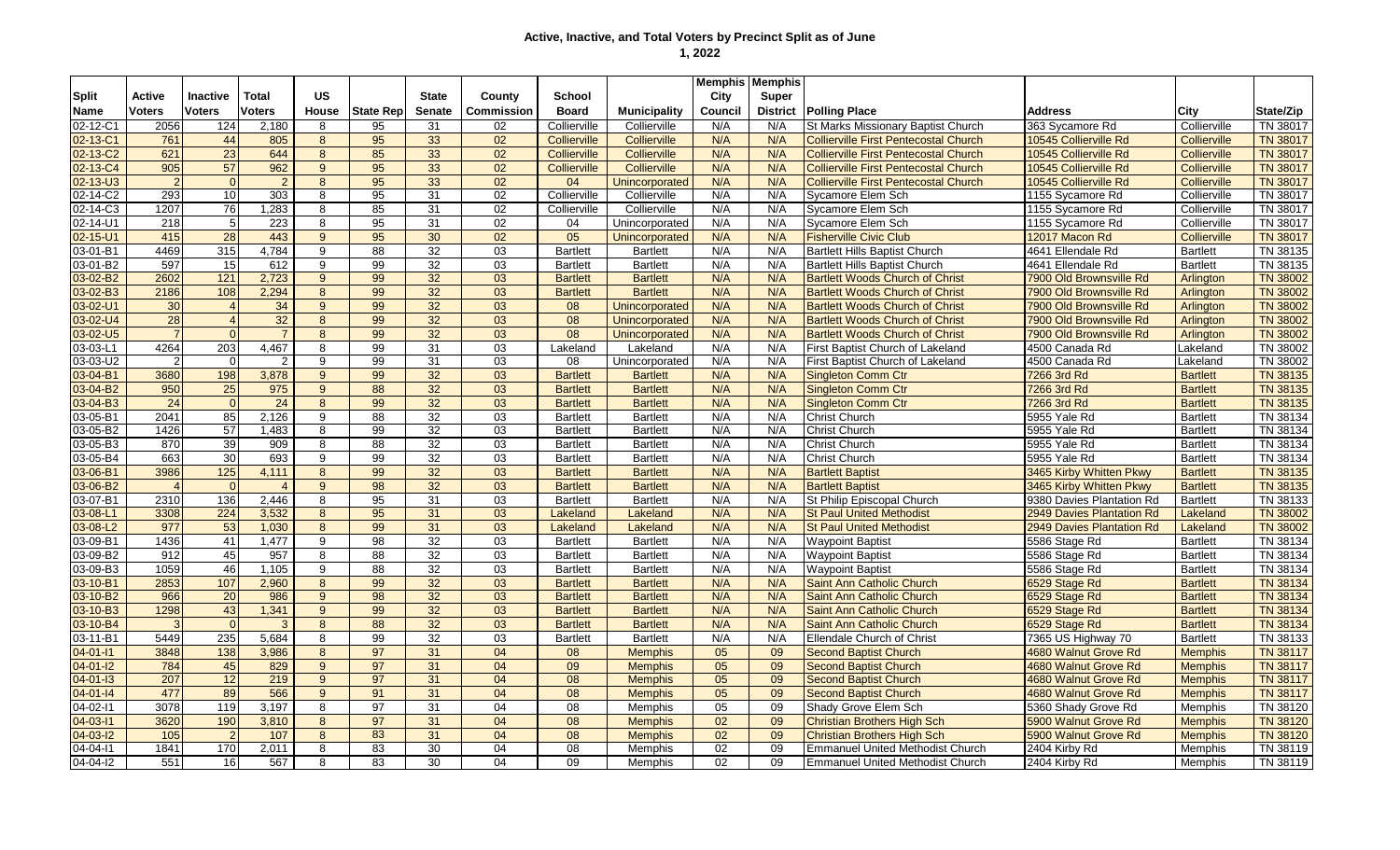|                |                 |                 |                |                |                  |               |                   |                 |                     | <b>Memphis Memphis</b> |                 |                                         |                          |                |                 |
|----------------|-----------------|-----------------|----------------|----------------|------------------|---------------|-------------------|-----------------|---------------------|------------------------|-----------------|-----------------------------------------|--------------------------|----------------|-----------------|
| <b>Split</b>   | Active          | <b>Inactive</b> | Total          | <b>US</b>      |                  | <b>State</b>  | County            | <b>School</b>   |                     | City                   | Super           |                                         |                          |                |                 |
| Name           | <b>Voters</b>   | <b>Voters</b>   | <b>Voters</b>  | <b>House</b>   | <b>State Rep</b> | <b>Senate</b> | <b>Commission</b> | <b>Board</b>    | <b>Municipality</b> | Council                | <b>District</b> | <b>Polling Place</b>                    | Address                  | City           | State/Zip       |
| 04-05-G1       | 4852            | 163             | 5,015          | 8              | 83               | 31            | 04                | Germantown      | Germantown          | N/A                    | N/A             | Riveroaks Reformed Presbyterian Church  | 1665 S Germantown Rd     | Germantown     | <b>TN 38138</b> |
| 04-06-G1       | 3628            | 191             | 3,819          | 8              | 83               | 31            | 04                | Germantown      | Germantown          | N/A                    | N/A             | The Great Hall                          | 1900 S Germantown Rd     | Germantown     | TN 38138        |
| 04-07-11       | 3294            | 139             | 3,433          | $9^{\circ}$    | 97               | 31            | 04                | 09              | <b>Memphis</b>      | 02                     | 09              | <b>McWherter Senior Center</b>          | 1355 Estate Dr           | <b>Memphis</b> | <b>TN 38119</b> |
| 04-07-12       | 1290            | 99              | 1,389          | $9^{\circ}$    | 97               | 31            | 04                | 09              | <b>Memphis</b>      | 05                     | 09              | <b>McWherter Senior Center</b>          | 1355 Estate Dr           | <b>Memphis</b> | <b>TN 38119</b> |
| 04-07-13       | 65              | $\overline{7}$  | 72             | 8              | 97               | 31            | 04                | 08              | <b>Memphis</b>      | 05                     | 09              | <b>McWherter Senior Center</b>          | 1355 Estate Dr           | <b>Memphis</b> | <b>TN 38119</b> |
| 04-08-11       | 1956            | 65              | 2,021          | 9              | 83               | 31            | 04                | 04              | <b>Memphis</b>      | 02                     | 09              | <b>Balmoral Presbyterian Church</b>     | 6413 Quince Rd           | Memphis        | TN 38119        |
| 04-08-I2       | 1366            | 39              | 1,405          | 8              | 83               | 31            | 04                | 09              | <b>Memphis</b>      | 02                     | 09              | <b>Balmoral Presbyterian Church</b>     | 6413 Quince Rd           | Memphis        | TN 38119        |
| 04-08-13       | 1037            | 94              | 1,131          | 9              | 83               | 31            | 04                | 09              | <b>Memphis</b>      | 02                     | 09              | <b>Balmoral Presbyterian Church</b>     | 6413 Quince Rd           | Memphis        | TN 38119        |
| 04-08-15       | $\overline{1}$  | $\Omega$        | 1              | 8              | 83               | 31            | 04                | $\overline{08}$ | <b>Memphis</b>      | 02                     | 09              | Balmoral Presbyterian Church            | 6413 Quince Rd           | Memphis        | TN 38119        |
| 04-09-11       | 1982            | 71              | 2,053          | 8              | 83               | 31            | 04                | 09              | <b>Memphis</b>      | 02                     | 09              | <b>Emmanuel United Methodist Church</b> | 2404 Kirby Rd            | <b>Memphis</b> | TN 38119        |
| 04-09-12       | 3103            | 175             | 3,278          | $9^{\circ}$    | 83               | 31            | 04                | 04              | <b>Memphis</b>      | 02                     | 09              | <b>Emmanuel United Methodist Church</b> | 2404 Kirby Rd            | <b>Memphis</b> | <b>TN 38119</b> |
| 04-09-13       | 3               | $\Omega$        | 3              | 8              | 83               | 31            | 04                | 04              | <b>Memphis</b>      | 02                     | 09              | <b>Emmanuel United Methodist Church</b> | 2404 Kirby Rd            | <b>Memphis</b> | <b>TN 38119</b> |
| 04-10-G1       | 5095            | 196             | 5,291          | 8              | 83               | 31            | 04                | Germantown      | Germantown          | N/A                    | N/A             | Germantown Presbyterian                 | 2363 S Germantown Rd     | Germantown     | TN 38138        |
| 04-10-13       | $\overline{4}$  | $\Omega$        | $\overline{4}$ | 8              | 83               | 31            | 04                | 04              | Memphis             | 02                     | 09              | Germantown Presbyterian                 | 2363 S Germantown Rd     | Germantown     | TN 38138        |
| 04-11-G1       | 4505            | 170             | 4,675          | 8              | 83               | 31            | 04                | Germantown      | Germantown          | N/A                    | N/A             | <b>Farmington Elem Sch</b>              | 2085 Cordes Rd           | Germantown     | <b>TN 38138</b> |
| 04-11-G2       | 226             |                 | 234            | 8              | 95               | 31            | 04                | Germantown      | Germantown          | N/A                    | N/A             | <b>Farmington Elem Sch</b>              | 2085 Cordes Rd           | Germantown     | <b>TN 38138</b> |
| 04-12-G1       | 4241            | 153             | 4,394          | 8              | 83               | 31            | 04                | Germantown      | Germantown          | N/A                    | N/A             | <b>Faith Presbyterian Church</b>        | 8816 Poplar Pike         | Germantown     | TN 38138        |
| $04 - 12 - 12$ | 436             | 54              | 490            | 9              | 83               | 31            | 04                | 04              | Memphis             | 02                     | 09              | Faith Presbyterian Church               | 8816 Poplar Pike         | Germantown     | TN 38138        |
| $04 - 12 - 14$ | $\mathbf{3}$    | 3               | 6              | 8              | 83               | 31            | 04                | 04              | <b>Memphis</b>      | 02                     | 09              | Faith Presbyterian Church               | 8816 Poplar Pike         | Germantown     | TN 38138        |
| $04 - 12 - U3$ | 696             | $\overline{28}$ | 724            | 8              | 83               | 31            | 04                | 04              | Unincorporated      | N/A                    | N/A             | Faith Presbyterian Church               | 8816 Poplar Pike         | Germantown     | TN 38138        |
| $05 - 01 - 11$ | 727             | 37              | 764            | 9              | 96               | 32            | $\overline{05}$   | 08              | <b>Memphis</b>      | 01                     | 09              | <b>Oak Grove Missionary Baptist</b>     | 7317 Hwy 64              | <b>Memphis</b> | <b>TN 38133</b> |
| $05 - 01 - 12$ | 65              | $\Delta$        | 69             | 9              | $\overline{98}$  | 32            | $\overline{05}$   | 08              | <b>Memphis</b>      | 01                     | 09              | <b>Oak Grove Missionary Baptist</b>     | 7317 Hwy 64              | <b>Memphis</b> | <b>TN 38133</b> |
| 05-02-11       | 850             | 95              | 945            | 9              | 96               | 30            | 05                | 08              | Memphis             | 01                     | 09              | <b>Whitten Memorial Baptist</b>         | 6773 Macon Road          | Memphis        | TN 38134        |
| $05 - 02 - 12$ | 1880            | 193             | 2.073          | 9              | 93               | 30            | 05                | 08              | <b>Memphis</b>      | 02                     | 09              | <b>Whitten Memorial Baptist</b>         | 6773 Macon Road          | <b>Memphis</b> | TN 38134        |
| 05-02-I3       | 25              | 10              | 35             | 9              | 93               | 30            | 05                | 08              | <b>Memphis</b>      | 01                     | 09              | <b>Whitten Memorial Baptist</b>         | 6773 Macon Road          | <b>Memphis</b> | TN 38134        |
| 05-02-14       | 1391            | 100             | 1,491          | 9              | $\overline{97}$  | 30            | 05                | 08              | Memphis             | 02                     | 09              | <b>Whitten Memorial Baptist</b>         | 6773 Macon Road          | Memphis        | TN 38134        |
| $05 - 02 - 15$ | 653             | 76              | 729            | 9              | 98               | 30            | 05                | 08              | Memphis             | 01                     | 09              | <b>Whitten Memorial Baptist</b>         | 6773 Macon Road          | Memphis        | TN 38134        |
| 05-03-U1       | 3709            | 377             | 4,086          | 9 <sup>°</sup> | 93               | 30            | 05                | 08              | Unincorporated      | N/A                    | N/A             | <b>Dexter Middle Sch</b>                | 6998 Raleigh Lagrange Rd | Cordova        | <b>TN 38018</b> |
| 05-03-U2       | 1599            | 160             | 1,759          | $9^{\circ}$    | 96               | 30            | 05                | 05              | Unincorporated      | N/A                    | N/A             | <b>Dexter Middle Sch</b>                | 6998 Raleigh Lagrange Rd | Cordova        | <b>TN 38018</b> |
| $05 - 03 - U3$ | 771             | 71              | 842            | 9              | 93               | 30            | 05                | 05              | Unincorporated      | N/A                    | N/A             | <b>Dexter Middle Sch</b>                | 6998 Raleigh Lagrange Rd | Cordova        | <b>TN 38018</b> |
| $05 - 03 - U4$ | $\overline{4}$  | $\Omega$        | $\overline{4}$ | 9              | 96               | 30            | 05                | 08              | Unincorporated      | N/A                    | N/A             | <b>Dexter Middle Sch</b>                | 6998 Raleigh Lagrange Rd | Cordova        | <b>TN 38018</b> |
| 05-04-11       | 6               | 4               | 10             | 9              | 97               | 30            | 05                | $\overline{08}$ | <b>Memphis</b>      | 02                     | 09              | TN Shakespeare Co                       | 7950 Trinity Rd          | Cordova        | TN 38018        |
| 05-04-12       | 2843            | 301             | 3.144          | 9              | 96               | 30            | $\overline{05}$   | 05              | Memphis             | 02                     | 09              | TN Shakespeare Co                       | 7950 Trinity Rd          | Cordova        | TN 38018        |
| 05-04-I3       | 406             | 100             | 506            | 9              | 97               | 30            | 05                | 05              | Memphis             | 02                     | 09              | TN Shakespeare Co                       | 7950 Trinity Rd          | Cordova        | TN 38018        |
| 05-04-14       | 605             | 36              | 641            | 9              | 93               | 30            | 05                | 05              | Memphis             | 02                     | 09              | TN Shakespeare Co                       | 7950 Trinity Rd          | Cordova        | TN 38018        |
| $05 - 05 - 13$ | 1908            | 108             | 2,016          | $9^{\circ}$    | 98               | 30            | 05                | 05              | <b>Memphis</b>      | 02                     | 09              | Cordova High Sch                        | 1800 Berryhill Rd        | <b>Memphis</b> | <b>TN 38016</b> |
| $05 - 05 - 14$ | 894             | 60              | 954            | $9^{\circ}$    | 96               | 30            | 05                | 05              | <b>Memphis</b>      | 02                     | 09              | <b>Cordova High Sch</b>                 | 1800 Berryhill Rd        | <b>Memphis</b> | <b>TN 38016</b> |
| 05-05-U1       | 1054            | 119             | 1,173          | $9^{\circ}$    | 96               | 30            | 05                | 05              | Unincorporated      | N/A                    | N/A             | Cordova High Sch                        | 1800 Berryhill Rd        | <b>Memphis</b> | <b>TN 38016</b> |
| $05 - 05 - U2$ | 780             | 51              | 831            | 9              | 98               | 30            | 05                | 05              | Unincorporated      | N/A                    | N/A             | <b>Cordova High Sch</b>                 | 1800 Berryhill Rd        | <b>Memphis</b> | <b>TN 38016</b> |
| 05-06-U1       | 3837            | 362             | 4,199          | 9              | 96               | 30            | 05                | 05              | Unincorporated      | N/A                    | N/A             | Calvary Church of the Nazarene          | 1851 Houston Levee Rd N  | Cordova        | TN 38016        |
| $05 - 07 - 11$ | 4895            | 498             | 5,393          | 9              | 96               | 30            | 05                | 05              | <b>Memphis</b>      | 02                     | 09              | <b>Briarwood Community Church</b>       | 1900 N Germantown Pkwy   | Cordova        | <b>TN 38016</b> |
| $05 - 08 - 12$ | 278             | 28              | 306            | 9              | 97               | 30            | 05                | 05              | <b>Memphis</b>      | 02                     | 09              | Cordova Comm Ctr                        | 1017 N Sanga Rd          | <b>Memphis</b> | TN 38018        |
| 05-08-13       | 16              | $\Omega$        | 16             | 9              | 96               | 30            | 05                | 05              | <b>Memphis</b>      | 02                     | 09              | Cordova Comm Ctr                        | 1017 N Sanga Rd          | Memphis        | TN 38018        |
| 05-08-U1       | 1718            | 119             | 1,837          | 9              | 96               | 30            | $\overline{05}$   | 05              | Unincorporated      | N/A                    | N/A             | Cordova Comm Ctr                        | 1017 N Sanga Rd          | Memphis        | TN 38018        |
| $05 - 08 - U4$ | 10 <sup>1</sup> | $\Omega$        | 10             | 9              | 97               | 30            | 05                | 05              | Unincorporated      | N/A                    | N/A             | Cordova Comm Ctr                        | 1017 N Sanga Rd          | Memphis        | TN 38018        |
| 05-09-12       | 2890            | 227             | 3,117          | 9              | 96               | 30            | 05                | 05              | <b>Memphis</b>      | 02                     | 09              | <b>Bert Ferauson Comm Ctr</b>           | 8505 Trinity Rd          | Cordova        | <b>TN 38018</b> |
| 05-09-14       | 3005            | 292             | 3.297          | 9              | $\overline{97}$  | 30            | 05                | 05              | <b>Memphis</b>      | $\overline{02}$        | 09              | <b>Bert Ferguson Comm Ctr</b>           | 8505 Trinity Rd          | Cordova        | <b>TN 38018</b> |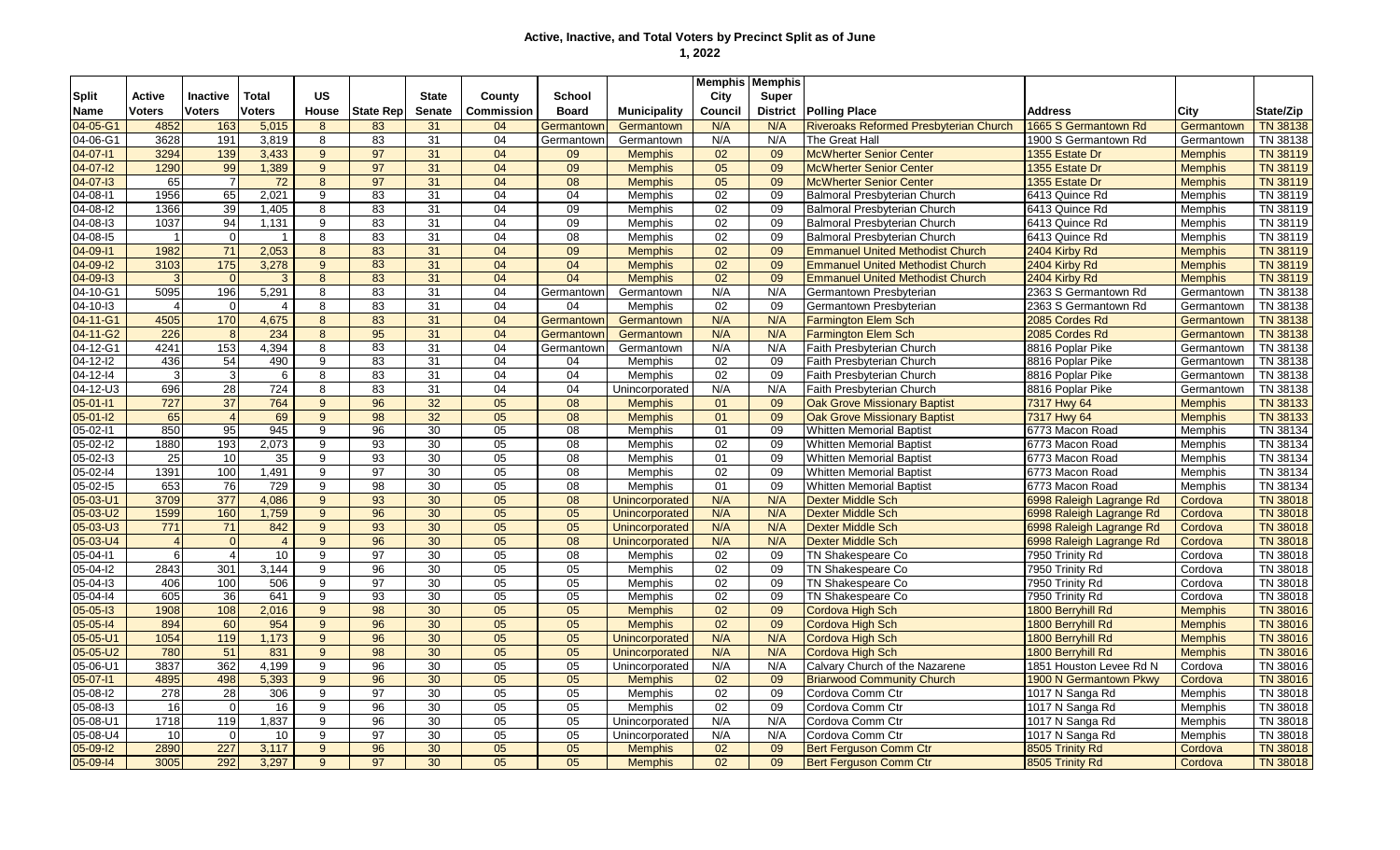|                |                  |                   |                |                |                  |                 |                 |                 |                     |         | <b>Memphis   Memphis</b> |                                     |                         |                |                 |
|----------------|------------------|-------------------|----------------|----------------|------------------|-----------------|-----------------|-----------------|---------------------|---------|--------------------------|-------------------------------------|-------------------------|----------------|-----------------|
| <b>Split</b>   | <b>Active</b>    | Inactive          | Total          | <b>US</b>      |                  | <b>State</b>    | County          | School          |                     | City    | Super                    |                                     |                         |                |                 |
| <b>Name</b>    | <b>Voters</b>    | <b>Voters</b>     | <b>Voters</b>  | House          | <b>State Rep</b> | <b>Senate</b>   | Commission      | <b>Board</b>    | <b>Municipality</b> | Council | <b>District</b>          | <b>Polling Place</b>                | Address                 | City           | State/Zip       |
| 05-10-15       | 30 <sup>1</sup>  |                   | 30             | 9              | 83               | 31              | 05              | 05              | Memphis             | 02      | 09                       | Faith Anglican Church               | 9555 Walnut Grove Rd    | Memphis        | TN 38018        |
| 05-10-U1       | 1825             | 95                | 1,920          | 9              | 83               | 31              | 05              | 05              | Unincorporated      | N/A     | N/A                      | <b>Faith Anglican Church</b>        | 9555 Walnut Grove Rd    | <b>Memphis</b> | TN 38018        |
| 05-10-U2       | 863              | 28                | 891            | 9              | 97               | 31              | 05              | 05              | Unincorporated      | N/A     | N/A                      | Faith Anglican Church               | 9555 Walnut Grove Rd    | <b>Memphis</b> | TN 38018        |
| 05-10-U3       | 136              | -6                | 142            | 9              | 95               | 31              | $\overline{05}$ | 05              | Unincorporated      | N/A     | N/A                      | Faith Anglican Church               | 9555 Walnut Grove Rd    | Memphis        | TN 38018        |
| 05-10-U4       | 1451             | 119               | 1.570          | 9              | 96               | 31              | 05              | 05              | Unincorporated      | N/A     | N/A                      | Faith Anglican Church               | 9555 Walnut Grove Rd    | <b>Memphis</b> | TN 38018        |
| 05-12-U1       | 178              |                   | 183            | 9              | 96               | 31              | 05              | 05              | Unincorporated      | N/A     | N/A                      | Calvary Church of the Nazarene      | 1851 Houston Levee Rd N | Cordova        | <b>TN 38016</b> |
| 06-01-I2       | 1093             | 66                | 1,159          | 9              | 88               | 29              | 06              | 03              | Memphis             | 01      | 09                       | St Stephen Baptist Church           | 4245 Singleton Pkwy     | Memphis        | TN 38128        |
| 06-01-14       | 925              | 44                | 969            | 9              | 98               | 29              | 06              | 03              | Memphis             | 01      | 09                       | St Stephen Baptist Church           | 4245 Singleton Pkwy     | Memphis        | TN 38128        |
| 06-01-U1       | 1731             | 100               | 1,831          | 9              | 88               | 29              | 06              | 03              | Unincorporated      | N/A     | N/A                      | St Stephen Baptist Church           | 4245 Singleton Pkwy     | <b>Memphis</b> | TN 38128        |
| 06-01-U3       | 1129             | 71                | 1,200          | 9              | 98               | $\overline{29}$ | $\overline{06}$ | 03              | Unincorporated      | N/A     | N/A                      | St Stephen Baptist Church           | 4245 Singleton Pkwy     | <b>Memphis</b> | TN 38128        |
| 06-02-B2       | $\mathbf{1}$     |                   |                | 9              | 88               | 32              | 06              | <b>Bartlett</b> | <b>Bartlett</b>     | N/A     | N/A                      | <b>Hope Apostolic Church</b>        | 5645 Spring Lake Dr     | <b>Memphis</b> | TN 38135        |
| 06-02-U1       | 2623             | 121               | 2,744          | 9              | 88               | 32              | 06              | 03              | Unincorporated      | N/A     | N/A                      | <b>Hope Apostolic Church</b>        | 5645 Spring Lake Dr     | <b>Memphis</b> | TN 38135        |
| 06-03-11       | 1750             | 83                | 1,833          | 9              | 98               | 29              | 06              | 03              | Memphis             | 01      | 09                       | Frayser-Raleigh Senior Center       | 3985 Egypt Central Rd   | Memphis        | TN 38128        |
| 06-03-l2       | 602              | $\overline{34}$   | 636            | 9              | 88               | 29              | 06              | 03              | Memphis             | 01      | 09                       | Frayser-Raleigh Senior Center       | 3985 Egypt Central Rd   | Memphis        | TN 38128        |
| 06-04-11       | 2883             | $\frac{115}{115}$ | 2,998          | 9 <sup>°</sup> | 98               | 32              | 06              | 03              | <b>Memphis</b>      | 01      | 09                       | <b>Raleigh Community Center</b>     | 3678 Powers Rd          | <b>Memphis</b> | TN 38128        |
| $06 - 04 - 12$ | 981              | 36                | 1,017          | 9              | 88               | 32              | 06              | 03              | <b>Memphis</b>      | 01      | 09                       | <b>Raleigh Community Center</b>     | 3678 Powers Rd          | <b>Memphis</b> | <b>TN 38128</b> |
| 06-04-U3       | 639              | 24                | 663            | 9              | 88               | 32              | 06              | 03              | Unincorporated      | N/A     | N/A                      | <b>Raleigh Community Center</b>     | 3678 Powers Rd          | <b>Memphis</b> | <b>TN 38128</b> |
| $06 - 05 - 11$ | 2556             | 81                | 2,637          | 9              | 98               | 30              | 06              | 03              | Memphis             | 01      | 09                       | Springhill Baptist Church           | 3815 Hawkins Mill Rd    | Memphis        | TN 38128        |
| 06-05-l2       | 1282             | 56                | 1,338          | 9              | 98               | 30              | 06              | 03              | Memphis             | 07      | 09                       | Springhill Baptist Church           | 3815 Hawkins Mill Rd    | <b>Memphis</b> | TN 38128        |
| 06-05-13       | 433              | 11                | 444            | 9              | 96               | 30              | 06              | $\overline{03}$ | Memphis             | 01      | 09                       | Springhill Baptist Church           | 3815 Hawkins Mill Rd    | <b>Memphis</b> | TN 38128        |
| 06-06-11       | 3102             | 118               | 3,220          | 9              | 98               | 32              | $\overline{06}$ | 02              | <b>Memphis</b>      | 01      | 09                       | <b>East Side Baptist Church</b>     | 3232 Covington Pike     | <b>Memphis</b> | <b>TN 38128</b> |
| 06-06-12       | 1706             | 75                | 1,781          | 9              | 98               | 32              | 06              | 03              | <b>Memphis</b>      | 01      | 09                       | <b>East Side Baptist Church</b>     | 3232 Covington Pike     | <b>Memphis</b> | <b>TN 38128</b> |
| 06-07-11       | 512              | 35                | 547            | 9              | 96               | 32              | 06              | 02              | Memphis             | 07      | 09                       | North Area Office - Gragg Campus    | 3782 Jackson Ave        | <b>Memphis</b> | TN 38108        |
| 06-07-l2       | 1347             | 115               | 1.462          | 9              | 98               | 32              | 06              | 02              | Memphis             | 07      | 09                       | North Area Office - Gragg Campus    | 3782 Jackson Ave        | <b>Memphis</b> | TN 38108        |
| 06-07-13       | 1465             | 99                | 1,564          | 9              | 93               | 32              | 06              | 02              | <b>Memphis</b>      | 07      | 09                       | North Area Office - Gragg Campus    | 3782 Jackson Ave        | <b>Memphis</b> | TN 38108        |
| 06-07-14       | 50               |                   | 52             | 9              | 96               | 32              | 06              | 02              | Memphis             | 01      | 09                       | North Area Office - Gragg Campus    | 3782 Jackson Ave        | <b>Memphis</b> | TN 38108        |
| 06-08-11       | 3123             | 195               | 3,318          | 9              | 98               | 32              | 06              | 02              | <b>Memphis</b>      | 01      | 09                       | Raleigh Bartlett Meadows Elem Sch   | 5195 Twin Woods Ave     | <b>Memphis</b> | <b>TN 38134</b> |
| 06-08-12       | $\overline{772}$ | 72                | 844            | 9 <sup>°</sup> | 96               | 32              | 06              | 02              | <b>Memphis</b>      | 01      | 09                       | Raleigh Bartlett Meadows Elem Sch   | 5195 Twin Woods Ave     | <b>Memphis</b> | <b>TN 38134</b> |
| 06-08-14       | $\overline{2}$   | $\Omega$          | $\overline{2}$ | 9              | 98               | 32              | $\overline{06}$ | 02              | <b>Memphis</b>      | 07      | 09                       | Raleigh Bartlett Meadows Elem Sch   | 5195 Twin Woods Ave     | <b>Memphis</b> | <b>TN 38134</b> |
| 06-09-11       | 2278             | 128               | 2,406          | 9              | 96               | 30              | 06              | 08              | Memphis             | 01      | 09                       | Sycamore View Church of Christ      | 1910 Sycamore View Rd   | Memphis        | TN 38134        |
| 06-09-12       | 6                |                   | $\overline{7}$ | 9              | 93               | 30              | 06              | 08              | Memphis             | 01      | 09                       | Sycamore View Church of Christ      | 1910 Sycamore View Rd   | <b>Memphis</b> | TN 38134        |
| 06-09-13       | $\overline{4}$   |                   | 5              | 9              | 96               | 30              | 06              | 02              | <b>Memphis</b>      | 01      | 09                       | Sycamore View Church of Christ      | 1910 Sycamore View Rd   | <b>Memphis</b> | TN 38134        |
| 06-09-14       | 1069             | 64                | 1,133          | 9              | 98               | 30              | 06              | 08              | Memphis             | 01      | 09                       | Sycamore View Church of Christ      | 1910 Sycamore View Rd   | <b>Memphis</b> | TN 38134        |
| 06-09-15       | 479              | 36                | 515            | 9              | 98               | 30              | 06              | 02              | Memphis             | 01      | 09                       | Sycamore View Church of Christ      | 1910 Sycamore View Rd   | Memphis        | TN 38134        |
| $07 - 01 - 11$ | 4762             | 146               | 4,908          | $9^{\circ}$    | 88               | $\overline{29}$ | 07              | 03              | <b>Memphis</b>      | 07      | 08                       | The Pursuit Of God Church           | 3759 N Watkins St       | <b>Memphis</b> | <b>TN 38127</b> |
| $07 - 01 - 12$ | 272              | 20                | 292            | $9^{\circ}$    | 86               | 29              | 07              | 03              | <b>Memphis</b>      | 07      | 08                       | The Pursuit Of God Church           | 3759 N Watkins St       | <b>Memphis</b> | <b>TN 38127</b> |
| $07 - 02 - 11$ | 2562             | 140               | 2,702          | 9              | 88               | 30              | 07              | 03              | Memphis             | 07      | 08                       | Martin Luther King HS               | 1530 Dellwood Ave       | <b>Memphis</b> | TN 38127        |
| $07 - 02 - 12$ | 488              | 39                | 527            | 9              | 86               | 30              | 07              | $\overline{03}$ | Memphis             | 07      | 08                       | Martin Luther King HS               | 1530 Dellwood Ave       | <b>Memphis</b> | TN 38127        |
| 07-02-13       | 26               |                   | 28             | 9              | 96               | 30              | 07              | 03              | Memphis             | 07      | 08                       | Martin Luther King HS               | 1530 Dellwood Ave       | Memphis        | TN 38127        |
| $07 - 03 - 11$ | 2912             | 147               | 3,059          | 9 <sup>°</sup> | 88               | 30              | 07              | 03              | <b>Memphis</b>      | 07      | 08                       | <b>Shiloh Church Of Memphis</b>     | 3121 Range Line Rd      | <b>Memphis</b> | <b>TN 38127</b> |
| $07 - 03 - 12$ | 817              | $\overline{37}$   | 854            | 9              | 88               | 30              | 07              | 03              | <b>Memphis</b>      | 01      | 09                       | <b>Shiloh Church Of Memphis</b>     | 3121 Range Line Rd      | <b>Memphis</b> | <b>TN 38127</b> |
| $07 - 04 - 11$ | 1027             | 55                | 1,082          | 9              | 96               | 30              | 07              | 03              | Memphis             | 07      | 08                       | <b>Grandview Heights Middle Sch</b> | 2342 Clifton Ave        | Memphis        | TN 38127        |
| 07-04-12       | 1362             | 54                | 1,416          | 9              | 96               | 30              | 07              | 03              | Memphis             | 01      | 08                       | <b>Grandview Heights Middle Sch</b> | 2342 Clifton Ave        | Memphis        | TN 38127        |
| 07-04-13       | 144              | 15                | 159            | 9              | 96               | 30              | 07              | 01              | Memphis             | 07      | 08                       | <b>Grandview Heights Middle Sch</b> | 2342 Clifton Ave        | Memphis        | TN 38127        |
| 07-04-15       | 11               |                   | 12             | 9              | 98               | 30              | 07              | 01              | Memphis             | 01      | 08                       | <b>Grandview Heights Middle Sch</b> | 2342 Clifton Ave        | Memphis        | TN 38127        |
| 07-04-16       | 403              | 10                | 413            | 9              | 98               | 30              | 07              | 03              | Memphis             | 01      | 08                       | Grandview Heights Middle Sch        | 2342 Clifton Ave        | <b>Memphis</b> | TN 38127        |
| $07 - 05 - 11$ | 1880             | 69                | 1,949          | 9              | 96               | 30              | 07              | 02              | <b>Memphis</b>      | 07      | 08                       | <b>Hollywood Community Ctr</b>      | 1560 N Hollywood St     | <b>Memphis</b> | <b>TN 38108</b> |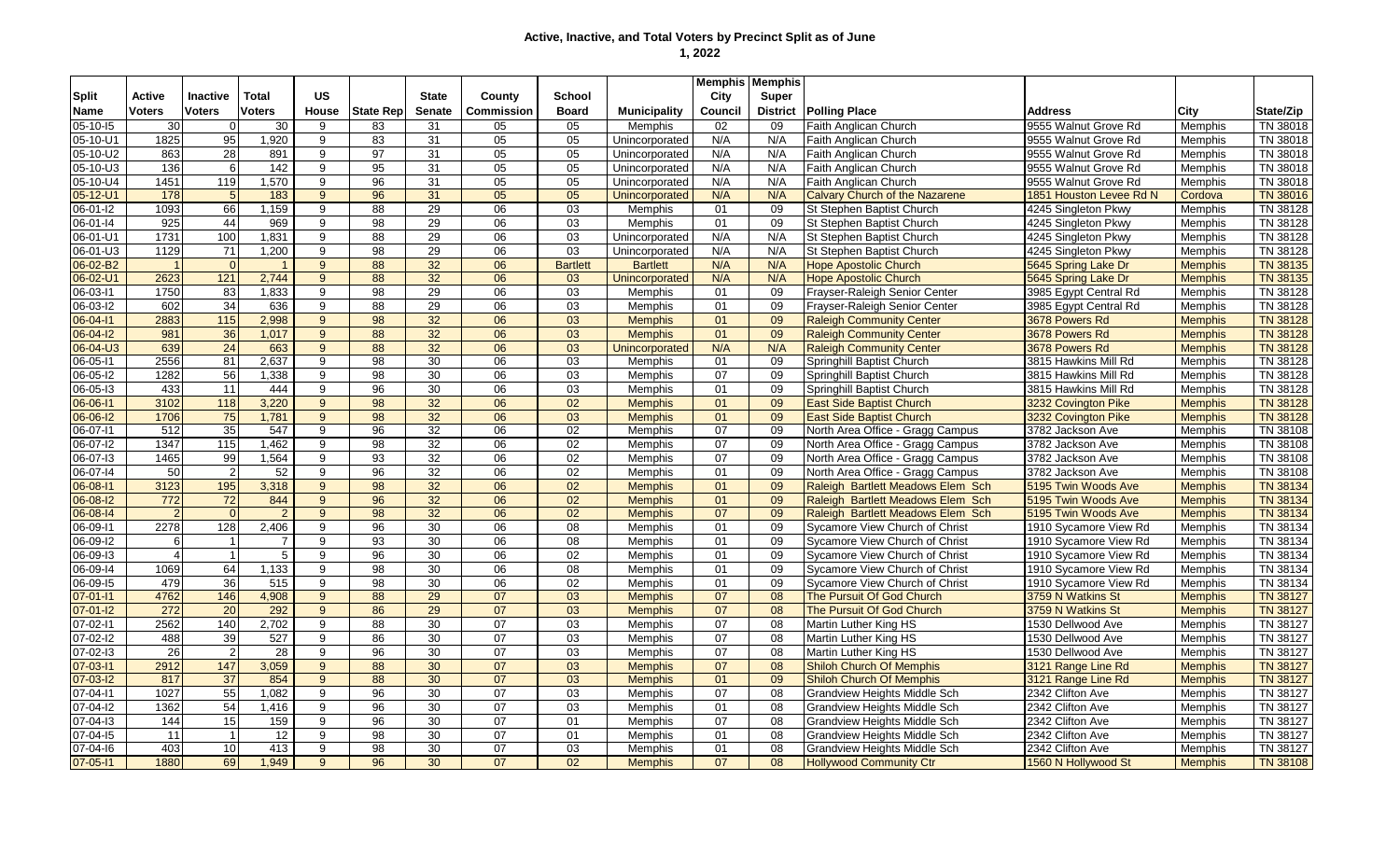|                |                         |                  |                 |           |                  |                 |                 |              |                     | <b>Memphis Memphis</b> |                 |                                                                 |                         |                |                 |
|----------------|-------------------------|------------------|-----------------|-----------|------------------|-----------------|-----------------|--------------|---------------------|------------------------|-----------------|-----------------------------------------------------------------|-------------------------|----------------|-----------------|
| <b>Split</b>   | <b>Active</b>           | Inactive         | <b>Total</b>    | <b>US</b> |                  | <b>State</b>    | County          | School       |                     | City                   | Super           |                                                                 |                         |                |                 |
| <b>Name</b>    | <b>Voters</b>           | <b>Voters</b>    | <b>Voters</b>   | House     | <b>State Rep</b> | <b>Senate</b>   | Commission      | <b>Board</b> | <b>Municipality</b> | Council                | <b>District</b> | <b>Polling Place</b>                                            | <b>Address</b>          | City           | State/Zip       |
| $07 - 05 - 12$ | 711                     | 27               | 738             | 9         | 96               | 30              | 07              | 01           | <b>Memphis</b>      | 07                     | 08              | <b>Hollywood Community Ctr</b>                                  | 1560 N Hollywood St     | <b>Memphis</b> | <b>TN 38108</b> |
| 07-05-13       | 635                     | 24               | 659             | 9         | 93               | 30              | 07              | 02           | <b>Memphis</b>      | 07                     | 08              | <b>Hollywood Community Ctr</b>                                  | 1560 N Hollywood St     | <b>Memphis</b> | <b>TN 38108</b> |
| $07 - 05 - 14$ | $\overline{\mathbf{1}}$ | $\Omega$         | $\overline{1}$  | 9         | 96               | 30              | 07              | 01           | <b>Memphis</b>      | 01                     | 08              | <b>Hollywood Community Ctr</b>                                  | 1560 N Hollywood St     | <b>Memphis</b> | <b>TN 38108</b> |
| 07-06-11       | 3190                    | 141              | 3,331           | 9         | 96               | 30              | 07              | 02           | Memphis             | 07                     | 08              | Springdale Baptist Church                                       | 1193 Springdale St      | Memphis        | TN 38108        |
| 07-06-12       | 1766                    | 118              | 1,884           | 9         | 93               | 30              | 07              | 02           | Memphis             | 07                     | 08              | Springdale Baptist Church                                       | 1193 Springdale St      | Memphis        | TN 38108        |
| $07 - 07 - 11$ | 2677                    | 204              | 2,881           | 9         | 93               | 30              | 07              | 02           | <b>Memphis</b>      | 05                     | 09              | <b>St Stephens United Methodist</b>                             | 3981 Macon Rd           | <b>Memphis</b> | <b>TN 38122</b> |
| $07 - 07 - 12$ | 429                     | 23               | 452             | 9         | 93               | 30              | 07              | 02           | <b>Memphis</b>      | 07                     | 09              | <b>St Stephens United Methodist</b>                             | 3981 Macon Rd           | <b>Memphis</b> | <b>TN 38122</b> |
| $07 - 07 - 13$ | 115                     | 9                | $\frac{124}{x}$ | 9         | 97               | 30              | 07              | 02           | <b>Memphis</b>      | 05                     | 09              | <b>St Stephens United Methodist</b>                             | 3981 Macon Rd           | <b>Memphis</b> | <b>TN 38122</b> |
| 07-08-11       | 1312                    | 81               | 1,393           | 9         | 96               | 30              | 07              | 02           | Memphis             | 05                     | 09              | <b>Greater Galatian Baptist Church</b>                          | 2418 Jackson Ave        | Memphis        | TN 38108        |
| 07-08-12       | 722                     | 38               | 760             | 9         | 93               | 30              | 07              | 02           | <b>Memphis</b>      | 07                     | 08              | Greater Galatian Baptist Church                                 | 2418 Jackson Ave        | Memphis        | TN 38108        |
| 07-08-13       | 1010                    | 40               | 1,050           | 9         | 93               | 30              | 07              | 02           | Memphis             | 05                     | 09              | Greater Galatian Baptist Church                                 | 2418 Jackson Ave        | Memphis        | TN 38108        |
| 07-08-14       | 1053                    | 70               | 1,123           | 9         | 96               | 30              | 07              | 02           | <b>Memphis</b>      | 07                     | 08              | Greater Galatian Baptist Church                                 | 2418 Jackson Ave        | Memphis        | TN 38108        |
| 07-09-11       | 3794                    | 257              | 4,051           | 9         | 93               | 30              | 07              | 02           | <b>Memphis</b>      | 05                     | 09              | <b>First Baptist Church Broad</b>                               | 2835 Broad Ave          | <b>Memphis</b> | <b>TN 38112</b> |
| 07-10-11       | 2806                    | 254              | 3,060           | 9         | 88               | 29              | $\overline{07}$ | 01           | Memphis             | 05                     | 09              | <b>Trinity United Methodist Church</b>                          | 1738 Galloway Ave       | Memphis        | TN 38112        |
| 07-10-I2       | 318                     | 17               | 335             | 9         | 96               | 29              | 07              | 01           | Memphis             | 05                     | 09              | <b>Trinity United Methodist Church</b>                          | 1738 Galloway Ave       | Memphis        | TN 38112        |
| 08-01-11       | 1145                    | 70               | 1,215           | 9         | 88               | 30              | 08              | 01           | <b>Memphis</b>      | 07                     | 08              | <b>Grace Missionary Baptist Church</b>                          | 1203 N Manassas St      | <b>Memphis</b> | <b>TN 38107</b> |
| $08 - 01 - 12$ | 1843                    | 105              | 1,948           | 9         | 86               | 30              | 08              | 03           | <b>Memphis</b>      | 07                     | 08              | <b>Grace Missionary Baptist Church</b>                          | 1203 N Manassas St      | <b>Memphis</b> | <b>TN 38107</b> |
| $08 - 01 - 13$ | 873                     | 57               | 930             | 9         | 88               | 30              | 08              | 03           | <b>Memphis</b>      | 07                     | 08              | <b>Grace Missionary Baptist Church</b>                          | 1203 N Manassas St      | <b>Memphis</b> | <b>TN 38107</b> |
| $08 - 01 - 14$ | 267                     | 23               | 290             | 9         | 96               | 30              | 08              | 01           | <b>Memphis</b>      | 07                     | 08              | <b>Grace Missionary Baptist Church</b>                          | 1203 N Manassas St      | <b>Memphis</b> | <b>TN 38107</b> |
| 08-02-l2       | 813                     | 72               | 885             | 9         | 86               | 29              | 08              | 01           | Memphis             | 07                     | 08              | Word of Life SDA Church                                         | 1215 Floyd Ave          | Memphis        | TN 38127        |
| 08-02-13       | 1109                    | 45               | 1,154           | 9         | 86               | 29              | 08              | 03           | <b>Memphis</b>      | 07                     | 08              | Word of Life SDA Church                                         | 1215 Floyd Ave          | Memphis        | TN 38127        |
| 08-03-11       | 3938                    | 687              | 4,625           | 9         | 86               | 29              | 08              | 01           | <b>Memphis</b>      | 07                     | 08              | <b>Greenlaw Community Ctr</b>                                   | 190 Mill Ave            | <b>Memphis</b> | <b>TN 38105</b> |
| 08-04-11       | 2366                    | 219              | 2,585           | 9         | 88               | 30              | 08              | 01           | <b>Memphis</b>      | $\overline{07}$        | 08              | Lewis Center                                                    | 1188 North Pkwy         | Memphis        | TN 38105        |
| 08-04-I2       | 876                     | 83               | 959             | 9         | 96               | 30              | $\overline{08}$ | 01           | <b>Memphis</b>      | 07                     | 08              | Lewis Center                                                    | 1188 North Pkwy         | <b>Memphis</b> | TN 38105        |
| 08-05-11       | 2678                    | 670              | 3,348           | 9         | 86               | $\overline{29}$ | $\overline{08}$ | 01           | <b>Memphis</b>      | 06                     | 08              | <b>Progressive Missionary Baptist</b>                           | 394 Vance Ave           | <b>Memphis</b> | <b>TN 38126</b> |
| 08-05-I2       | 1039                    | 129              | 1,168           | 9         | 86               | 29              | $\overline{08}$ | 01           | <b>Memphis</b>      | 07                     | 08              | <b>Progressive Missionary Baptist</b>                           | 394 Vance Ave           | <b>Memphis</b> | <b>TN 38126</b> |
| $08 - 05 - 13$ | 122                     | 33               | 155             | 9         | 88               | 29              | 08              | 01           | <b>Memphis</b>      | 06                     | 08              | <b>Progressive Missionary Baptist</b>                           | 394 Vance Ave           | <b>Memphis</b> | <b>TN 38126</b> |
| $08 - 05 - 14$ | 54                      | 52               | 106             | 9         | 91               | 29              | 08              | 01           | <b>Memphis</b>      | 06                     | 08              | <b>Progressive Missionary Baptist</b>                           | 394 Vance Ave           | <b>Memphis</b> | <b>TN 38126</b> |
| $08 - 06 - 11$ | 2166                    | 308              | 2,474           | 9         | 88               | 30              | 08              | 01           | Memphis             | 07                     | 08              | Mississippi Blvd Christian Church                               | 70 N Bellevue Blvd      | <b>Memphis</b> | TN 38104        |
| 08-06-l2       | 388                     | 103              | 491             | 9         | 88               | 30              | 08              | 01           | Memphis             | 06                     | 08              | Mississippi Blvd Christian Church                               | 70 N Bellevue Blvd      | Memphis        | TN 38104        |
| 08-07-11       | 1181                    | 191              | 1,372           | 9         | 88               | 29              | 08              | 01           | <b>Memphis</b>      | 05                     | 09              | Mississippi Blvd Christian Church                               | 70 N Bellevue Blvd      | <b>Memphis</b> | TN 38104        |
| 08-07-12       | 368                     | 90               | 458             | 9         | 88               | 29              | 08              | 01           | <b>Memphis</b>      | 06                     | 08              | Mississippi Blvd Christian Church - Family L 70 N Bellevue Blvd |                         | <b>Memphis</b> | TN 38104        |
| 08-07-13       | 485                     | $\overline{133}$ | 618             | 9         | 91               | $\overline{29}$ | 08              | 01           | <b>Memphis</b>      | 05                     | 09              | Mississippi Blvd Christian Church - Family L 70 N Bellevue Blvd |                         | <b>Memphis</b> | <b>TN 38104</b> |
| 08-07-14       | 18                      | $\overline{1}$   | 19              | 9         | 91               | 29              | 08              | 01           | <b>Memphis</b>      | 06                     | 08              | Mississippi Blvd Christian Church - Family L 70 N Bellevue Blvd |                         | <b>Memphis</b> | <b>TN 38104</b> |
| 08-08-11       | 2428                    | 386              | 2.814           | 9         | 86               | 29              | 08              | 01           | Memphis             | 06                     | 08              | Mt Zion AME                                                     | 42 S Parkway W          | Memphis        | TN 38109        |
| 08-09-11       | 3514                    | 499              | 4,013           | 9         | 91               | 30              | 08              | 01           | <b>Memphis</b>      | 06                     | 08              | Mt Nebo Baptist                                                 | 555 Vance Ave           | <b>Memphis</b> | <b>TN 38126</b> |
| $08 - 09 - 12$ | 499                     | 88               | 587             | 9         | 88               | 30              | 08              | 01           | <b>Memphis</b>      | 06                     | 08              | <b>Mt Nebo Baptist</b>                                          | 555 Vance Ave           | <b>Memphis</b> | <b>TN 38126</b> |
| 08-09-13       | 145                     | 14               | 159             | 9         | 86               | 30              | 08              | 01           | <b>Memphis</b>      | 06                     | 08              | <b>Mt Nebo Baptist</b>                                          | 555 Vance Ave           | <b>Memphis</b> | <b>TN 38126</b> |
| 08-10-11       | 2571                    | 328              | 2,899           | 9         | 91               | 29              | 08              | 01           | Memphis             | 06                     | 08              | <b>Bruce Elem School</b>                                        | 581 South Bellevue Blvd | <b>Memphis</b> | TN 38104        |
| $08 - 11 - 11$ | 1022                    | 80               | 1,102           | 9         | 91               | 29              | 08              | 07           | <b>Memphis</b>      | 04                     | 08              | <b>Memphis ROX</b>                                              | 879 E McLemore Ave      | <b>Memphis</b> | <b>TN 38106</b> |
| $08 - 11 - 12$ | 1010                    | 52               | 1,062           | 9         | 91               | 29              | 08              | 01           | <b>Memphis</b>      | 04                     | 08              | <b>Memphis ROX</b>                                              | 879 E McLemore Ave      | <b>Memphis</b> | <b>TN 38106</b> |
| $08 - 11 - 13$ | 658                     | 71               | 729             | 9         | 91               | 29              | 08              | 06           | <b>Memphis</b>      | 06                     | 08              | <b>Memphis ROX</b>                                              | 879 E McLemore Ave      | <b>Memphis</b> | <b>TN 38106</b> |
| $08 - 11 - 14$ | 434                     | 57               | 491             | 9         | 91               | 29              | 08              | 01           | <b>Memphis</b>      | 06                     | 08              | <b>Memphis ROX</b>                                              | 879 E McLemore Ave      | <b>Memphis</b> | <b>TN 38106</b> |
| 08-11-15       | 415                     | 28               | 443             | 9         | 91               | 29              | 08              | 06           | <b>Memphis</b>      | 04                     | 08              | <b>Memphis ROX</b>                                              | 879 E McLemore Ave      | <b>Memphis</b> | <b>TN 38106</b> |
| $08 - 11 - 16$ | 80                      | 15               | 95              | 9         | 93               | 29              | 08              | 07           | <b>Memphis</b>      | 04                     | 08              | <b>Memphis ROX</b>                                              | 879 E McLemore Ave      | <b>Memphis</b> | <b>TN 38106</b> |
| $08 - 11 - 17$ | 92                      | $6 \mid$         | 98              | 9         | 93               | 29              | 08              | 01           | <b>Memphis</b>      | 04                     | 08              | <b>Memphis ROX</b>                                              | 879 E McLemore Ave      | <b>Memphis</b> | <b>TN 38106</b> |
| 08-12-11       | 2097                    | 209              | 2.306           | 9         | $\overline{91}$  | $\overline{29}$ | 08              | 06           | <b>Memphis</b>      | 06                     | 08              | <b>Riverview Comm Ctr</b>                                       | 1891 Kansas St          | Memphis        | TN 38109        |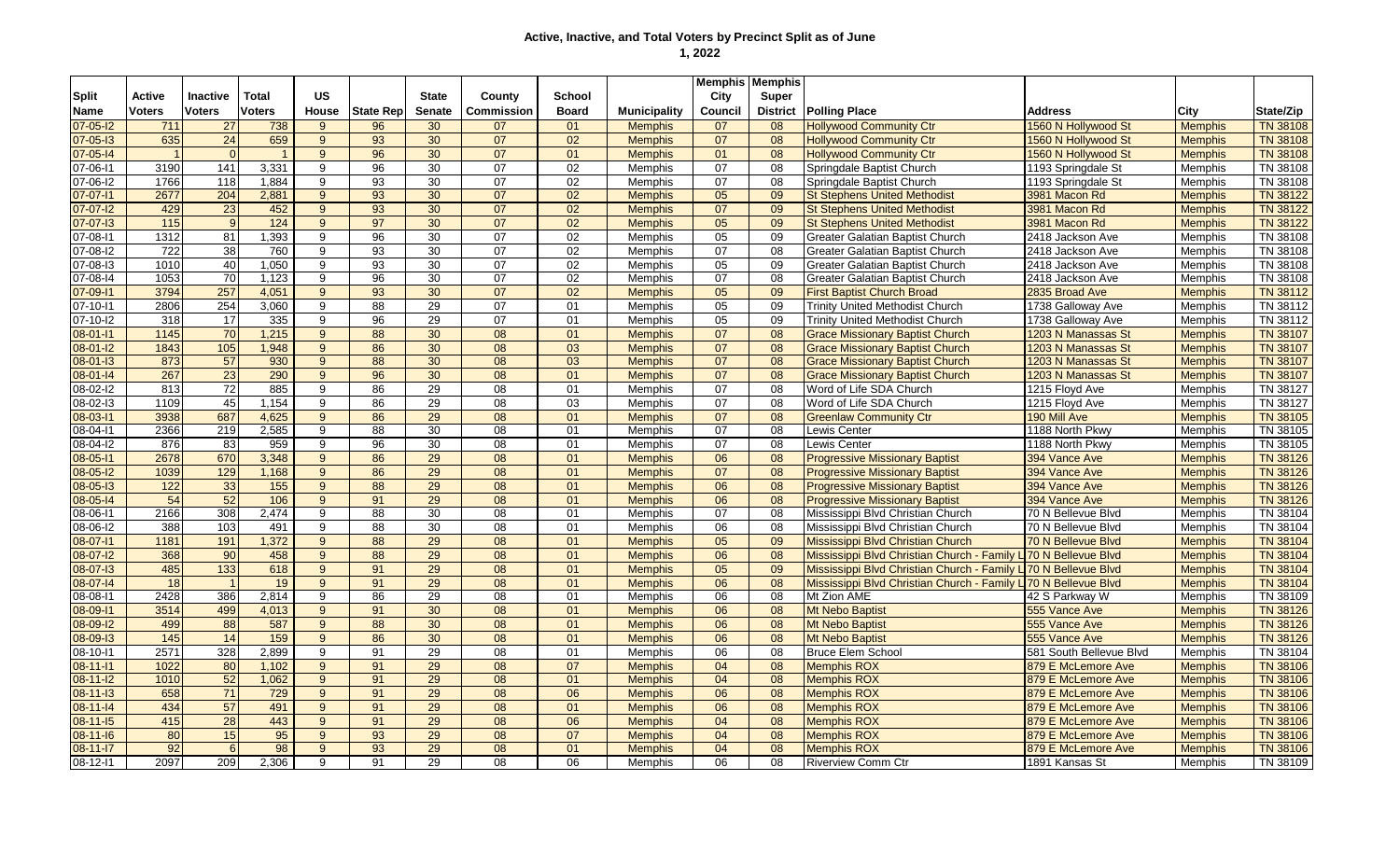|                |          |                 |                |                |                  |                 |                   |                 |                     |         | <b>Memphis Memphis</b> |                                            |                        |                |                 |
|----------------|----------|-----------------|----------------|----------------|------------------|-----------------|-------------------|-----------------|---------------------|---------|------------------------|--------------------------------------------|------------------------|----------------|-----------------|
| <b>Split</b>   | Active   | <b>Inactive</b> | Total          | <b>US</b>      |                  | <b>State</b>    | County            | <b>School</b>   |                     | City    | <b>Super</b>           |                                            |                        |                |                 |
| Name           | Voters   | <b>Voters</b>   | <b>Voters</b>  | House          | <b>State Rep</b> | <b>Senate</b>   | <b>Commission</b> | <b>Board</b>    | <b>Municipality</b> | Council | <b>District</b>        | <b>Polling Place</b>                       | <b>Address</b>         | City           | State/Zip       |
| 08-12-l2       | 1006     | 90              | 1,096          | 9              | 86               | 29              | 08                | 06              | Memphis             | 06      | 08                     | <b>Riverview Comm Ctr</b>                  | 1891 Kansas St         | <b>Memphis</b> | TN 38109        |
| $09 - 01 - 12$ | 1230     | 69              | 1,299          | $\mathbf{Q}$   | 86               | 29              | 09                | 06              | <b>Memphis</b>      | 06      | 08                     | <b>Vision Preparatory Elem Sch</b>         | 260 Joubert Ave        | <b>Memphis</b> | <b>TN 38109</b> |
| 09-02-11       | 2304     | 133             | 2,437          | 9              | 86               | 29              | 09                | 06              | Memphis             | 06      | 08                     | Mitchell Road Community Center             | 602 Mitchell Rd        | Memphis        | TN 38109        |
| 09-02-12       | 611      | 40              | 651            | 9              | 91               | 29              | 09                | 06              | Memphis             | 06      | 08                     | Mitchell Road Community Center             | 602 Mitchell Rd        | <b>Memphis</b> | TN 38109        |
| 09-03-11       | 4582     | 214             | 4.796          | 9 <sup>°</sup> | 86               | 29              | 09                | 06              | <b>Memphis</b>      | 06      | 08                     | Mt Pisgah Baptist Church                   | 3636 Weaver Rd         | <b>Memphis</b> | <b>TN 38109</b> |
| 09-04-11       | 1987     | 122             | 2,109          | 9              | 85               | 29              | 09                | 06              | Memphis             | 06      | 08                     | Riverside Missionary Baptist Church        | 3560 S 3rd St          | <b>Memphis</b> | TN 38109        |
| 09-04-12       | 993      | 88              | 1,081          | 9              | 91               | 29              | 09                | 06              | <b>Memphis</b>      | 06      | 08                     | Riverside Missionary Baptist Church        | 3560 S 3rd St          | <b>Memphis</b> | TN 38109        |
| 09-04-13       | 2427     | 91              | 2,518          | 9              | 87               | 29              | 09                | 06              | Memphis             | 06      | 08                     | <b>Riverside Missionary Baptist Church</b> | 3560 S 3rd St          | Memphis        | TN 38109        |
| 09-05-11       | 3766     | 265             | 4,031          | $9^{\circ}$    | 87               | 29              | 09                | 06              | <b>Memphis</b>      | 06      | 08                     | <b>Christ United Baptist Church</b>        | 929 E Raines Rd        | <b>Memphis</b> | <b>TN 38116</b> |
| 09-05-12       | 864      | 48              | 912            | $9^{\circ}$    | 91               | 29              | 09                | 06              | <b>Memphis</b>      | 06      | 08                     | <b>Christ United Baptist Church</b>        | 929 E Raines Rd        | <b>Memphis</b> | TN 38116        |
| 09-06-11       | 4123     | 184             | 4,307          | $\overline{9}$ | 86               | 29              | 09                | $\overline{06}$ | Memphis             | 06      | 08                     | Westwood Comm Ctr                          | 810 Western Park Dr    | Memphis        | TN 38109        |
| 09-07-11       | 2966     | 264             | 3,230          | 9              | $\overline{87}$  | 29              | 09                | 06              | <b>Memphis</b>      | 03      | 08                     | <b>Whitehaven Comm Ctr</b>                 | 4318 Graceland Dr      | <b>Memphis</b> | <b>TN 38116</b> |
| 09-07-12       | 2247     | 93              | 2,340          | 9 <sup>°</sup> | 85               | 29              | 09                | 06              | <b>Memphis</b>      | 03      | 08                     | <b>Whitehaven Comm Ctr</b>                 | 4318 Graceland Dr      | <b>Memphis</b> | <b>TN 38116</b> |
| 09-07-13       | 360      | 35              | 395            | 9 <sup>°</sup> | 85               | 29              | 09                | 07              | <b>Memphis</b>      | 03      | 08                     | <b>Whitehaven Comm Ctr</b>                 | 4318 Graceland Dr      | <b>Memphis</b> | <b>TN 38116</b> |
| 09-08-11       | 2020     | 148             | 2,168          | 9              | 85               | 29              | 09                | 07              | <b>Memphis</b>      | 03      | 08                     | <b>St Paul Baptist Church</b>              | 2124 E Holmes Rd       | Memphis        | TN 38116        |
| 09-08-I2       | 957      | 81              | 1,038          | 9              | 85               | 29              | 09                | 06              | <b>Memphis</b>      | 03      | 08                     | <b>St Paul Baptist Church</b>              | 2124 E Holmes Rd       | Memphis        | TN 38116        |
| 09-08-13       | 952      | 40              | 992            | 9              | 84               | 29              | 09                | 06              | Memphis             | 03      | 08                     | St Paul Baptist Church                     | 2124 E Holmes Rd       | <b>Memphis</b> | TN 38116        |
| 09-08-14       | 656      | 43              | 699            | 9              | 87               | 29              | 09                | 06              | Memphis             | 03      | 08                     | <b>St Paul Baptist Church</b>              | 2124 E Holmes Rd       | <b>Memphis</b> | TN 38116        |
| 09-09-11       | 3045     | 137             | 3,182          | 9              | 86               | 29              | 09                | 06              | <b>Memphis</b>      | 06      | 08                     | <b>Lake Shores Comm Church</b>             | 5049 Coro Rd           | <b>Memphis</b> | <b>TN 38109</b> |
| 09-09-12       | 1437     | $\overline{55}$ | 1.492          | 9              | 85               | $\overline{29}$ | 09                | 06              | <b>Memphis</b>      | 06      | 08                     | <b>Lake Shores Comm Church</b>             | 5049 Coro Rd           | <b>Memphis</b> | <b>TN 38109</b> |
| 09-10-11       | 1930     | 146             | 2.076          | 9              | 85               | 29              | 09                | 06              | <b>Memphis</b>      | 06      | 08                     | Risina Sun Ministries                      | 5255 Tulane Rd         | <b>Memphis</b> | TN 38109        |
| 09-10-12       | 2125     | 113             | 2,238          | 9              | 87               | 29              | 09                | 06              | <b>Memphis</b>      | 06      | 08                     | <b>Rising Sun Ministries</b>               | 5255 Tulane Rd         | <b>Memphis</b> | TN 38109        |
| 09-11-11       | 3382     | 148             | 3,530          | 9              | 85               | 29              | 09                | 06              | <b>Memphis</b>      | 03      | 08                     | <b>Holmes Road Church Of Christ</b>        | 1187 E Holmes Rd       | <b>Memphis</b> | TN 38116        |
| $09 - 11 - 12$ | 368      | $\overline{19}$ | 387            | 9 <sup>°</sup> | 85               | 29              | 09                | 06              | <b>Memphis</b>      | 06      | 08                     | <b>Holmes Road Church Of Christ</b>        | 1187 E Holmes Rd       | <b>Memphis</b> | <b>TN 38116</b> |
| $10-01-11$     | 2277     | 194             | 2,471          | 9              | 93               | 33              | 10                | 09              | Memphis             | 04      | 08                     | Orange Mound Senior Ctr                    | 2590 Park Ave          | Memphis        | TN 38114        |
| $10-02-11$     | 3416     | 201             | 3,617          | 9 <sup>°</sup> | 91               | 29              | 10                | 06              | <b>Memphis</b>      | 06      | 08                     | <b>Pine Hill Comm Ctr</b>                  | 973 Alice Ave          | <b>Memphis</b> | <b>TN 38106</b> |
| 10-03-11       | 2292     | 181             | 2,473          | 9              | 91               | 29              | 10                | 07              | Memphis             | 04      | 08                     | <b>Glenview Comm Ctr</b>                   | 1141 S Barksdale St    | <b>Memphis</b> | TN 38114        |
| 10-03-l2       | 1041     | 52              | 1,093          | 9              | 93               | 29              | 10                | 01              | Memphis             | 04      | 08                     | <b>Glenview Comm Ctr</b>                   | 1141 S Barksdale St    | <b>Memphis</b> | TN 38114        |
| $10-03-14$     | 40       | $\mathbf{3}$    | 43             | 9              | 93               | 29              | 10                | 09              | Memphis             | 04      | 08                     | <b>Glenview Comm Ctr</b>                   | 1141 S Barksdale St    | <b>Memphis</b> | TN 38114        |
| $10-03-15$     | 988      | 89              | 1,077          | 9              | 91               | 29              | 10                | 01              | Memphis             | 04      | 08                     | <b>Glenview Comm Ctr</b>                   | 1141 S Barksdale St    | <b>Memphis</b> | TN 38114        |
| 10-03-16       | 743      | 65              | 808            | 9              | 93               | 29              | 10                | 07              | <b>Memphis</b>      | 04      | 08                     | <b>Glenview Comm Ctr</b>                   | 1141 S Barksdale St    | <b>Memphis</b> | TN 38114        |
| $10 - 04 - 11$ | 4349     | 273             | 4,622          | $9^{\circ}$    | 93               | 33              | 10 <sup>1</sup>   | 09              | <b>Memphis</b>      | 04      | 08                     | St John Missionary Baptist Church          | 1656 Pendleton St      | <b>Memphis</b> | <b>TN 38114</b> |
| 10-05-11       | 2161     | 143             | 2,304          | 9              | 87               | 33              | 10                | 09              | Memphis             | 04      | 09                     | Cherry Rd Baptist Church                   | 1421 Cherry Rd         | <b>Memphis</b> | TN 38117        |
| 10-05-l2       | 1759     | 179             | 1,938          | 9              | 91               | 33              | 10                | 09              | Memphis             | 04      | 08                     | Cherry Rd Baptist Church                   | 1421 Cherry Rd         | <b>Memphis</b> | TN 38117        |
| 10-06-11       | 2856     | 223             | 3,079          | $9^{\circ}$    | 91               | 29              | 10 <sup>1</sup>   | 07              | <b>Memphis</b>      | 04      | 08                     | <b>Norris Avenue Baptist Church</b>        | 1437 Norris Ave        | <b>Memphis</b> | TN 38106        |
| $10 - 06 - 12$ | 521      | $\overline{27}$ | 548            | 9              | 91               | 29              | 10                | 07              | <b>Memphis</b>      | 06      | 08                     | Norris Avenue Baptist Church               | <b>1437 Norris Ave</b> | <b>Memphis</b> | <b>TN 38106</b> |
| 10-07-11       | 1589     | 56              | 1.645          | 9              | 91               | 33              | 10                | 09              | Memphis             | 04      | 08                     | Bethel Grove Elem Sch                      | 2459 Arlington Ave     | Memphis        | TN 38114        |
| 10-07-12       | 894      | 129             | 1,023          | 9              | 91               | 33              | 10                | 07              | Memphis             | 04      | 08                     | Bethel Grove Elem Sch                      | 2459 Arlington Ave     | Memphis        | TN 38114        |
| $10-07-13$     | 1510     | 104             | 1,614          | 9              | 93               | 33              | 10 <sup>10</sup>  | 09              | Memphis             | 04      | 08                     | Bethel Grove Elem Sch                      | 2459 Arlington Ave     | Memphis        | TN 38114        |
| 10-07-14       | 53       | 3               | 56             | 9              | 93               | 33              | 10                | 07              | <b>Memphis</b>      | 04      | 08                     | Bethel Grove Elem Sch                      | 2459 Arlington Ave     | Memphis        | TN 38114        |
| $10 - 08 - 11$ | 3454     | 213             | 3,667          | 9              | 91               | 33              | 10 <sup>1</sup>   | 09              | <b>Memphis</b>      | 04      | 08                     | <b>Cherokee Branch Library</b>             | 3300 Sharpe Ave        | <b>Memphis</b> | <b>TN 38111</b> |
| $10 - 08 - 12$ | 778      | 61              | 839            | 9 <sup>°</sup> | 93               | 33              | 10 <sup>1</sup>   | 09              | <b>Memphis</b>      | 04      | 08                     | <b>Cherokee Branch Library</b>             | 3300 Sharpe Ave        | <b>Memphis</b> | <b>TN 38111</b> |
| 10-09-11       | 2009     | 351             | 2,360          | 9              | 87               | 29              | 10                | 07              | <b>Memphis</b>      | 03      | 08                     | Solomon Temple MB Church                   | 1460 Winchester Rd     | <b>Memphis</b> | TN 38116        |
| $10-09-12$     | 107      | 20              | 127            | 9              | 87               | 29              | 10                | 07              | <b>Memphis</b>      | 04      | 08                     | Solomon Temple MB Church                   | 1460 Winchester Rd     | <b>Memphis</b> | TN 38116        |
| $10 - 09 - 13$ | $\Omega$ | $\overline{1}$  | $\overline{1}$ | 9              | 91               | 29              | 10                | 06              | Memphis             | 06      | 08                     | Solomon Temple MB Church                   | 1460 Winchester Rd     | <b>Memphis</b> | TN 38116        |
| 10-09-14       | 1732     | 73              | 1,805          | 9              | 87               | 29              | 10                | 06              | Memphis             | 03      | 08                     | Solomon Temple MB Church                   | 1460 Winchester Rd     | <b>Memphis</b> | TN 38116        |
| $10-10-11$     | 148      | $\mathbf{9}$    | 157            | 9              | $\overline{87}$  | 33              | 10                | $\overline{07}$ | <b>Memphis</b>      | 03      | 08                     | Oakhaven High Sch                          | 3125 Ladbrook Rd       | <b>Memphis</b> | <b>TN 38118</b> |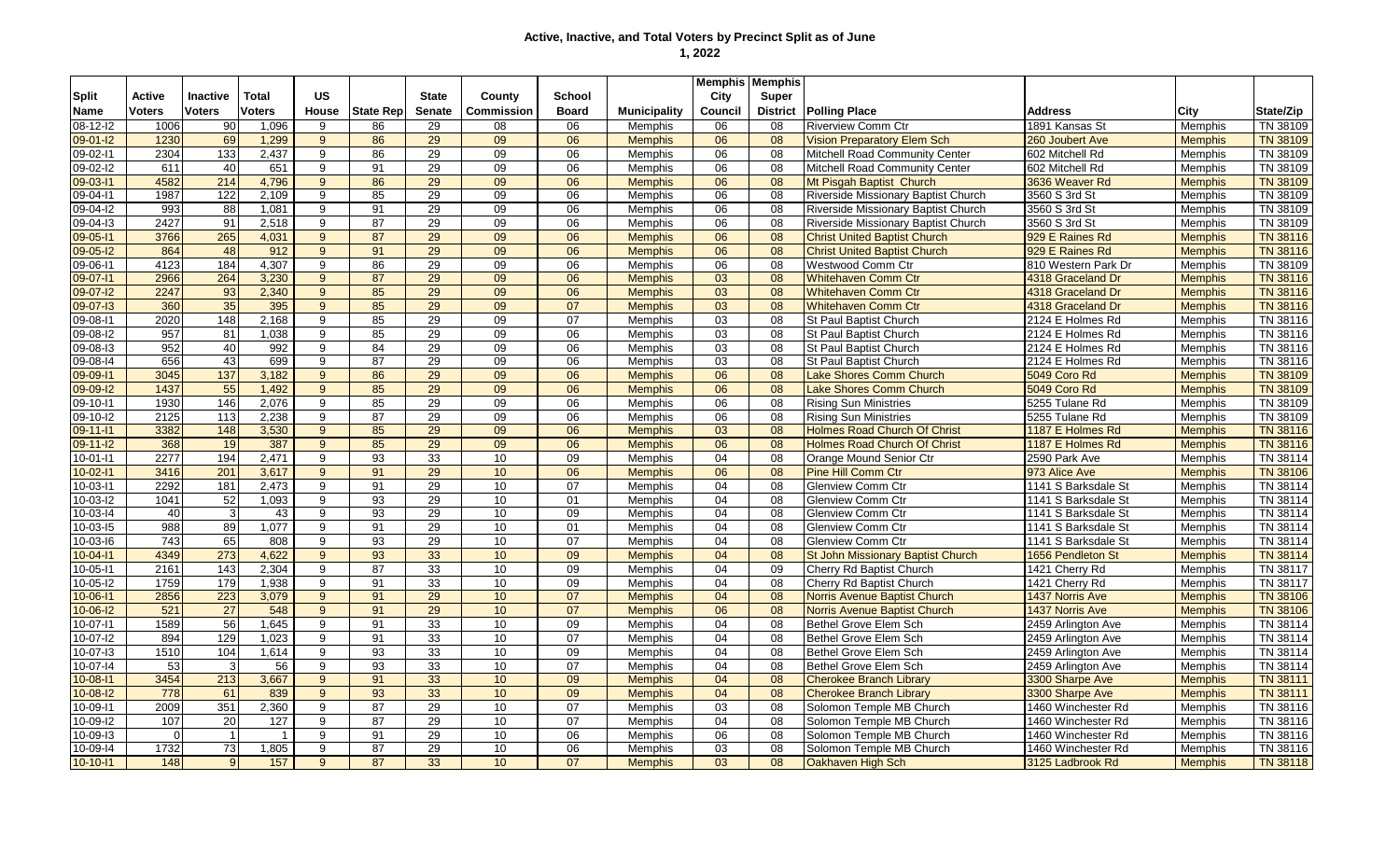|                |                |                 |                |                |                 |               |                   |                 |                     | <b>Memphis   Memphis</b> |                 |                                       |                        |                |                 |
|----------------|----------------|-----------------|----------------|----------------|-----------------|---------------|-------------------|-----------------|---------------------|--------------------------|-----------------|---------------------------------------|------------------------|----------------|-----------------|
| <b>Split</b>   | Active         | <b>Inactive</b> | Total          | <b>US</b>      |                 | <b>State</b>  | County            | <b>School</b>   |                     | City                     | Super           |                                       |                        |                |                 |
| Name           | Voters         | <b>Voters</b>   | <b>Voters</b>  | <b>House</b>   | State Rep       | <b>Senate</b> | <b>Commission</b> | <b>Board</b>    | <b>Municipality</b> | Council                  | <b>District</b> | <b>Polling Place</b>                  | <b>Address</b>         | City           | State/Zip       |
| $10 - 10 - 12$ | 1512           | 51              | 1,563          | $9^{\circ}$    | 84              | 33            | 10                | 07              | <b>Memphis</b>      | 03                       | 08              | Oakhaven High Sch                     | 3125 Ladbrook Rd       | <b>Memphis</b> | TN 38118        |
| $10-10-13$     | 604            | 26              | 630            | 9              | 87              | 33            | 10                | 07              | <b>Memphis</b>      | 04                       | 08              | Oakhaven High Sch                     | 3125 Ladbrook Rd       | <b>Memphis</b> | <b>TN 38118</b> |
| $10-10-15$     | 1354           | 85              | 1,439          | 9 <sup>°</sup> | 87              | 33            | 10                | 07              | <b>Memphis</b>      | 03                       | 09              | Oakhaven High Sch                     | 3125 Ladbrook Rd       | <b>Memphis</b> | <b>TN 38118</b> |
| 11-01-l1       | 3622           | 136             | 3,758          | 9              | 87              | 33            | 11                | 09              | Memphis             | 04                       | 09              | Parkway Village Church Of Christ      | 4400 Knight Arnold Rd  | <b>Memphis</b> | TN 38118        |
| $11 - 01 - 12$ | 759            | 43              | 802            | 9              | 87              | 33            | 11                | 07              | <b>Memphis</b>      | 03                       | 09              | Parkway Village Church Of Christ      | 4400 Knight Arnold Rd  | <b>Memphis</b> | TN 38118        |
| $11 - 02 - 11$ | 1914           | 179             | 2,093          | $9^{\circ}$    | 84              | 33            | 11                | 07              | <b>Memphis</b>      | 03                       | 08              | <b>Greater Middle Baptist Church</b>  | 4982 Knight Arnold Rd  | <b>Memphis</b> | <b>TN 38118</b> |
| $11 - 02 - 12$ | 1863           | 102             | 1,965          | 9 <sup>°</sup> | 84              | 33            | 11                | 09              | <b>Memphis</b>      | 03                       | 08              | <b>Greater Middle Baptist Church</b>  | 4982 Knight Arnold Rd  | <b>Memphis</b> | <b>TN 38118</b> |
| $11 - 02 - 13$ | 3              | $\Omega$        | 3 <sup>2</sup> | 9              | 83              | 33            | 11                | 09              | <b>Memphis</b>      | 03                       | 08              | <b>Greater Middle Baptist Church</b>  | 4982 Knight Arnold Rd  | <b>Memphis</b> | <b>TN 38118</b> |
| $11 - 02 - 14$ | $\Omega$       | $\vert$ 1       | $\mathbf{1}$   | 9 <sup>°</sup> | 87              | 33            | 11                | 09              | <b>Memphis</b>      | 03                       | 08              | <b>Greater Middle Baptist Church</b>  | 4982 Knight Arnold Rd  | <b>Memphis</b> | <b>TN 38118</b> |
| $11 - 02 - 15$ | $\overline{4}$ | $\overline{1}$  | 5 <sup>5</sup> | 9              | 87              | 33            | 11                | 09              | <b>Memphis</b>      | 04                       | 08              | <b>Greater Middle Baptist Church</b>  | 4982 Knight Arnold Rd  | <b>Memphis</b> | <b>TN 38118</b> |
| 11-03-11       | 2900           | 93              | 2,993          | 9              | 87              | 33            | 11                | 09              | Memphis             | 04                       | 08              | McFarland Comm Ctr                    | 4955 Cottonwood Rd     | <b>Memphis</b> | TN 38118        |
| 11-03-12       | 963            | 38              | 1,001          | 9              | 87              | 33            | 11                | 09              | Memphis             | 04                       | 09              | <b>McFarland Comm Ctr</b>             | 4955 Cottonwood Rd     | Memphis        | TN 38118        |
| 11-03-13       | 735            | 22              | 757            | 9              | 87              | 33            | 11                | 07              | Memphis             | 03                       | 09              | McFarland Comm Ctr                    | 4955 Cottonwood Rd     | <b>Memphis</b> | TN 38118        |
| $1 - 04 - 11$  | 1534           | 111             | 1,645          | 9 <sup>°</sup> | 87              | 33            | 11                | 07              | <b>Memphis</b>      | 04                       | 09              | <b>Breath of Life SDA Church</b>      | 5665 Knight Arnold Rd  | <b>Memphis</b> | TN 38115        |
| $11 - 04 - 12$ | 897            | 41              | 938            | 9              | $\overline{84}$ | 33            | 11                | 07              | <b>Memphis</b>      | 04                       | 08              | <b>Breath of Life SDA Church</b>      | 5665 Knight Arnold Rd  | <b>Memphis</b> | <b>TN 38115</b> |
| $1 - 04 - 13$  | 352            | 30              | 382            | 9 <sup>°</sup> | 84              | 33            | 11                | 07              | <b>Memphis</b>      | 03                       | 08              | <b>Breath of Life SDA Church</b>      | 5665 Knight Arnold Rd  | <b>Memphis</b> | TN 38115        |
| $1 - 04 - 14$  | 341            | 16              | 357            | 9              | 87              | 33            | 11                | 09              | <b>Memphis</b>      | 03                       | 08              | <b>Breath of Life SDA Church</b>      | 5665 Knight Arnold Rd  | <b>Memphis</b> | TN 38115        |
| $11 - 04 - 15$ | 319            | $11$            | 330            | 9              | 87              | 33            | 11                | 07              | <b>Memphis</b>      | 04                       | 08              | <b>Breath of Life SDA Church</b>      | 5665 Knight Arnold Rd  | <b>Memphis</b> | TN 38115        |
| $11 - 04 - 16$ | 85             | $\overline{2}$  | 87             | 9              | 87              | 33            | 11                | 07              | <b>Memphis</b>      | 04                       | 08              | <b>Breath of Life SDA Church</b>      | 5665 Knight Arnold Rd  | <b>Memphis</b> | TN 38115        |
| $11 - 05 - 11$ | 2627           | 263             | 2.890          | 9              | 84              | 33            | 11                | 07              | Memphis             | 03                       | 08              | Hickory Hill Comm Center              | 3910 Ridgeway Rd       | <b>Memphis</b> | TN 38115        |
| $11 - 05 - 12$ | 1354           | 61              | 1.415          | 9              | 84              | 33            | 11                | 07              | Memphis             | 03                       | 09              | <b>Hickory Hill Comm Center</b>       | 3910 Ridgeway Rd       | Memphis        | TN 38115        |
| 11-05-13       | 1539           | 117             | 1,656          | 9              | 84              | 33            | 11                | 04              | <b>Memphis</b>      | 03                       | 08              | <b>Hickory Hill Comm Center</b>       | 3910 Ridgeway Rd       | <b>Memphis</b> | TN 38115        |
| 11-05-14       | 43             | $\overline{1}$  | 44             | 9              | $\overline{87}$ | 33            | $\overline{11}$   | 07              | <b>Memphis</b>      | $\overline{03}$          | 08              | <b>Hickory Hill Comm Center</b>       | 3910 Ridgeway Rd       | <b>Memphis</b> | TN 38115        |
| $11 - 06 - 11$ | 2790           | 195             | 2,985          | 9              | 84              | 33            | 11                | 04              | <b>Memphis</b>      | 03                       | 08              | <b>New Beginning Community Church</b> | 4480 Kirby Pkwy        | <b>Memphis</b> | <b>TN 38115</b> |
| $11 - 06 - 12$ | 1920           | 153             | 2,073          | $9^{\circ}$    | 84              | 33            | 11                | 04              | <b>Memphis</b>      | 02                       | 09              | <b>New Beginning Community Church</b> | 4480 Kirby Pkwy        | <b>Memphis</b> | TN 38115        |
| 11-07-11       | 3934           | 108             | 4,042          | 9              | 84              | 33            | 11                | 07              | <b>Memphis</b>      | 03                       | 08              | Easthaven Church of Christ            | 4833 Tchulahoma Rd     | <b>Memphis</b> | TN 38118        |
| 11-07-l2       | 379            | 16              | 395            | 9              | 85              | 33            | 11                | 07              | Memphis             | 03                       | 08              | Easthaven Church of Christ            | 4833 Tchulahoma Rd     | <b>Memphis</b> | TN 38118        |
| 11-07-U3       | 35             | $\mathbf{3}$    | 38             | 9              | 85              | 33            | 11                | 07              | Unincorporated      | N/A                      | N/A             | Easthaven Church of Christ            | 4833 Tchulahoma Rd     | <b>Memphis</b> | TN 38118        |
| $11 - 08 - 11$ | 4004           | 244             | 4,248          | $9^{\circ}$    | 84              | 33            | 11                | 07              | <b>Memphis</b>      | 03                       | 08              | <b>Soul Winners Baptist</b>           | 4221 Crump Rd          | <b>Memphis</b> | <b>TN 38141</b> |
| 12-01-11       | 4748           | 569             | 5,317          | 9              | 84              | 33            | 12                | 04              | Memphis             | 03                       | 08              | Ridgeway Assembly of God              | 3150 Ridgeway Rd       | <b>Memphis</b> | TN 38115        |
| $12 - 01 - 12$ | 20             | 6               | 26             | 9              | 84              | 33            | 12                | 04              | <b>Memphis</b>      | 04                       | 08              | Ridgeway Assembly of God              | 3150 Ridgeway Rd       | <b>Memphis</b> | TN 38115        |
| $12 - 02 - 11$ | 2197           | 234             | 2,431          | $9^{\circ}$    | 85              | 31            | 12                | 04              | <b>Memphis</b>      | $\overline{02}$          | 09              | Oak Forest Elem Sch                   | 7440 Nonconnah View Cv | <b>Memphis</b> | <b>TN 38119</b> |
| $12 - 02 - 12$ | 813            | $\overline{27}$ | 840            | 9              | 83              | 31            | 12                | 04              | <b>Memphis</b>      | 02                       | 09              | Oak Forest Elem Sch                   | 7440 Nonconnah View Cv | <b>Memphis</b> | TN 38119        |
| $12 - 02 - 15$ | 51             | $\Omega$        | 51             | 8              | 83              | 31            | 12                | 04              | <b>Memphis</b>      | 02                       | 09              | Oak Forest Elem Sch                   | 7440 Nonconnah View Cv | <b>Memphis</b> | <b>TN 38119</b> |
| 12-02-U3       | 638            | 115             | 753            | 9              | 85              | 31            | 12                | 04              | Unincorporated      | N/A                      | N/A             | Oak Forest Elem Sch                   | 7440 Nonconnah View Cv | <b>Memphis</b> | <b>TN 38119</b> |
| 12-03-C3       | $\overline{1}$ | $\overline{0}$  | $\overline{1}$ | 8              | 83              | 31            | $\overline{12}$   | Collierville    | Collierville        | N/A                      | N/A             | St Marks United Methodist Church      | 8255 Winchester Rd     | Memphis        | TN 38125        |
| $12 - 03 - G1$ | 851            | 65              | 916            | 8              | 83              | 31            | 12                | Germantown      | Germantown          | N/A                      | N/A             | St Marks United Methodist Church      | 8255 Winchester Rd     | Memphis        | TN 38125        |
| $12 - 03 - 15$ | 220            | 32              | 252            | 9              | $\overline{83}$ | 31            | 12                | 04              | Memphis             | 02                       | 09              | St Marks United Methodist Church      | 8255 Winchester Rd     | <b>Memphis</b> | TN 38125        |
| $12 - 03 - U2$ | 1474           | 149             | 1,623          | 9              | 83              | 31            | $\overline{12}$   | 04              | Unincorporated      | N/A                      | N/A             | St Marks United Methodist Church      | 8255 Winchester Rd     | Memphis        | TN 38125        |
| $12 - 03 - U4$ | 283            | 11              | 294            | 8              | 83              | 31            | 12                | 04              | Unincorporated      | N/A                      | N/A             | St Marks United Methodist Church      | 8255 Winchester Rd     | Memphis        | TN 38125        |
| $12 - 04 - 11$ | 3352           | 144             | 3,496          | 9              | 85              | 33            | 12                | 04              | <b>Memphis</b>      | 02                       | 09              | <b>Germanshire Elem Sch</b>           | 3965 S Germantown Rd   | <b>Memphis</b> | TN 38125        |
| $12 - 04 - 12$ | 1119           | 111             | 1,230          | 9              | 84              | 33            | 12                | 04              | <b>Memphis</b>      | 02                       | 09              | <b>Germanshire Elem Sch</b>           | 3965 S Germantown Rd   | <b>Memphis</b> | TN 38125        |
| $12 - 04 - 03$ | 507            | 17              | 524            | 9              | 85              | 33            | 12                | 04              | Unincorporated      | N/A                      | N/A             | <b>Germanshire Elem Sch</b>           | 3965 S Germantown Rd   | <b>Memphis</b> | <b>TN 38125</b> |
| $12 - 05 - U1$ | 4063           | 194             | 4,257          | 9              | 85              | 33            | 12                | 04              | Unincorporated      | N/A                      | N/A             | New Growth In Christ Christian Center | 7550 E Shelby Dr       | Memphis        | TN 38125        |
| $12 - 06 - U1$ | 4044           | 241             | 4,285          | 9              | 85              | 33            | 12                | 04              | Unincorporated      | N/A                      | N/A             | <b>Greater Love Baptist Church</b>    | 4439 Hacks Cross Rd    | <b>Memphis</b> | <b>TN 38125</b> |
| 12-07-11       | 1157           | 70              | 1,227          | 9              | 84              | 33            | 12                | 07              | Memphis             | 03                       | 08              | New Life In Christ Fellowship Church  | 6825 E Holmes Rd       | <b>Memphis</b> | TN 38141        |
| 12-07-U2       | 2340           | 201             | 2.541          | 9              | 85              | 33            | $\overline{12}$   | $\overline{07}$ | Unincorporated      | N/A                      | N/A             | New Life In Christ Fellowship Church  | 6825 E Holmes Rd       | <b>Memphis</b> | TN 38141        |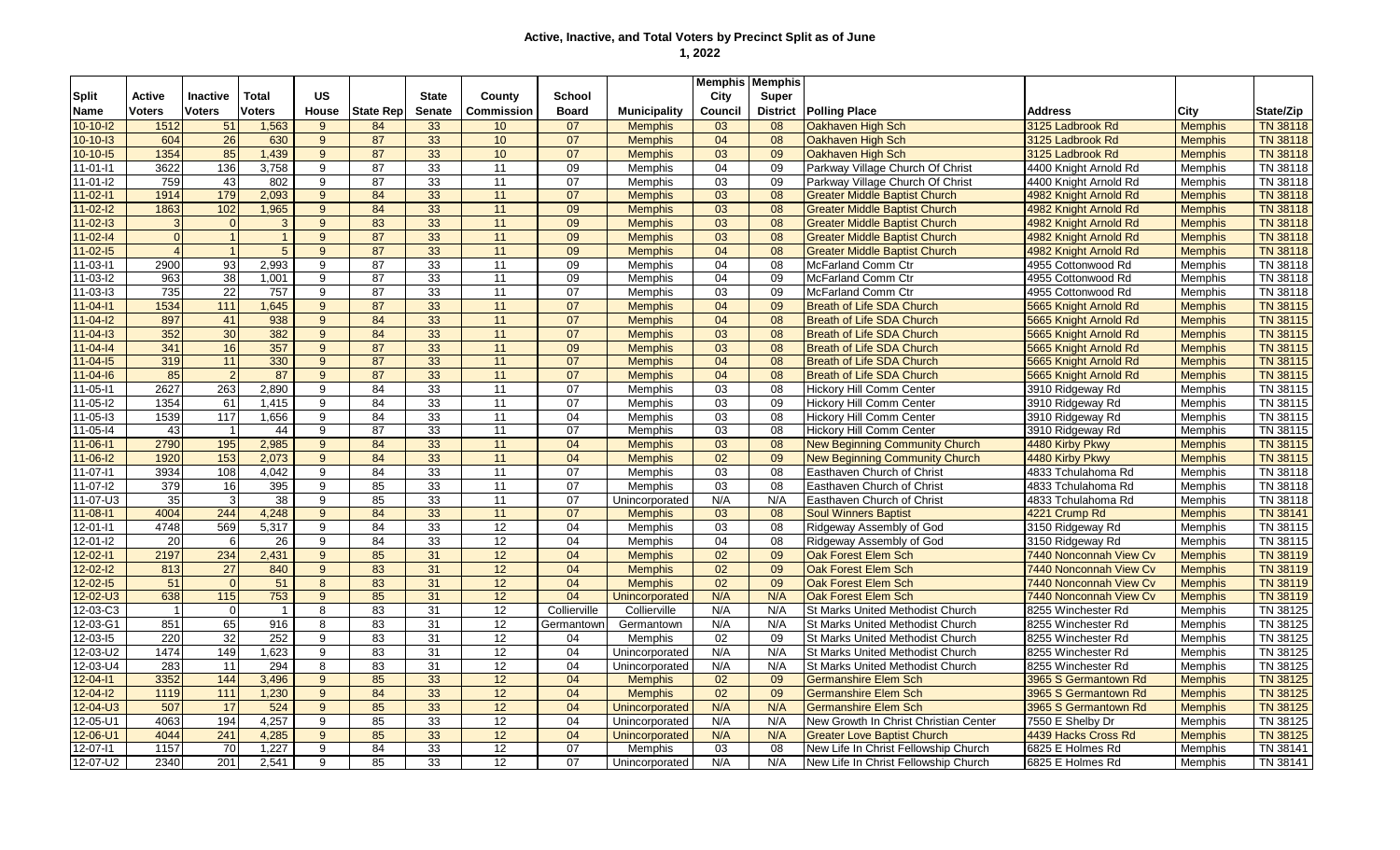|                |                  |                  |                  |                |                  |               |                   |                 |                     | <b>Memphis Memphis</b> |                 |                                        |                     |                |                 |
|----------------|------------------|------------------|------------------|----------------|------------------|---------------|-------------------|-----------------|---------------------|------------------------|-----------------|----------------------------------------|---------------------|----------------|-----------------|
| <b>Split</b>   | Active           | <b>Inactive</b>  | Total            | <b>US</b>      |                  | <b>State</b>  | County            | School          |                     | City                   | Super           |                                        |                     |                |                 |
| <b>Name</b>    | <b>Voters</b>    | <b>Voters</b>    | <b>Voters</b>    | House          | <b>State Rep</b> | <b>Senate</b> | <b>Commission</b> | <b>Board</b>    | <b>Municipality</b> | Council                | <b>District</b> | <b>Polling Place</b>                   | <b>Address</b>      | City           | State/Zip       |
| 12-07-U3       | 1483             | 94               | 1,577            | 9              | 84               | 33            | 12                | 07              | Unincorporated      | N/A                    | N/A             | New Life In Christ Fellowship Church   | 6825 E Holmes Rd    | Memphis        | TN 38141        |
| 12-08-U1       | 5284             | 231              | 5,515            | $9^{\circ}$    | 85               | 33            | 12                | 04              | Unincorporated      | N/A                    | N/A             | Memphis Public Library - E Shelby      | 7200 E Shelby Dr    | <b>Memphis</b> | TN 38125        |
| 12-09-C1       | 1071             | 32               | 1.103            | 9              | 85               | 33            | 12                | Collierville    | Collierville        | N/A                    | N/A             | Grace Church of the Nazarene           | 8979 E Shelby Dr    | Memphis        | TN 38125        |
| 12-09-U2       | 2052             | 197              | 2,249            | 9              | 85               | 33            | 12                | 04              | Unincorporated      | N/A                    | N/A             | Grace Church of the Nazarene           | 8979 E Shelby Dr    | Memphis        | TN 38125        |
| 12-09-U3       | 302              | 65               | 367              | 9              | 83               | 33            | 12                | 04              | Unincorporated      | N/A                    | N/A             | Grace Church of the Nazarene           | 8979 E Shelby Dr    | Memphis        | TN 38125        |
| $12 - 10 - U1$ | 3636             | 160              | 3,796            | 9              | 85               | 33            | 12                | 04              | Unincorporated      | N/A                    | N/A             | <b>Highland Oaks Elem Sch</b>          | 5252 Annandale Dr   | <b>Memphis</b> | TN 38125        |
| $13 - 01 - 11$ | 1227             | 53               | 1.280            | 9              | 97               | 30            | 13                | 02              | <b>Memphis</b>      | 05                     | 09              | Berclair Elem Sch                      | 810 N Perkins Rd    | Memphis        | TN 38122        |
| 13-01-l2       | 858              | 51               | 909              | 9              | 97               | 30            | 13                | 02              | <b>Memphis</b>      | 01                     | 09              | Berclair Elem Sch                      | 810 N Perkins Rd    | <b>Memphis</b> | TN 38122        |
| 13-01-13       | $\overline{3}$   | $\Omega$         | 3                | 9              | 93               | 30            | 13                | 08              | <b>Memphis</b>      | 05                     | 09              | Berclair Elem Sch                      | 810 N Perkins Rd    | <b>Memphis</b> | TN 38122        |
| $13 - 01 - 14$ | 23               |                  | 24               | 9              | 93               | 30            | 13                | 02              | Memphis             | 01                     | 09              | Berclair Elem Sch                      | 810 N Perkins Rd    | Memphis        | TN 38122        |
| $13 - 01 - 16$ | $6 \overline{6}$ | $\Omega$         | 6                | 9              | $\overline{97}$  | 30            | 13                | 08              | <b>Memphis</b>      | 01                     | 09              | Berclair Elem Sch                      | 810 N Perkins Rd    | Memphis        | TN 38122        |
| 13-02-11       | 1802             | 102              | 1,904            | 9              | 97               | 30            | 13                | 02              | <b>Memphis</b>      | 05                     | 09              | <b>St Stephens United Methodist</b>    | 3981 Macon Rd       | <b>Memphis</b> | <b>TN 38122</b> |
| $13 - 03 - 12$ | 3246             | 116              | 3,362            | 8              | 97               | 31            | 13                | $\overline{08}$ | Memphis             | 05                     | 09              | <b>White Station Middle Sch</b>        | 5465 Mason Rd       | Memphis        | TN 38120        |
| 13-03-13       | 2217             | 88               | 2,305            | 8              | 97               | 31            | 13                | 08              | <b>Memphis</b>      | 01                     | 09              | White Station Middle Sch               | 5465 Mason Rd       | Memphis        | TN 38120        |
| 13-03-15       | 290              | 14               | 304              | 8              | 97               | 31            | 13                | 02              | <b>Memphis</b>      | 05                     | 09              | White Station Middle Sch               | 5465 Mason Rd       | <b>Memphis</b> | TN 38120        |
| 13-04-11       | 1139             | 93               | 1,232            | 9              | 97               | 30            | 13                | 02              | <b>Memphis</b>      | 05                     | 09              | <b>Lester Comm Ctr</b>                 | 317 Tillman St      | <b>Memphis</b> | TN 38112        |
| $13 - 04 - 12$ | 1452             | 98               | 1,550            | $\mathbf{9}$   | 93               | 30            | 13                | 02              | <b>Memphis</b>      | 05                     | 09              | Lester Comm Ctr                        | 317 Tillman St      | <b>Memphis</b> | TN 38112        |
| 13-05-11       | 1669             | 120              | 1,789            | 9              | 97               | 31            | 13                | 08              | <b>Memphis</b>      | 05                     | 09              | Compass Community Sch - Berclair       | 3880 Forest Ave     | Memphis        | TN 38122        |
| 13-05-12       | 1108             | 86               | 1,194            | 9              | 97               | 31            | 13                | 02              | Memphis             | 05                     | 09              | Compass Community Sch - Berclair       | 3880 Forest Ave     | Memphis        | TN 38122        |
| $13 - 05 - 13$ | 262              | 10               | 272              | 8              | 97               | 31            | 13                | $\overline{08}$ | Memphis             | 05                     | 09              | Compass Community Sch - Berclair       | 3880 Forest Ave     | Memphis        | TN 38122        |
| $13 - 06 - 11$ | 3376             | 116              | 3,492            | 8              | 97               | 31            | 13                | $\overline{08}$ | <b>Memphis</b>      | 05                     | 09              | <b>Evangel Church</b>                  | 262 N Perkins Rd    | <b>Memphis</b> | <b>TN 38117</b> |
| $13 - 06 - 12$ | 764              | 73               | 837              | 9              | 97               | 31            | 13                | 02              | <b>Memphis</b>      | 05                     | 09              | <b>Evangel Church</b>                  | 262 N Perkins Rd    | <b>Memphis</b> | <b>TN 38117</b> |
| 13-06-13       | 107              | 13               | 120              | 8              | 97               | 31            | 13                | 02              | <b>Memphis</b>      | 05                     | 09              | <b>Evangel Church</b>                  | 262 N Perkins Rd    | <b>Memphis</b> | <b>TN 38117</b> |
| 13-07-11       | 350              | 20               | 370              | 9              | 93               | 29            | 13                | 01              | <b>Memphis</b>      | 04                     | 08              | <b>Central Christian Church</b>        | 531 S McLean Blvd   | Memphis        | TN 38104        |
| 13-07-l2       | 443              | 70               | $\overline{513}$ | 9              | 88               | 29            | 13                | 01              | <b>Memphis</b>      | 05                     | 09              | Central Christian Church               | 531 S McLean Blvd   | Memphis        | TN 38104        |
| 13-07-13       | 2081             | $\overline{202}$ | 2,283            | 9              | 91               | 29            | $\overline{13}$   | 01              | Memphis             | 04                     | 08              | Central Christian Church               | 531 S McLean Blvd   | Memphis        | TN 38104        |
| 13-07-14       | 3402             | 319              | 3.721            | 9              | 91               | 29            | 13                | 01              | <b>Memphis</b>      | 05                     | 09              | Central Christian Church               | 531 S McLean Blvd   | Memphis        | TN 38104        |
| 13-08-11       | 1852             | 126              | 1,978            | $9^{\circ}$    | 93               | 33            | 13                | 01              | <b>Memphis</b>      | 05                     | 09              | <b>Board of Education</b>              | 2597 Avery Av       | <b>Memphis</b> | TN 38112        |
| $13 - 08 - 12$ | 2455             | 163              | 2,618            | 9 <sup>°</sup> | 97               | 33            | 13                | 01              | <b>Memphis</b>      | 05                     | 09              | <b>Board of Education</b>              | 2597 Avery Av       | <b>Memphis</b> | TN 38112        |
| $13 - 08 - 13$ | 851              | 49               | 900              | 9              | 91               | 33            | 13                | 01              | <b>Memphis</b>      | 05                     | 09              | <b>Board of Education</b>              | 2597 Avery Av       | <b>Memphis</b> | <b>TN 38112</b> |
| 13-09-11       | 1464             | 238              | 1,702            | 9              | 91               | 33            | 13                | 09              | Memphis             | 05                     | 09              | Davis Community Ctr                    | 3371 Spottswood Ave | Memphis        | TN 38111        |
| 13-09-I2       | 1214             | 103              | 1,317            | 9              | 97               | 33            | 13                | 01              | <b>Memphis</b>      | 05                     | 09              | Davis Community Ctr                    | 3371 Spottswood Ave | Memphis        | TN 38111        |
| 13-09-13       | 534              | 75               | 609              | 9              | 91               | 33            | $\overline{13}$   | 08              | Memphis             | 05                     | 09              | Davis Community Ctr                    | 3371 Spottswood Ave | Memphis        | TN 38111        |
| 13-09-14       | 694              | 112              | 806              | 9              | 93               | 33            | 13                | 01              | <b>Memphis</b>      | 05                     | 09              | Davis Community Ctr                    | 3371 Spottswood Ave | Memphis        | TN 38111        |
| 13-09-15       | 120              | વ                | 123              | 8              | 91               | 33            | 13                | 08              | <b>Memphis</b>      | 05                     | 09              | Davis Community Ctr                    | 3371 Spottswood Ave | Memphis        | TN 38111        |
| 13-10-11       | 57               |                  | 59               | 9              | 97               | 31            | 13                | 09              | <b>Memphis</b>      | 05                     | 09              | <b>White Station Church of Christ</b>  | 1106 Colonial Rd    | <b>Memphis</b> | <b>TN 38117</b> |
| $13 - 11 - 11$ | 2929             | 148              | 3,077            | 9              | 87               | 33            | 13                | 09              | <b>Memphis</b>      | 05                     | 09              | White Station Church of Christ         | 1106 Colonial Rd    | Memphis        | TN 38117        |
| $13 - 11 - 12$ | 1874             | 118              | 1,992            | 9              | 87               | 33            | 13                | 09              | <b>Memphis</b>      | 04                     | 09              | White Station Church of Christ         | 1106 Colonial Rd    | Memphis        | TN 38117        |
| $13 - 11 - 13$ | 996              | 47               | 1,043            | 9              | 97               | 33            | 13                | 09              | Memphis             | 05                     | 09              | White Station Church of Christ         | 1106 Colonial Rd    | Memphis        | TN 38117        |
| $13 - 12 - 11$ | $105$            |                  | $112$            | 9              | 97               | 30            | 13                | 08              | <b>Memphis</b>      | 01                     | 09              | <b>Whitten Memorial Baptist Church</b> | 6773 Macon Rd       | <b>Memphis</b> | <b>TN 38134</b> |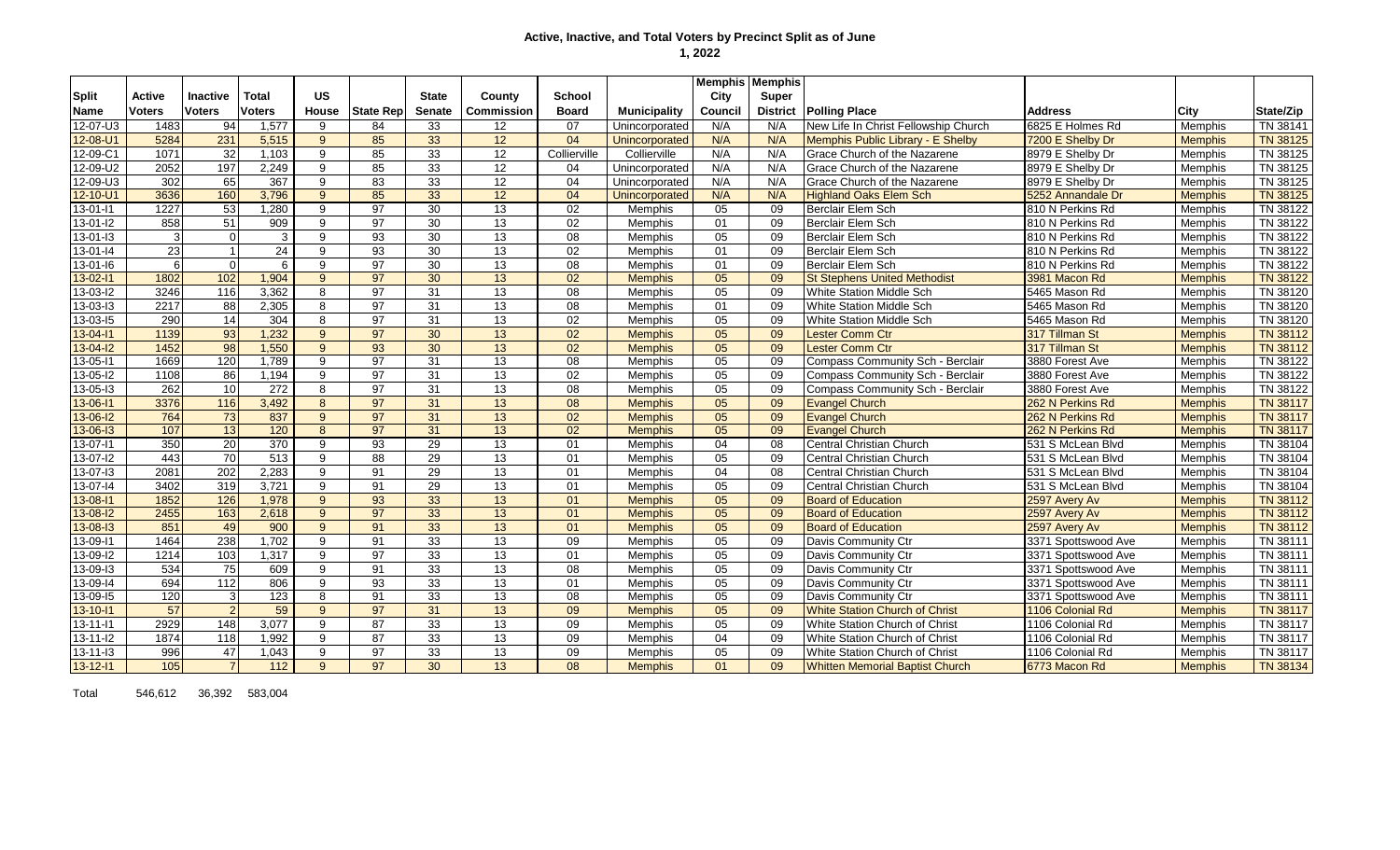| City<br>Total<br>US<br><b>State</b><br><b>Super</b><br>Split<br>Active<br>Inactive<br>County<br>School<br><b>Voters</b><br>Council<br><b>District Polling Place</b><br><b>Voters</b><br><b>Voters</b><br>House State Rep<br>Senate<br>Commission<br><b>Board</b><br><b>Municipality</b><br><b>Address</b><br><b>City</b><br><b>Name</b><br><b>Precinct Splits without Voters</b><br>01-02-U6<br>9<br>99<br>29<br>01<br>03<br>Unincorporated<br>N/A<br>N/A<br>Zero Voters<br>$\sim$<br>$\blacksquare$<br>86<br>32<br>N/A<br>01-03-U4<br>9<br>01<br>03<br>N/A<br>Zero Voters<br>$\sim$<br>Unincorporated<br>$\blacksquare$<br>$01 - 04 - 12$<br>01<br>07<br>9<br>86<br>29<br>03<br>Zero Voters<br>Memphis<br>08<br>$01 - 09 - 13$<br>9<br>96<br>32<br>01<br>08<br>01<br>Zero Voters<br>Memphis<br>09<br>$\sim$<br>$\sim$<br>01<br>05<br>01-11-U3<br>95<br>30<br>N/A<br>9<br>Unincorporated<br>N/A<br>Zero Voters<br>$\sim$<br>$\sim$<br>$\sim$<br>$\overline{02}$<br>02-11-C2<br>83<br>31<br>N/A<br>8<br>Collierville<br>Collierville<br>N/A<br>Zero Voters<br>$\sim$<br>$\sim$<br>$\sim$<br>02-13-C5<br>02<br>9<br>85<br>33<br>Collierville<br>Collierville<br>N/A<br>Zero Voters<br>N/A<br>$\sim$<br>$\sim$<br>$\sim$<br>02-13-C6<br>33<br>02<br>N/A<br>9<br>83<br>Collierville<br>Collierville<br>Zero Voters<br>N/A<br>$\sim$<br>$\sim$<br>$\sim$<br>03-02-U6<br>32<br>03<br>9<br>88<br>N/A<br>N/A<br>08<br>Unincorporated<br>Zero Voters<br>$\sim$<br>$\sim$<br>$\sim$<br>03-03-U3<br>$\overline{03}$<br>99<br>31<br>08<br>Unincorporated<br>N/A<br>8<br>N/A<br>Zero Voters<br>$\sim$<br>$\sim$<br>$\sim$<br>03-07-B2<br>99<br>31<br>03<br><b>Bartlett</b><br>N/A<br>8<br><b>Bartlett</b><br>N/A<br>Zero Voters<br>$\sim$<br>$\sim$<br>$\sim$<br>03-09-B4<br>32<br>$\overline{03}$<br>98<br>N/A<br>8<br><b>Bartlett</b><br><b>Bartlett</b><br>N/A<br>Zero Voters<br>$\sim$<br>$\sim$<br>$\sim$<br>04-01-15<br>04<br>8<br>91<br>31<br>08<br>05<br>Zero Voters<br>Memphis<br>09<br>$\sim$<br>$\sim$<br>$\sim$<br>04-01-16<br>31<br>04<br>$\sim$<br>9<br>97<br>08<br>Memphis<br>05<br>09<br>Zero Voters<br>$\sim$<br>$\sim$<br>04-03-13<br>04<br>8<br>97<br>31<br>08<br>05<br>09<br>Zero Voters<br>Memphis<br>$\sim$<br>$\sim$<br>$\sim$<br>04<br>04-04-13<br>30<br>9<br>97<br>08<br>02<br>Zero Voters<br>$\sim$<br>Memphis<br>09<br>$\sim$<br>$\sim$<br>04<br>04-08-14<br>31<br>04<br>02<br>9<br>84<br>Memphis<br>09<br>Zero Voters<br>$\sim$<br>$\sim$<br>$\sim$<br>04<br>04-10-l2<br>31<br>9<br>83<br>04<br>02<br>Memphis<br>09<br>Zero Voters<br>$\sim$<br>$\sim$<br>$\sim$<br>04-12-U5<br>04<br>N/A<br>31<br>04<br>9<br>83<br>Unincorporated<br>N/A<br>Zero Voters<br>$\sim$<br>$\sim$<br>$\sim$<br>05-09-15<br>30<br>05<br>05<br>02<br>9<br>83<br>Memphis<br>Zero Voters<br>$\sim$<br>09<br>$\mathbf{r}$<br>$\sim$<br>05<br>05-09-U3<br>30<br>05<br>N/A<br>9<br>83<br>Unincorporated<br>N/A<br>Zero Voters<br>$\sim$<br>$\blacksquare$<br>$\sim$<br>05-09-U6<br>30<br>05<br>N/A<br>9<br>97<br>05<br>Unincorporated<br>N/A<br>Zero Voters<br>$\sim$<br>$\sim$<br>$\sim$<br>05<br>05-11-11<br>97<br>31<br>80<br>Memphis<br>02<br>Zero Voters<br>9<br>09<br>$\sim$<br>$\sim$<br>$\sim$<br>06-02-U3<br>32<br>06<br>03<br>N/A<br>9<br>86<br>N/A<br>Unincorporated<br>Zero Voters<br>$\sim$<br>$\sim$<br>$\sim$<br>$\overline{32}$<br>$\overline{06}$<br>06-08-13<br>9<br>96<br>02<br>07<br>09<br>Memphis<br>Zero Voters<br>$\sim$<br>$\blacksquare$<br>$\sim$<br>06-09-16<br>$\overline{06}$<br>9<br>93<br>30<br>02<br>01<br>09<br>Zero Voters<br>Memphis<br>$\sim$<br>$\blacksquare$<br>$\sim$<br>07-04-14<br>07<br>9<br>96<br>30<br>01<br>01<br>08<br>Zero Voters<br>$\sim$<br>Memphis<br>$\blacksquare$<br>07<br>07-08-15<br>88<br>30<br>02<br>07<br>08<br>9<br>Memphis<br>Zero Voters<br>$\blacksquare$<br>$\blacksquare$<br>$\sim$<br>07<br>07-08-16<br>30<br>02<br>05<br>9<br>88<br>09<br>Zero Voters<br>$\sim$<br>Memphis<br>$\sim$<br>$\blacksquare$<br>08-02-U1<br>08<br>9<br>86<br>29<br>Unincorporated<br>N/A<br>N/A<br>Zero Voters<br>01<br>$\sim$<br>$\sim$<br>$\sim$<br>08-03-U2<br>29<br>08<br>N/A<br>9<br>86<br>01<br>Unincorporated<br>N/A<br>Zero Voters<br>$\sim$<br>$\blacksquare$<br>$\sim$<br>$\overline{08}$<br>08-04-13<br>9<br>86<br>30<br>01<br>07<br>08<br>Memphis<br>Zero Voters<br>$\sim$<br>$\mathbf{r}$<br>$\sim$<br>08-05-15<br>29<br>08<br>07<br>9<br>99<br>01<br>08<br>Zero Voters<br>$\sim$<br>Memphis<br>$\sim$<br>$\sim$<br>08-10-l2<br>08<br>06<br>9<br>88<br>29<br>01<br>Memphis<br>08<br>Zero Voters<br>$\sim$<br>$\sim$<br>$\blacksquare$<br>09-01-U1<br>29<br>09<br>06<br>N/A<br>9<br>86<br>Unincorporated<br>N/A<br>Zero Voters<br>$\sim$<br>$\sim$<br>29<br>09<br>09-07-14<br>9<br>84<br>06<br>Memphis<br>03<br>Zero Voters<br>08<br>$\sim$<br>$\sim$<br>$\sim$<br>09-10-13<br>85<br>29<br>09<br>06<br>$\overline{03}$<br>9<br>Memphis<br>08<br>Zero Voters<br>$\sim$<br>$\sim$<br>$\sim$<br>10-03-13<br>10<br>9<br>91<br>29<br>07<br>06<br>Zero Voters<br>Memphis<br>08<br>$\sim$<br>$\sim$<br>$\sim$<br>$10 - 09 - 15$<br>9<br>91<br>29<br>10<br>07<br>06<br>Memphis<br>08<br>Zero Voters<br>$\sim$<br>$\sim$<br>$\sim$<br>$10 - 09 - 16$<br>9<br>91<br>29<br>10<br>07<br>Memphis<br>04<br>08<br>Zero Voters<br>$\sim$<br>$\blacksquare$<br>$\sim$<br>$10-10-14$<br>33<br>10<br>07<br>9<br>91<br>Memphis<br>04<br>08<br>Zero Voters<br>$\sim$<br>$\sim$<br>12-02-14<br>12<br>9<br>84<br>31<br>04<br>02<br>09<br>Zero Voters<br>Memphis<br>$\sim$<br>$\sim$<br>$12 - 04 - 14$<br>33<br>12<br>9<br>83<br>04<br>02<br>Zero Voters<br>Memphis<br>09<br>$\sim$<br>$\sim$<br>$\sim$<br>$12 - 05 - 12$<br>33<br>12<br>9<br>85<br>04<br>02<br>09<br>Zero Voters<br>Memphis<br>$\sim$<br>$\sim$<br>$\sim$<br>12-06-U2<br>83<br>33<br>12<br>N/A<br>9<br>04<br>N/A<br>Zero Voters<br>Unincorporated<br>$\sim$<br>$\mathbf{r}$ |  |  |  |  |  | <b>Memphis   Memphis</b> |  |  |           |
|-------------------------------------------------------------------------------------------------------------------------------------------------------------------------------------------------------------------------------------------------------------------------------------------------------------------------------------------------------------------------------------------------------------------------------------------------------------------------------------------------------------------------------------------------------------------------------------------------------------------------------------------------------------------------------------------------------------------------------------------------------------------------------------------------------------------------------------------------------------------------------------------------------------------------------------------------------------------------------------------------------------------------------------------------------------------------------------------------------------------------------------------------------------------------------------------------------------------------------------------------------------------------------------------------------------------------------------------------------------------------------------------------------------------------------------------------------------------------------------------------------------------------------------------------------------------------------------------------------------------------------------------------------------------------------------------------------------------------------------------------------------------------------------------------------------------------------------------------------------------------------------------------------------------------------------------------------------------------------------------------------------------------------------------------------------------------------------------------------------------------------------------------------------------------------------------------------------------------------------------------------------------------------------------------------------------------------------------------------------------------------------------------------------------------------------------------------------------------------------------------------------------------------------------------------------------------------------------------------------------------------------------------------------------------------------------------------------------------------------------------------------------------------------------------------------------------------------------------------------------------------------------------------------------------------------------------------------------------------------------------------------------------------------------------------------------------------------------------------------------------------------------------------------------------------------------------------------------------------------------------------------------------------------------------------------------------------------------------------------------------------------------------------------------------------------------------------------------------------------------------------------------------------------------------------------------------------------------------------------------------------------------------------------------------------------------------------------------------------------------------------------------------------------------------------------------------------------------------------------------------------------------------------------------------------------------------------------------------------------------------------------------------------------------------------------------------------------------------------------------------------------------------------------------------------------------------------------------------------------------------------------------------------------------------------------------------------------------------------------------------------------------------------------------------------------------------------------------------------------------------------------------------------------------------------------------------------------------------------------------------------------------------------------------------------------------------------------------------------------------------------------------------------------------------------------------------------------------------------------------------------------------------------------------------------------------------------------------------------------------------------------------------------------------------------------------------------------------------------------------------------------------------------------------------------------------------------------------------------------------------------------------------------------------------------------------------------------------------------------------------------------------------------------------------------------------------------------------------------------------------------------------------------------------------------------------------------------------------------------------------------------------------------------------------------------------------------------------------------------------------------------------------------------------------------------------------------------------------------------------|--|--|--|--|--|--------------------------|--|--|-----------|
|                                                                                                                                                                                                                                                                                                                                                                                                                                                                                                                                                                                                                                                                                                                                                                                                                                                                                                                                                                                                                                                                                                                                                                                                                                                                                                                                                                                                                                                                                                                                                                                                                                                                                                                                                                                                                                                                                                                                                                                                                                                                                                                                                                                                                                                                                                                                                                                                                                                                                                                                                                                                                                                                                                                                                                                                                                                                                                                                                                                                                                                                                                                                                                                                                                                                                                                                                                                                                                                                                                                                                                                                                                                                                                                                                                                                                                                                                                                                                                                                                                                                                                                                                                                                                                                                                                                                                                                                                                                                                                                                                                                                                                                                                                                                                                                                                                                                                                                                                                                                                                                                                                                                                                                                                                                                                                                                                                                                                                                                                                                                                                                                                                                                                                                                                                                                                                                                   |  |  |  |  |  |                          |  |  |           |
|                                                                                                                                                                                                                                                                                                                                                                                                                                                                                                                                                                                                                                                                                                                                                                                                                                                                                                                                                                                                                                                                                                                                                                                                                                                                                                                                                                                                                                                                                                                                                                                                                                                                                                                                                                                                                                                                                                                                                                                                                                                                                                                                                                                                                                                                                                                                                                                                                                                                                                                                                                                                                                                                                                                                                                                                                                                                                                                                                                                                                                                                                                                                                                                                                                                                                                                                                                                                                                                                                                                                                                                                                                                                                                                                                                                                                                                                                                                                                                                                                                                                                                                                                                                                                                                                                                                                                                                                                                                                                                                                                                                                                                                                                                                                                                                                                                                                                                                                                                                                                                                                                                                                                                                                                                                                                                                                                                                                                                                                                                                                                                                                                                                                                                                                                                                                                                                                   |  |  |  |  |  |                          |  |  | State/Zip |
|                                                                                                                                                                                                                                                                                                                                                                                                                                                                                                                                                                                                                                                                                                                                                                                                                                                                                                                                                                                                                                                                                                                                                                                                                                                                                                                                                                                                                                                                                                                                                                                                                                                                                                                                                                                                                                                                                                                                                                                                                                                                                                                                                                                                                                                                                                                                                                                                                                                                                                                                                                                                                                                                                                                                                                                                                                                                                                                                                                                                                                                                                                                                                                                                                                                                                                                                                                                                                                                                                                                                                                                                                                                                                                                                                                                                                                                                                                                                                                                                                                                                                                                                                                                                                                                                                                                                                                                                                                                                                                                                                                                                                                                                                                                                                                                                                                                                                                                                                                                                                                                                                                                                                                                                                                                                                                                                                                                                                                                                                                                                                                                                                                                                                                                                                                                                                                                                   |  |  |  |  |  |                          |  |  |           |
|                                                                                                                                                                                                                                                                                                                                                                                                                                                                                                                                                                                                                                                                                                                                                                                                                                                                                                                                                                                                                                                                                                                                                                                                                                                                                                                                                                                                                                                                                                                                                                                                                                                                                                                                                                                                                                                                                                                                                                                                                                                                                                                                                                                                                                                                                                                                                                                                                                                                                                                                                                                                                                                                                                                                                                                                                                                                                                                                                                                                                                                                                                                                                                                                                                                                                                                                                                                                                                                                                                                                                                                                                                                                                                                                                                                                                                                                                                                                                                                                                                                                                                                                                                                                                                                                                                                                                                                                                                                                                                                                                                                                                                                                                                                                                                                                                                                                                                                                                                                                                                                                                                                                                                                                                                                                                                                                                                                                                                                                                                                                                                                                                                                                                                                                                                                                                                                                   |  |  |  |  |  |                          |  |  |           |
|                                                                                                                                                                                                                                                                                                                                                                                                                                                                                                                                                                                                                                                                                                                                                                                                                                                                                                                                                                                                                                                                                                                                                                                                                                                                                                                                                                                                                                                                                                                                                                                                                                                                                                                                                                                                                                                                                                                                                                                                                                                                                                                                                                                                                                                                                                                                                                                                                                                                                                                                                                                                                                                                                                                                                                                                                                                                                                                                                                                                                                                                                                                                                                                                                                                                                                                                                                                                                                                                                                                                                                                                                                                                                                                                                                                                                                                                                                                                                                                                                                                                                                                                                                                                                                                                                                                                                                                                                                                                                                                                                                                                                                                                                                                                                                                                                                                                                                                                                                                                                                                                                                                                                                                                                                                                                                                                                                                                                                                                                                                                                                                                                                                                                                                                                                                                                                                                   |  |  |  |  |  |                          |  |  |           |
|                                                                                                                                                                                                                                                                                                                                                                                                                                                                                                                                                                                                                                                                                                                                                                                                                                                                                                                                                                                                                                                                                                                                                                                                                                                                                                                                                                                                                                                                                                                                                                                                                                                                                                                                                                                                                                                                                                                                                                                                                                                                                                                                                                                                                                                                                                                                                                                                                                                                                                                                                                                                                                                                                                                                                                                                                                                                                                                                                                                                                                                                                                                                                                                                                                                                                                                                                                                                                                                                                                                                                                                                                                                                                                                                                                                                                                                                                                                                                                                                                                                                                                                                                                                                                                                                                                                                                                                                                                                                                                                                                                                                                                                                                                                                                                                                                                                                                                                                                                                                                                                                                                                                                                                                                                                                                                                                                                                                                                                                                                                                                                                                                                                                                                                                                                                                                                                                   |  |  |  |  |  |                          |  |  |           |
|                                                                                                                                                                                                                                                                                                                                                                                                                                                                                                                                                                                                                                                                                                                                                                                                                                                                                                                                                                                                                                                                                                                                                                                                                                                                                                                                                                                                                                                                                                                                                                                                                                                                                                                                                                                                                                                                                                                                                                                                                                                                                                                                                                                                                                                                                                                                                                                                                                                                                                                                                                                                                                                                                                                                                                                                                                                                                                                                                                                                                                                                                                                                                                                                                                                                                                                                                                                                                                                                                                                                                                                                                                                                                                                                                                                                                                                                                                                                                                                                                                                                                                                                                                                                                                                                                                                                                                                                                                                                                                                                                                                                                                                                                                                                                                                                                                                                                                                                                                                                                                                                                                                                                                                                                                                                                                                                                                                                                                                                                                                                                                                                                                                                                                                                                                                                                                                                   |  |  |  |  |  |                          |  |  |           |
|                                                                                                                                                                                                                                                                                                                                                                                                                                                                                                                                                                                                                                                                                                                                                                                                                                                                                                                                                                                                                                                                                                                                                                                                                                                                                                                                                                                                                                                                                                                                                                                                                                                                                                                                                                                                                                                                                                                                                                                                                                                                                                                                                                                                                                                                                                                                                                                                                                                                                                                                                                                                                                                                                                                                                                                                                                                                                                                                                                                                                                                                                                                                                                                                                                                                                                                                                                                                                                                                                                                                                                                                                                                                                                                                                                                                                                                                                                                                                                                                                                                                                                                                                                                                                                                                                                                                                                                                                                                                                                                                                                                                                                                                                                                                                                                                                                                                                                                                                                                                                                                                                                                                                                                                                                                                                                                                                                                                                                                                                                                                                                                                                                                                                                                                                                                                                                                                   |  |  |  |  |  |                          |  |  |           |
|                                                                                                                                                                                                                                                                                                                                                                                                                                                                                                                                                                                                                                                                                                                                                                                                                                                                                                                                                                                                                                                                                                                                                                                                                                                                                                                                                                                                                                                                                                                                                                                                                                                                                                                                                                                                                                                                                                                                                                                                                                                                                                                                                                                                                                                                                                                                                                                                                                                                                                                                                                                                                                                                                                                                                                                                                                                                                                                                                                                                                                                                                                                                                                                                                                                                                                                                                                                                                                                                                                                                                                                                                                                                                                                                                                                                                                                                                                                                                                                                                                                                                                                                                                                                                                                                                                                                                                                                                                                                                                                                                                                                                                                                                                                                                                                                                                                                                                                                                                                                                                                                                                                                                                                                                                                                                                                                                                                                                                                                                                                                                                                                                                                                                                                                                                                                                                                                   |  |  |  |  |  |                          |  |  |           |
|                                                                                                                                                                                                                                                                                                                                                                                                                                                                                                                                                                                                                                                                                                                                                                                                                                                                                                                                                                                                                                                                                                                                                                                                                                                                                                                                                                                                                                                                                                                                                                                                                                                                                                                                                                                                                                                                                                                                                                                                                                                                                                                                                                                                                                                                                                                                                                                                                                                                                                                                                                                                                                                                                                                                                                                                                                                                                                                                                                                                                                                                                                                                                                                                                                                                                                                                                                                                                                                                                                                                                                                                                                                                                                                                                                                                                                                                                                                                                                                                                                                                                                                                                                                                                                                                                                                                                                                                                                                                                                                                                                                                                                                                                                                                                                                                                                                                                                                                                                                                                                                                                                                                                                                                                                                                                                                                                                                                                                                                                                                                                                                                                                                                                                                                                                                                                                                                   |  |  |  |  |  |                          |  |  |           |
|                                                                                                                                                                                                                                                                                                                                                                                                                                                                                                                                                                                                                                                                                                                                                                                                                                                                                                                                                                                                                                                                                                                                                                                                                                                                                                                                                                                                                                                                                                                                                                                                                                                                                                                                                                                                                                                                                                                                                                                                                                                                                                                                                                                                                                                                                                                                                                                                                                                                                                                                                                                                                                                                                                                                                                                                                                                                                                                                                                                                                                                                                                                                                                                                                                                                                                                                                                                                                                                                                                                                                                                                                                                                                                                                                                                                                                                                                                                                                                                                                                                                                                                                                                                                                                                                                                                                                                                                                                                                                                                                                                                                                                                                                                                                                                                                                                                                                                                                                                                                                                                                                                                                                                                                                                                                                                                                                                                                                                                                                                                                                                                                                                                                                                                                                                                                                                                                   |  |  |  |  |  |                          |  |  |           |
|                                                                                                                                                                                                                                                                                                                                                                                                                                                                                                                                                                                                                                                                                                                                                                                                                                                                                                                                                                                                                                                                                                                                                                                                                                                                                                                                                                                                                                                                                                                                                                                                                                                                                                                                                                                                                                                                                                                                                                                                                                                                                                                                                                                                                                                                                                                                                                                                                                                                                                                                                                                                                                                                                                                                                                                                                                                                                                                                                                                                                                                                                                                                                                                                                                                                                                                                                                                                                                                                                                                                                                                                                                                                                                                                                                                                                                                                                                                                                                                                                                                                                                                                                                                                                                                                                                                                                                                                                                                                                                                                                                                                                                                                                                                                                                                                                                                                                                                                                                                                                                                                                                                                                                                                                                                                                                                                                                                                                                                                                                                                                                                                                                                                                                                                                                                                                                                                   |  |  |  |  |  |                          |  |  |           |
|                                                                                                                                                                                                                                                                                                                                                                                                                                                                                                                                                                                                                                                                                                                                                                                                                                                                                                                                                                                                                                                                                                                                                                                                                                                                                                                                                                                                                                                                                                                                                                                                                                                                                                                                                                                                                                                                                                                                                                                                                                                                                                                                                                                                                                                                                                                                                                                                                                                                                                                                                                                                                                                                                                                                                                                                                                                                                                                                                                                                                                                                                                                                                                                                                                                                                                                                                                                                                                                                                                                                                                                                                                                                                                                                                                                                                                                                                                                                                                                                                                                                                                                                                                                                                                                                                                                                                                                                                                                                                                                                                                                                                                                                                                                                                                                                                                                                                                                                                                                                                                                                                                                                                                                                                                                                                                                                                                                                                                                                                                                                                                                                                                                                                                                                                                                                                                                                   |  |  |  |  |  |                          |  |  |           |
|                                                                                                                                                                                                                                                                                                                                                                                                                                                                                                                                                                                                                                                                                                                                                                                                                                                                                                                                                                                                                                                                                                                                                                                                                                                                                                                                                                                                                                                                                                                                                                                                                                                                                                                                                                                                                                                                                                                                                                                                                                                                                                                                                                                                                                                                                                                                                                                                                                                                                                                                                                                                                                                                                                                                                                                                                                                                                                                                                                                                                                                                                                                                                                                                                                                                                                                                                                                                                                                                                                                                                                                                                                                                                                                                                                                                                                                                                                                                                                                                                                                                                                                                                                                                                                                                                                                                                                                                                                                                                                                                                                                                                                                                                                                                                                                                                                                                                                                                                                                                                                                                                                                                                                                                                                                                                                                                                                                                                                                                                                                                                                                                                                                                                                                                                                                                                                                                   |  |  |  |  |  |                          |  |  |           |
|                                                                                                                                                                                                                                                                                                                                                                                                                                                                                                                                                                                                                                                                                                                                                                                                                                                                                                                                                                                                                                                                                                                                                                                                                                                                                                                                                                                                                                                                                                                                                                                                                                                                                                                                                                                                                                                                                                                                                                                                                                                                                                                                                                                                                                                                                                                                                                                                                                                                                                                                                                                                                                                                                                                                                                                                                                                                                                                                                                                                                                                                                                                                                                                                                                                                                                                                                                                                                                                                                                                                                                                                                                                                                                                                                                                                                                                                                                                                                                                                                                                                                                                                                                                                                                                                                                                                                                                                                                                                                                                                                                                                                                                                                                                                                                                                                                                                                                                                                                                                                                                                                                                                                                                                                                                                                                                                                                                                                                                                                                                                                                                                                                                                                                                                                                                                                                                                   |  |  |  |  |  |                          |  |  |           |
|                                                                                                                                                                                                                                                                                                                                                                                                                                                                                                                                                                                                                                                                                                                                                                                                                                                                                                                                                                                                                                                                                                                                                                                                                                                                                                                                                                                                                                                                                                                                                                                                                                                                                                                                                                                                                                                                                                                                                                                                                                                                                                                                                                                                                                                                                                                                                                                                                                                                                                                                                                                                                                                                                                                                                                                                                                                                                                                                                                                                                                                                                                                                                                                                                                                                                                                                                                                                                                                                                                                                                                                                                                                                                                                                                                                                                                                                                                                                                                                                                                                                                                                                                                                                                                                                                                                                                                                                                                                                                                                                                                                                                                                                                                                                                                                                                                                                                                                                                                                                                                                                                                                                                                                                                                                                                                                                                                                                                                                                                                                                                                                                                                                                                                                                                                                                                                                                   |  |  |  |  |  |                          |  |  |           |
|                                                                                                                                                                                                                                                                                                                                                                                                                                                                                                                                                                                                                                                                                                                                                                                                                                                                                                                                                                                                                                                                                                                                                                                                                                                                                                                                                                                                                                                                                                                                                                                                                                                                                                                                                                                                                                                                                                                                                                                                                                                                                                                                                                                                                                                                                                                                                                                                                                                                                                                                                                                                                                                                                                                                                                                                                                                                                                                                                                                                                                                                                                                                                                                                                                                                                                                                                                                                                                                                                                                                                                                                                                                                                                                                                                                                                                                                                                                                                                                                                                                                                                                                                                                                                                                                                                                                                                                                                                                                                                                                                                                                                                                                                                                                                                                                                                                                                                                                                                                                                                                                                                                                                                                                                                                                                                                                                                                                                                                                                                                                                                                                                                                                                                                                                                                                                                                                   |  |  |  |  |  |                          |  |  |           |
|                                                                                                                                                                                                                                                                                                                                                                                                                                                                                                                                                                                                                                                                                                                                                                                                                                                                                                                                                                                                                                                                                                                                                                                                                                                                                                                                                                                                                                                                                                                                                                                                                                                                                                                                                                                                                                                                                                                                                                                                                                                                                                                                                                                                                                                                                                                                                                                                                                                                                                                                                                                                                                                                                                                                                                                                                                                                                                                                                                                                                                                                                                                                                                                                                                                                                                                                                                                                                                                                                                                                                                                                                                                                                                                                                                                                                                                                                                                                                                                                                                                                                                                                                                                                                                                                                                                                                                                                                                                                                                                                                                                                                                                                                                                                                                                                                                                                                                                                                                                                                                                                                                                                                                                                                                                                                                                                                                                                                                                                                                                                                                                                                                                                                                                                                                                                                                                                   |  |  |  |  |  |                          |  |  |           |
|                                                                                                                                                                                                                                                                                                                                                                                                                                                                                                                                                                                                                                                                                                                                                                                                                                                                                                                                                                                                                                                                                                                                                                                                                                                                                                                                                                                                                                                                                                                                                                                                                                                                                                                                                                                                                                                                                                                                                                                                                                                                                                                                                                                                                                                                                                                                                                                                                                                                                                                                                                                                                                                                                                                                                                                                                                                                                                                                                                                                                                                                                                                                                                                                                                                                                                                                                                                                                                                                                                                                                                                                                                                                                                                                                                                                                                                                                                                                                                                                                                                                                                                                                                                                                                                                                                                                                                                                                                                                                                                                                                                                                                                                                                                                                                                                                                                                                                                                                                                                                                                                                                                                                                                                                                                                                                                                                                                                                                                                                                                                                                                                                                                                                                                                                                                                                                                                   |  |  |  |  |  |                          |  |  |           |
|                                                                                                                                                                                                                                                                                                                                                                                                                                                                                                                                                                                                                                                                                                                                                                                                                                                                                                                                                                                                                                                                                                                                                                                                                                                                                                                                                                                                                                                                                                                                                                                                                                                                                                                                                                                                                                                                                                                                                                                                                                                                                                                                                                                                                                                                                                                                                                                                                                                                                                                                                                                                                                                                                                                                                                                                                                                                                                                                                                                                                                                                                                                                                                                                                                                                                                                                                                                                                                                                                                                                                                                                                                                                                                                                                                                                                                                                                                                                                                                                                                                                                                                                                                                                                                                                                                                                                                                                                                                                                                                                                                                                                                                                                                                                                                                                                                                                                                                                                                                                                                                                                                                                                                                                                                                                                                                                                                                                                                                                                                                                                                                                                                                                                                                                                                                                                                                                   |  |  |  |  |  |                          |  |  |           |
|                                                                                                                                                                                                                                                                                                                                                                                                                                                                                                                                                                                                                                                                                                                                                                                                                                                                                                                                                                                                                                                                                                                                                                                                                                                                                                                                                                                                                                                                                                                                                                                                                                                                                                                                                                                                                                                                                                                                                                                                                                                                                                                                                                                                                                                                                                                                                                                                                                                                                                                                                                                                                                                                                                                                                                                                                                                                                                                                                                                                                                                                                                                                                                                                                                                                                                                                                                                                                                                                                                                                                                                                                                                                                                                                                                                                                                                                                                                                                                                                                                                                                                                                                                                                                                                                                                                                                                                                                                                                                                                                                                                                                                                                                                                                                                                                                                                                                                                                                                                                                                                                                                                                                                                                                                                                                                                                                                                                                                                                                                                                                                                                                                                                                                                                                                                                                                                                   |  |  |  |  |  |                          |  |  |           |
|                                                                                                                                                                                                                                                                                                                                                                                                                                                                                                                                                                                                                                                                                                                                                                                                                                                                                                                                                                                                                                                                                                                                                                                                                                                                                                                                                                                                                                                                                                                                                                                                                                                                                                                                                                                                                                                                                                                                                                                                                                                                                                                                                                                                                                                                                                                                                                                                                                                                                                                                                                                                                                                                                                                                                                                                                                                                                                                                                                                                                                                                                                                                                                                                                                                                                                                                                                                                                                                                                                                                                                                                                                                                                                                                                                                                                                                                                                                                                                                                                                                                                                                                                                                                                                                                                                                                                                                                                                                                                                                                                                                                                                                                                                                                                                                                                                                                                                                                                                                                                                                                                                                                                                                                                                                                                                                                                                                                                                                                                                                                                                                                                                                                                                                                                                                                                                                                   |  |  |  |  |  |                          |  |  |           |
|                                                                                                                                                                                                                                                                                                                                                                                                                                                                                                                                                                                                                                                                                                                                                                                                                                                                                                                                                                                                                                                                                                                                                                                                                                                                                                                                                                                                                                                                                                                                                                                                                                                                                                                                                                                                                                                                                                                                                                                                                                                                                                                                                                                                                                                                                                                                                                                                                                                                                                                                                                                                                                                                                                                                                                                                                                                                                                                                                                                                                                                                                                                                                                                                                                                                                                                                                                                                                                                                                                                                                                                                                                                                                                                                                                                                                                                                                                                                                                                                                                                                                                                                                                                                                                                                                                                                                                                                                                                                                                                                                                                                                                                                                                                                                                                                                                                                                                                                                                                                                                                                                                                                                                                                                                                                                                                                                                                                                                                                                                                                                                                                                                                                                                                                                                                                                                                                   |  |  |  |  |  |                          |  |  |           |
|                                                                                                                                                                                                                                                                                                                                                                                                                                                                                                                                                                                                                                                                                                                                                                                                                                                                                                                                                                                                                                                                                                                                                                                                                                                                                                                                                                                                                                                                                                                                                                                                                                                                                                                                                                                                                                                                                                                                                                                                                                                                                                                                                                                                                                                                                                                                                                                                                                                                                                                                                                                                                                                                                                                                                                                                                                                                                                                                                                                                                                                                                                                                                                                                                                                                                                                                                                                                                                                                                                                                                                                                                                                                                                                                                                                                                                                                                                                                                                                                                                                                                                                                                                                                                                                                                                                                                                                                                                                                                                                                                                                                                                                                                                                                                                                                                                                                                                                                                                                                                                                                                                                                                                                                                                                                                                                                                                                                                                                                                                                                                                                                                                                                                                                                                                                                                                                                   |  |  |  |  |  |                          |  |  |           |
|                                                                                                                                                                                                                                                                                                                                                                                                                                                                                                                                                                                                                                                                                                                                                                                                                                                                                                                                                                                                                                                                                                                                                                                                                                                                                                                                                                                                                                                                                                                                                                                                                                                                                                                                                                                                                                                                                                                                                                                                                                                                                                                                                                                                                                                                                                                                                                                                                                                                                                                                                                                                                                                                                                                                                                                                                                                                                                                                                                                                                                                                                                                                                                                                                                                                                                                                                                                                                                                                                                                                                                                                                                                                                                                                                                                                                                                                                                                                                                                                                                                                                                                                                                                                                                                                                                                                                                                                                                                                                                                                                                                                                                                                                                                                                                                                                                                                                                                                                                                                                                                                                                                                                                                                                                                                                                                                                                                                                                                                                                                                                                                                                                                                                                                                                                                                                                                                   |  |  |  |  |  |                          |  |  |           |
|                                                                                                                                                                                                                                                                                                                                                                                                                                                                                                                                                                                                                                                                                                                                                                                                                                                                                                                                                                                                                                                                                                                                                                                                                                                                                                                                                                                                                                                                                                                                                                                                                                                                                                                                                                                                                                                                                                                                                                                                                                                                                                                                                                                                                                                                                                                                                                                                                                                                                                                                                                                                                                                                                                                                                                                                                                                                                                                                                                                                                                                                                                                                                                                                                                                                                                                                                                                                                                                                                                                                                                                                                                                                                                                                                                                                                                                                                                                                                                                                                                                                                                                                                                                                                                                                                                                                                                                                                                                                                                                                                                                                                                                                                                                                                                                                                                                                                                                                                                                                                                                                                                                                                                                                                                                                                                                                                                                                                                                                                                                                                                                                                                                                                                                                                                                                                                                                   |  |  |  |  |  |                          |  |  |           |
|                                                                                                                                                                                                                                                                                                                                                                                                                                                                                                                                                                                                                                                                                                                                                                                                                                                                                                                                                                                                                                                                                                                                                                                                                                                                                                                                                                                                                                                                                                                                                                                                                                                                                                                                                                                                                                                                                                                                                                                                                                                                                                                                                                                                                                                                                                                                                                                                                                                                                                                                                                                                                                                                                                                                                                                                                                                                                                                                                                                                                                                                                                                                                                                                                                                                                                                                                                                                                                                                                                                                                                                                                                                                                                                                                                                                                                                                                                                                                                                                                                                                                                                                                                                                                                                                                                                                                                                                                                                                                                                                                                                                                                                                                                                                                                                                                                                                                                                                                                                                                                                                                                                                                                                                                                                                                                                                                                                                                                                                                                                                                                                                                                                                                                                                                                                                                                                                   |  |  |  |  |  |                          |  |  |           |
|                                                                                                                                                                                                                                                                                                                                                                                                                                                                                                                                                                                                                                                                                                                                                                                                                                                                                                                                                                                                                                                                                                                                                                                                                                                                                                                                                                                                                                                                                                                                                                                                                                                                                                                                                                                                                                                                                                                                                                                                                                                                                                                                                                                                                                                                                                                                                                                                                                                                                                                                                                                                                                                                                                                                                                                                                                                                                                                                                                                                                                                                                                                                                                                                                                                                                                                                                                                                                                                                                                                                                                                                                                                                                                                                                                                                                                                                                                                                                                                                                                                                                                                                                                                                                                                                                                                                                                                                                                                                                                                                                                                                                                                                                                                                                                                                                                                                                                                                                                                                                                                                                                                                                                                                                                                                                                                                                                                                                                                                                                                                                                                                                                                                                                                                                                                                                                                                   |  |  |  |  |  |                          |  |  |           |
|                                                                                                                                                                                                                                                                                                                                                                                                                                                                                                                                                                                                                                                                                                                                                                                                                                                                                                                                                                                                                                                                                                                                                                                                                                                                                                                                                                                                                                                                                                                                                                                                                                                                                                                                                                                                                                                                                                                                                                                                                                                                                                                                                                                                                                                                                                                                                                                                                                                                                                                                                                                                                                                                                                                                                                                                                                                                                                                                                                                                                                                                                                                                                                                                                                                                                                                                                                                                                                                                                                                                                                                                                                                                                                                                                                                                                                                                                                                                                                                                                                                                                                                                                                                                                                                                                                                                                                                                                                                                                                                                                                                                                                                                                                                                                                                                                                                                                                                                                                                                                                                                                                                                                                                                                                                                                                                                                                                                                                                                                                                                                                                                                                                                                                                                                                                                                                                                   |  |  |  |  |  |                          |  |  |           |
|                                                                                                                                                                                                                                                                                                                                                                                                                                                                                                                                                                                                                                                                                                                                                                                                                                                                                                                                                                                                                                                                                                                                                                                                                                                                                                                                                                                                                                                                                                                                                                                                                                                                                                                                                                                                                                                                                                                                                                                                                                                                                                                                                                                                                                                                                                                                                                                                                                                                                                                                                                                                                                                                                                                                                                                                                                                                                                                                                                                                                                                                                                                                                                                                                                                                                                                                                                                                                                                                                                                                                                                                                                                                                                                                                                                                                                                                                                                                                                                                                                                                                                                                                                                                                                                                                                                                                                                                                                                                                                                                                                                                                                                                                                                                                                                                                                                                                                                                                                                                                                                                                                                                                                                                                                                                                                                                                                                                                                                                                                                                                                                                                                                                                                                                                                                                                                                                   |  |  |  |  |  |                          |  |  |           |
|                                                                                                                                                                                                                                                                                                                                                                                                                                                                                                                                                                                                                                                                                                                                                                                                                                                                                                                                                                                                                                                                                                                                                                                                                                                                                                                                                                                                                                                                                                                                                                                                                                                                                                                                                                                                                                                                                                                                                                                                                                                                                                                                                                                                                                                                                                                                                                                                                                                                                                                                                                                                                                                                                                                                                                                                                                                                                                                                                                                                                                                                                                                                                                                                                                                                                                                                                                                                                                                                                                                                                                                                                                                                                                                                                                                                                                                                                                                                                                                                                                                                                                                                                                                                                                                                                                                                                                                                                                                                                                                                                                                                                                                                                                                                                                                                                                                                                                                                                                                                                                                                                                                                                                                                                                                                                                                                                                                                                                                                                                                                                                                                                                                                                                                                                                                                                                                                   |  |  |  |  |  |                          |  |  |           |
|                                                                                                                                                                                                                                                                                                                                                                                                                                                                                                                                                                                                                                                                                                                                                                                                                                                                                                                                                                                                                                                                                                                                                                                                                                                                                                                                                                                                                                                                                                                                                                                                                                                                                                                                                                                                                                                                                                                                                                                                                                                                                                                                                                                                                                                                                                                                                                                                                                                                                                                                                                                                                                                                                                                                                                                                                                                                                                                                                                                                                                                                                                                                                                                                                                                                                                                                                                                                                                                                                                                                                                                                                                                                                                                                                                                                                                                                                                                                                                                                                                                                                                                                                                                                                                                                                                                                                                                                                                                                                                                                                                                                                                                                                                                                                                                                                                                                                                                                                                                                                                                                                                                                                                                                                                                                                                                                                                                                                                                                                                                                                                                                                                                                                                                                                                                                                                                                   |  |  |  |  |  |                          |  |  |           |
|                                                                                                                                                                                                                                                                                                                                                                                                                                                                                                                                                                                                                                                                                                                                                                                                                                                                                                                                                                                                                                                                                                                                                                                                                                                                                                                                                                                                                                                                                                                                                                                                                                                                                                                                                                                                                                                                                                                                                                                                                                                                                                                                                                                                                                                                                                                                                                                                                                                                                                                                                                                                                                                                                                                                                                                                                                                                                                                                                                                                                                                                                                                                                                                                                                                                                                                                                                                                                                                                                                                                                                                                                                                                                                                                                                                                                                                                                                                                                                                                                                                                                                                                                                                                                                                                                                                                                                                                                                                                                                                                                                                                                                                                                                                                                                                                                                                                                                                                                                                                                                                                                                                                                                                                                                                                                                                                                                                                                                                                                                                                                                                                                                                                                                                                                                                                                                                                   |  |  |  |  |  |                          |  |  |           |
|                                                                                                                                                                                                                                                                                                                                                                                                                                                                                                                                                                                                                                                                                                                                                                                                                                                                                                                                                                                                                                                                                                                                                                                                                                                                                                                                                                                                                                                                                                                                                                                                                                                                                                                                                                                                                                                                                                                                                                                                                                                                                                                                                                                                                                                                                                                                                                                                                                                                                                                                                                                                                                                                                                                                                                                                                                                                                                                                                                                                                                                                                                                                                                                                                                                                                                                                                                                                                                                                                                                                                                                                                                                                                                                                                                                                                                                                                                                                                                                                                                                                                                                                                                                                                                                                                                                                                                                                                                                                                                                                                                                                                                                                                                                                                                                                                                                                                                                                                                                                                                                                                                                                                                                                                                                                                                                                                                                                                                                                                                                                                                                                                                                                                                                                                                                                                                                                   |  |  |  |  |  |                          |  |  |           |
|                                                                                                                                                                                                                                                                                                                                                                                                                                                                                                                                                                                                                                                                                                                                                                                                                                                                                                                                                                                                                                                                                                                                                                                                                                                                                                                                                                                                                                                                                                                                                                                                                                                                                                                                                                                                                                                                                                                                                                                                                                                                                                                                                                                                                                                                                                                                                                                                                                                                                                                                                                                                                                                                                                                                                                                                                                                                                                                                                                                                                                                                                                                                                                                                                                                                                                                                                                                                                                                                                                                                                                                                                                                                                                                                                                                                                                                                                                                                                                                                                                                                                                                                                                                                                                                                                                                                                                                                                                                                                                                                                                                                                                                                                                                                                                                                                                                                                                                                                                                                                                                                                                                                                                                                                                                                                                                                                                                                                                                                                                                                                                                                                                                                                                                                                                                                                                                                   |  |  |  |  |  |                          |  |  |           |
|                                                                                                                                                                                                                                                                                                                                                                                                                                                                                                                                                                                                                                                                                                                                                                                                                                                                                                                                                                                                                                                                                                                                                                                                                                                                                                                                                                                                                                                                                                                                                                                                                                                                                                                                                                                                                                                                                                                                                                                                                                                                                                                                                                                                                                                                                                                                                                                                                                                                                                                                                                                                                                                                                                                                                                                                                                                                                                                                                                                                                                                                                                                                                                                                                                                                                                                                                                                                                                                                                                                                                                                                                                                                                                                                                                                                                                                                                                                                                                                                                                                                                                                                                                                                                                                                                                                                                                                                                                                                                                                                                                                                                                                                                                                                                                                                                                                                                                                                                                                                                                                                                                                                                                                                                                                                                                                                                                                                                                                                                                                                                                                                                                                                                                                                                                                                                                                                   |  |  |  |  |  |                          |  |  |           |
|                                                                                                                                                                                                                                                                                                                                                                                                                                                                                                                                                                                                                                                                                                                                                                                                                                                                                                                                                                                                                                                                                                                                                                                                                                                                                                                                                                                                                                                                                                                                                                                                                                                                                                                                                                                                                                                                                                                                                                                                                                                                                                                                                                                                                                                                                                                                                                                                                                                                                                                                                                                                                                                                                                                                                                                                                                                                                                                                                                                                                                                                                                                                                                                                                                                                                                                                                                                                                                                                                                                                                                                                                                                                                                                                                                                                                                                                                                                                                                                                                                                                                                                                                                                                                                                                                                                                                                                                                                                                                                                                                                                                                                                                                                                                                                                                                                                                                                                                                                                                                                                                                                                                                                                                                                                                                                                                                                                                                                                                                                                                                                                                                                                                                                                                                                                                                                                                   |  |  |  |  |  |                          |  |  |           |
|                                                                                                                                                                                                                                                                                                                                                                                                                                                                                                                                                                                                                                                                                                                                                                                                                                                                                                                                                                                                                                                                                                                                                                                                                                                                                                                                                                                                                                                                                                                                                                                                                                                                                                                                                                                                                                                                                                                                                                                                                                                                                                                                                                                                                                                                                                                                                                                                                                                                                                                                                                                                                                                                                                                                                                                                                                                                                                                                                                                                                                                                                                                                                                                                                                                                                                                                                                                                                                                                                                                                                                                                                                                                                                                                                                                                                                                                                                                                                                                                                                                                                                                                                                                                                                                                                                                                                                                                                                                                                                                                                                                                                                                                                                                                                                                                                                                                                                                                                                                                                                                                                                                                                                                                                                                                                                                                                                                                                                                                                                                                                                                                                                                                                                                                                                                                                                                                   |  |  |  |  |  |                          |  |  |           |
|                                                                                                                                                                                                                                                                                                                                                                                                                                                                                                                                                                                                                                                                                                                                                                                                                                                                                                                                                                                                                                                                                                                                                                                                                                                                                                                                                                                                                                                                                                                                                                                                                                                                                                                                                                                                                                                                                                                                                                                                                                                                                                                                                                                                                                                                                                                                                                                                                                                                                                                                                                                                                                                                                                                                                                                                                                                                                                                                                                                                                                                                                                                                                                                                                                                                                                                                                                                                                                                                                                                                                                                                                                                                                                                                                                                                                                                                                                                                                                                                                                                                                                                                                                                                                                                                                                                                                                                                                                                                                                                                                                                                                                                                                                                                                                                                                                                                                                                                                                                                                                                                                                                                                                                                                                                                                                                                                                                                                                                                                                                                                                                                                                                                                                                                                                                                                                                                   |  |  |  |  |  |                          |  |  |           |
|                                                                                                                                                                                                                                                                                                                                                                                                                                                                                                                                                                                                                                                                                                                                                                                                                                                                                                                                                                                                                                                                                                                                                                                                                                                                                                                                                                                                                                                                                                                                                                                                                                                                                                                                                                                                                                                                                                                                                                                                                                                                                                                                                                                                                                                                                                                                                                                                                                                                                                                                                                                                                                                                                                                                                                                                                                                                                                                                                                                                                                                                                                                                                                                                                                                                                                                                                                                                                                                                                                                                                                                                                                                                                                                                                                                                                                                                                                                                                                                                                                                                                                                                                                                                                                                                                                                                                                                                                                                                                                                                                                                                                                                                                                                                                                                                                                                                                                                                                                                                                                                                                                                                                                                                                                                                                                                                                                                                                                                                                                                                                                                                                                                                                                                                                                                                                                                                   |  |  |  |  |  |                          |  |  |           |
|                                                                                                                                                                                                                                                                                                                                                                                                                                                                                                                                                                                                                                                                                                                                                                                                                                                                                                                                                                                                                                                                                                                                                                                                                                                                                                                                                                                                                                                                                                                                                                                                                                                                                                                                                                                                                                                                                                                                                                                                                                                                                                                                                                                                                                                                                                                                                                                                                                                                                                                                                                                                                                                                                                                                                                                                                                                                                                                                                                                                                                                                                                                                                                                                                                                                                                                                                                                                                                                                                                                                                                                                                                                                                                                                                                                                                                                                                                                                                                                                                                                                                                                                                                                                                                                                                                                                                                                                                                                                                                                                                                                                                                                                                                                                                                                                                                                                                                                                                                                                                                                                                                                                                                                                                                                                                                                                                                                                                                                                                                                                                                                                                                                                                                                                                                                                                                                                   |  |  |  |  |  |                          |  |  |           |
|                                                                                                                                                                                                                                                                                                                                                                                                                                                                                                                                                                                                                                                                                                                                                                                                                                                                                                                                                                                                                                                                                                                                                                                                                                                                                                                                                                                                                                                                                                                                                                                                                                                                                                                                                                                                                                                                                                                                                                                                                                                                                                                                                                                                                                                                                                                                                                                                                                                                                                                                                                                                                                                                                                                                                                                                                                                                                                                                                                                                                                                                                                                                                                                                                                                                                                                                                                                                                                                                                                                                                                                                                                                                                                                                                                                                                                                                                                                                                                                                                                                                                                                                                                                                                                                                                                                                                                                                                                                                                                                                                                                                                                                                                                                                                                                                                                                                                                                                                                                                                                                                                                                                                                                                                                                                                                                                                                                                                                                                                                                                                                                                                                                                                                                                                                                                                                                                   |  |  |  |  |  |                          |  |  |           |
|                                                                                                                                                                                                                                                                                                                                                                                                                                                                                                                                                                                                                                                                                                                                                                                                                                                                                                                                                                                                                                                                                                                                                                                                                                                                                                                                                                                                                                                                                                                                                                                                                                                                                                                                                                                                                                                                                                                                                                                                                                                                                                                                                                                                                                                                                                                                                                                                                                                                                                                                                                                                                                                                                                                                                                                                                                                                                                                                                                                                                                                                                                                                                                                                                                                                                                                                                                                                                                                                                                                                                                                                                                                                                                                                                                                                                                                                                                                                                                                                                                                                                                                                                                                                                                                                                                                                                                                                                                                                                                                                                                                                                                                                                                                                                                                                                                                                                                                                                                                                                                                                                                                                                                                                                                                                                                                                                                                                                                                                                                                                                                                                                                                                                                                                                                                                                                                                   |  |  |  |  |  |                          |  |  |           |
|                                                                                                                                                                                                                                                                                                                                                                                                                                                                                                                                                                                                                                                                                                                                                                                                                                                                                                                                                                                                                                                                                                                                                                                                                                                                                                                                                                                                                                                                                                                                                                                                                                                                                                                                                                                                                                                                                                                                                                                                                                                                                                                                                                                                                                                                                                                                                                                                                                                                                                                                                                                                                                                                                                                                                                                                                                                                                                                                                                                                                                                                                                                                                                                                                                                                                                                                                                                                                                                                                                                                                                                                                                                                                                                                                                                                                                                                                                                                                                                                                                                                                                                                                                                                                                                                                                                                                                                                                                                                                                                                                                                                                                                                                                                                                                                                                                                                                                                                                                                                                                                                                                                                                                                                                                                                                                                                                                                                                                                                                                                                                                                                                                                                                                                                                                                                                                                                   |  |  |  |  |  |                          |  |  |           |
|                                                                                                                                                                                                                                                                                                                                                                                                                                                                                                                                                                                                                                                                                                                                                                                                                                                                                                                                                                                                                                                                                                                                                                                                                                                                                                                                                                                                                                                                                                                                                                                                                                                                                                                                                                                                                                                                                                                                                                                                                                                                                                                                                                                                                                                                                                                                                                                                                                                                                                                                                                                                                                                                                                                                                                                                                                                                                                                                                                                                                                                                                                                                                                                                                                                                                                                                                                                                                                                                                                                                                                                                                                                                                                                                                                                                                                                                                                                                                                                                                                                                                                                                                                                                                                                                                                                                                                                                                                                                                                                                                                                                                                                                                                                                                                                                                                                                                                                                                                                                                                                                                                                                                                                                                                                                                                                                                                                                                                                                                                                                                                                                                                                                                                                                                                                                                                                                   |  |  |  |  |  |                          |  |  |           |
|                                                                                                                                                                                                                                                                                                                                                                                                                                                                                                                                                                                                                                                                                                                                                                                                                                                                                                                                                                                                                                                                                                                                                                                                                                                                                                                                                                                                                                                                                                                                                                                                                                                                                                                                                                                                                                                                                                                                                                                                                                                                                                                                                                                                                                                                                                                                                                                                                                                                                                                                                                                                                                                                                                                                                                                                                                                                                                                                                                                                                                                                                                                                                                                                                                                                                                                                                                                                                                                                                                                                                                                                                                                                                                                                                                                                                                                                                                                                                                                                                                                                                                                                                                                                                                                                                                                                                                                                                                                                                                                                                                                                                                                                                                                                                                                                                                                                                                                                                                                                                                                                                                                                                                                                                                                                                                                                                                                                                                                                                                                                                                                                                                                                                                                                                                                                                                                                   |  |  |  |  |  |                          |  |  |           |
|                                                                                                                                                                                                                                                                                                                                                                                                                                                                                                                                                                                                                                                                                                                                                                                                                                                                                                                                                                                                                                                                                                                                                                                                                                                                                                                                                                                                                                                                                                                                                                                                                                                                                                                                                                                                                                                                                                                                                                                                                                                                                                                                                                                                                                                                                                                                                                                                                                                                                                                                                                                                                                                                                                                                                                                                                                                                                                                                                                                                                                                                                                                                                                                                                                                                                                                                                                                                                                                                                                                                                                                                                                                                                                                                                                                                                                                                                                                                                                                                                                                                                                                                                                                                                                                                                                                                                                                                                                                                                                                                                                                                                                                                                                                                                                                                                                                                                                                                                                                                                                                                                                                                                                                                                                                                                                                                                                                                                                                                                                                                                                                                                                                                                                                                                                                                                                                                   |  |  |  |  |  |                          |  |  |           |
|                                                                                                                                                                                                                                                                                                                                                                                                                                                                                                                                                                                                                                                                                                                                                                                                                                                                                                                                                                                                                                                                                                                                                                                                                                                                                                                                                                                                                                                                                                                                                                                                                                                                                                                                                                                                                                                                                                                                                                                                                                                                                                                                                                                                                                                                                                                                                                                                                                                                                                                                                                                                                                                                                                                                                                                                                                                                                                                                                                                                                                                                                                                                                                                                                                                                                                                                                                                                                                                                                                                                                                                                                                                                                                                                                                                                                                                                                                                                                                                                                                                                                                                                                                                                                                                                                                                                                                                                                                                                                                                                                                                                                                                                                                                                                                                                                                                                                                                                                                                                                                                                                                                                                                                                                                                                                                                                                                                                                                                                                                                                                                                                                                                                                                                                                                                                                                                                   |  |  |  |  |  |                          |  |  |           |